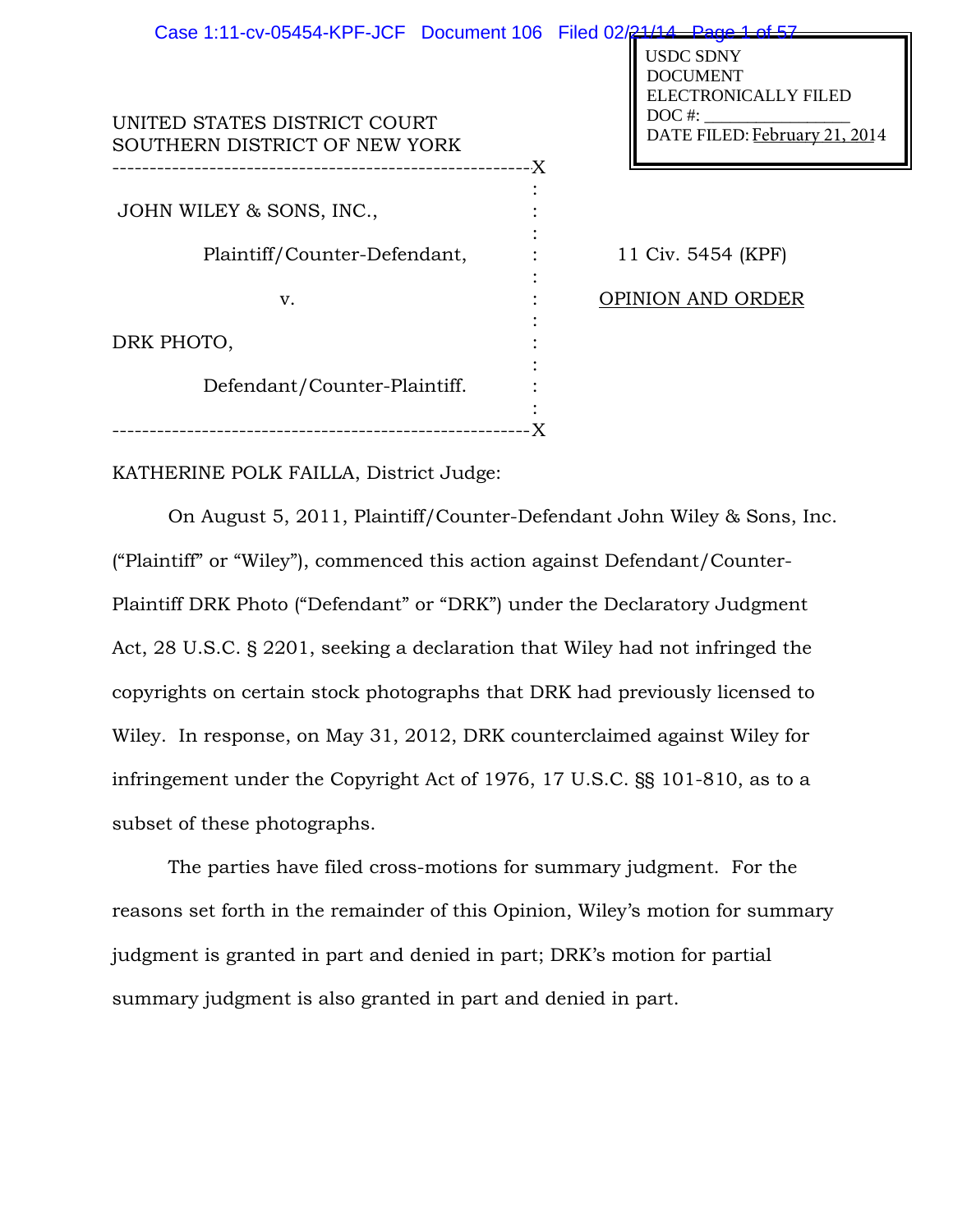## **BACKGROUND**<sup>1</sup>

## **A. DRK's Stock Photography Business**

 $\overline{a}$ 

DRK is a stock photography agency that licenses photographic images to publishers. (DRK 56.1 Statement ¶ 1). Daniel Krasemann has owned DRK as a sole proprietorship since 1981. (D. Krasemann Decl. ¶ 1). Rather than employ photographers, DRK executes agreements with photographers pursuant to which the photographers grant DRK the right to include certain of the photographers' works in DRK's collection of stock photographs. (DRK's Counterstatement ¶¶ 3-4). Once the photographers' images are included in

The parties have submitted a considerable record in support of their cross-motions. The facts in this Opinion are drawn from Wiley's Statement of Undisputed Material Facts ("Wiley's 56.1 Statement") (Dkt. #55), DRK's Response to Wiley's Statement of Allegedly Undisputed Material Facts ("DRK's 56.1 Counterstatement") (Dkt. #70), Wiley's Reply Statement of Undisputed Material Facts ("Wiley's 56.1 Reply Statement") (Dkt. #82), DRK's Separate Statement of Facts in Support of Its Motion for Partial Summary Judgment ("DRK's 56.1 Statement") (Dkt. #77), Wiley's Response to DRK's Separate Statement of Facts in Support of Its Motion for Partial Summary Judgment ("Wiley's 56.1 Counterstatement") (Dkt. #90), DRK's Reply on Separate Statement of Facts in Support of Its Motion for Partial Summary Judgment ("DRK's 56.1 Reply Statement") (Dkt. #94), and various declarations, which are identified using the convention "[Name] Decl.," as well as exhibits thereto (Dkt. #54, 67-69, 75, 76, 84, 91, 92, 95, 96).

The Court will refer to the parties' memoranda of law as follows: Wiley's Memorandum of Law in Support of Its Motion for Summary Judgment as "Pl. Br." (Dkt. #53); DRK's Opposition to Plaintiff John Wiley & Sons, Inc.'s Motion for Summary Judgment as "Def. Opp." (Dkt. #66); Wiley's Reply Memorandum of Law in Support of Its Motion for Summary Judgment as "Pl. Reply" (Dkt. #83); DRK's Memorandum of Law in Support of Its Motion for Partial Summary Judgment as "Counter-Pl. Br." (Dkt. #74); Wiley's Memorandum of Law in Opposition to DRK's Motion for Partial Summary Judgment as "Counter-Def. Opp." (Dkt. #89); and DRK's Reply Brief in Support of Its Motion for Partial Summary Judgment as "Counter-Pl. Reply" (Dkt. #99).

<sup>1</sup> Rule 56.1 of the Local Civil Rules of the United States District Courts for the Southern and Eastern Districts of New York (the "Local Rules") requires a party moving for summary judgment to submit a "separate, short and concise statement, in numbered paragraphs, of the material facts as to which the moving party contends there is no genuine issue to be tried." Local Rule 56.1(a). The movant's asserted facts are deemed to be admitted unless specifically controverted by the statement served by the opposing party. Local Rule 56.1(c).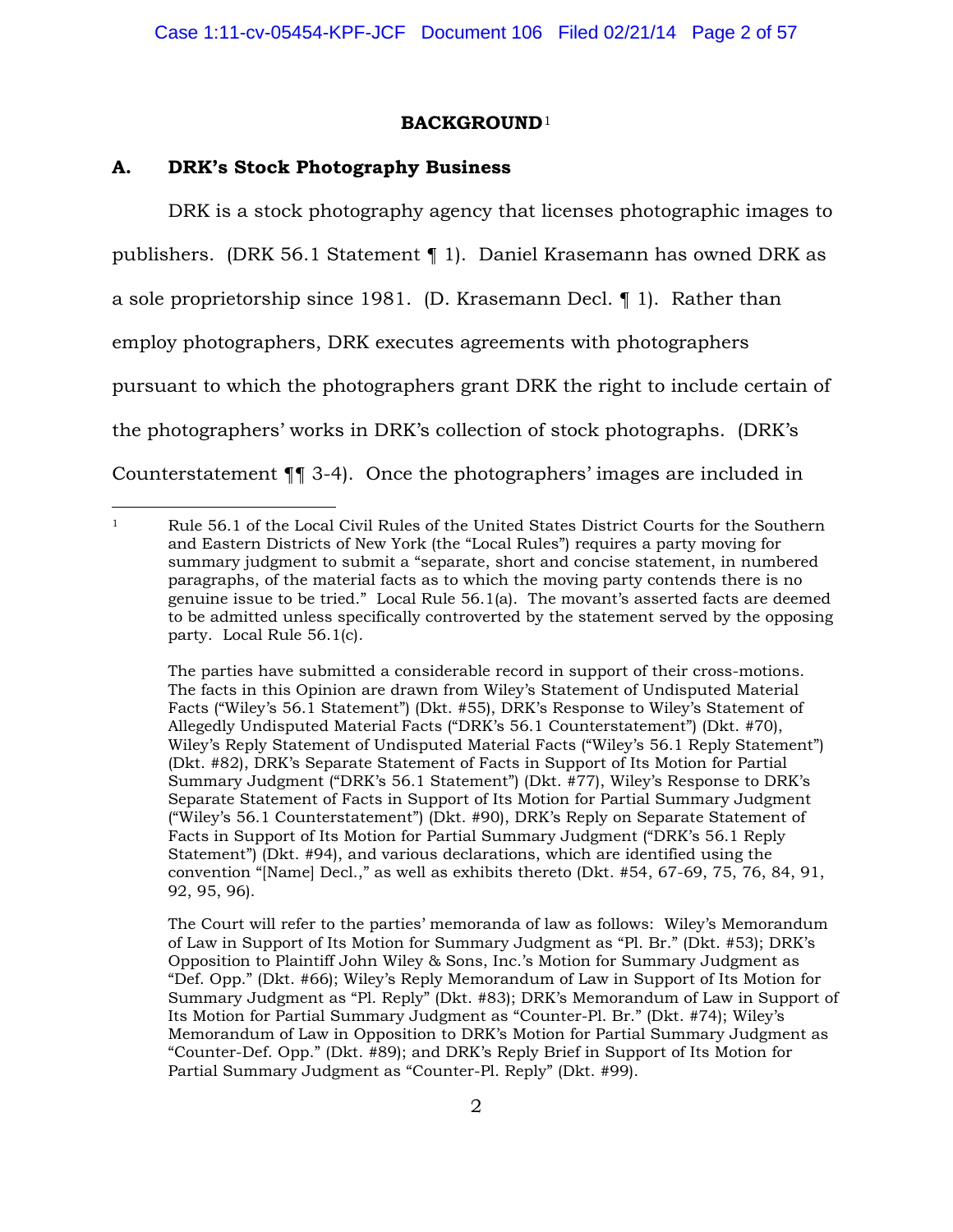# Case 1:11-cv-05454-KPF-JCF Document 106 Filed 02/21/14 Page 3 of 57

DRK's collection, DRK offers to license those images to publishers, like Wiley, and other users of photographs. (*Id*. at 4).

 DRK employs an internal numbering system to track the images that DRK includes in its collection. (D. Krasemann Decl. ¶ 7). Using this system, DRK assigns each image an internal number when that image is received from a photographer and added into DRK's collection. (*Id*.). The images are numbered sequentially from the date on which the image was received. (*Id.*). This number allows DRK to identify when the image was first released into its collection, and consequently, when the image is deemed published under copyright law. (*Id*.; Penchina Decl., Exh. 31 at 66).

This procedure was applied to all images at issue in this case, except for certain images received from Stephen Krasemann, a photographer and Daniel Krasemann's brother. (*See* D. Krasemann Decl. ¶ 8). Although internal numbers were assigned to Stephen Krasemann's images at the time DRK received them, the images were often not simultaneously released into DRK's collection. Instead, the images were released, and thus published at later dates. (*Id.*).<sup>2</sup> Consequently, according to DRK, the internal numbers assigned to Stephen Krasemann's photographs may not reliably indicate the date on which the image was released for publication. (*Id*. at ¶ 9).

 $\overline{a}$ 

<sup>2</sup> DRK followed a different procedure for these images for various reasons, including the facts that (i) Stephen Krasemann would sometimes send images to DRK for storage purposes while traveling, which images he would then review and approve for publication upon his return; (ii) he may have requested first publication rights in certain images; and (iii) he may have previously promised the rights to the image to another publisher. (D. Krasemann Decl. ¶ 8).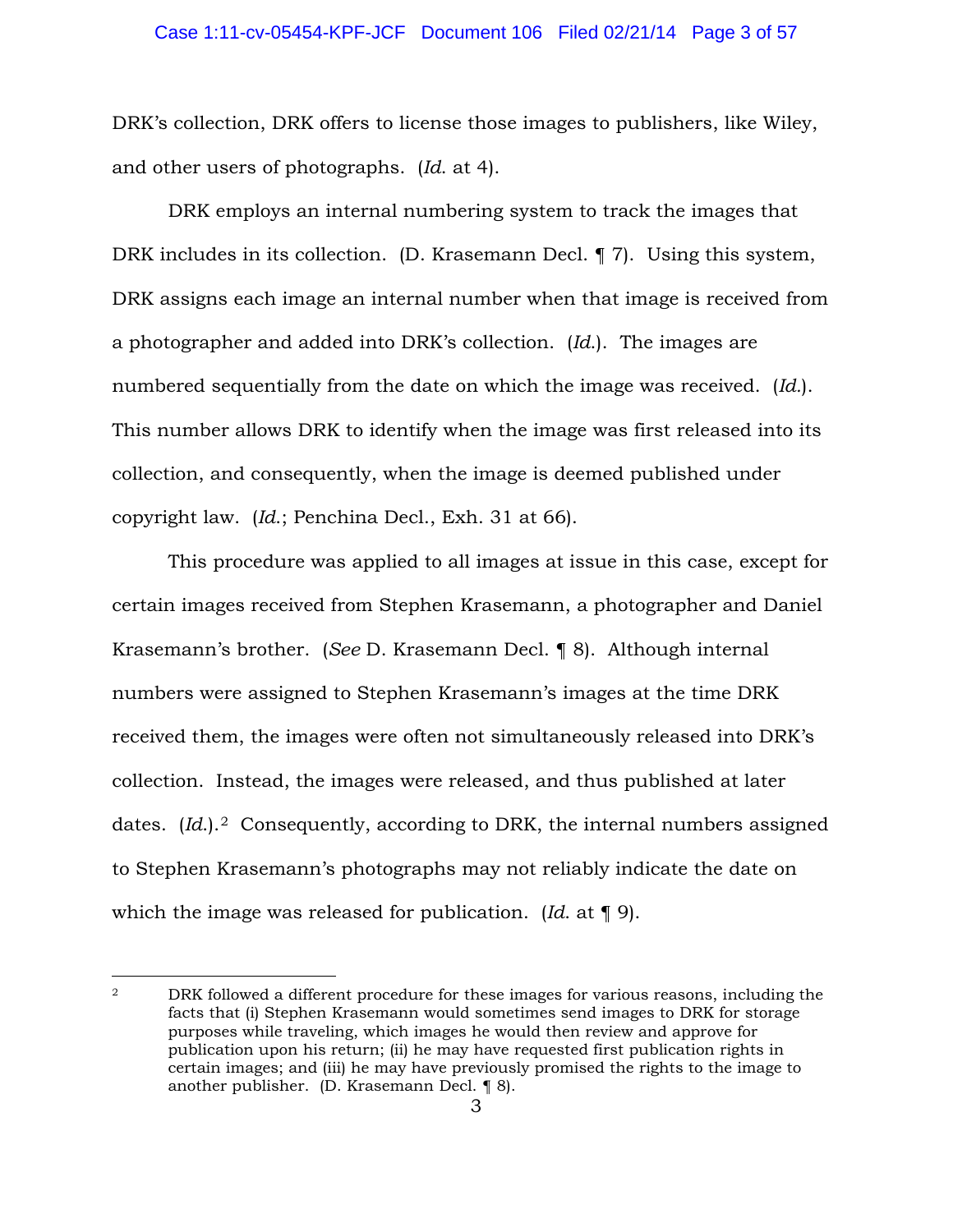## **B. DRK's Agreements with Photographers**

DRK entered into a form representation agreement (the "Representation Agreement") with each photographer for whom DRK maintained images in its collection. (D. Krasemann Decl. ¶ 3, Exh. 1). Pursuant to the Representation Agreements for all images at issue, except those by photographers Tom Bean ("Bean") and Peter French ("French"), DRK would serve as the photographers' "agent with [] respect to the sale or leasing of the photographs or transparencies which [the photographer had] delivered to [DRK] and shall deliver to [DRK] in the future." (*Id*.). In contrast, under the Bean and French Representation Agreements, DRK agreed to act as Bean's and French's "*sole and exclusive* agent with respect to the sale or leasing of the photographs or transparencies which [Bean or French had] delivered to [DRK] and shall deliver to [DRK] in the future." (*Id*. (emphasis added)).

The Representation Agreements also provided, in relevant part:

I understand that the best possible care will be taken of my material and agree that you assume no liability for any loss or damage to the items so delivered to you. In the event that any transparency is lost, destroyed or damaged by others, then I give you full and complete authority to make claim or bring suit for redress or compromise said claim without my permission.

I understand that there will be a 50/50 split between DRK PHOTO and myself regarding all sales made and received. Payment is to be made within ninety (90) days of receipt. DRK PHOTO shall notify me on a regular monthly basis if any sales activity occurred during that time.

I understand that the terms and compensation of the sales or leasing of my photographs or transparencies shall be solely in your discretion.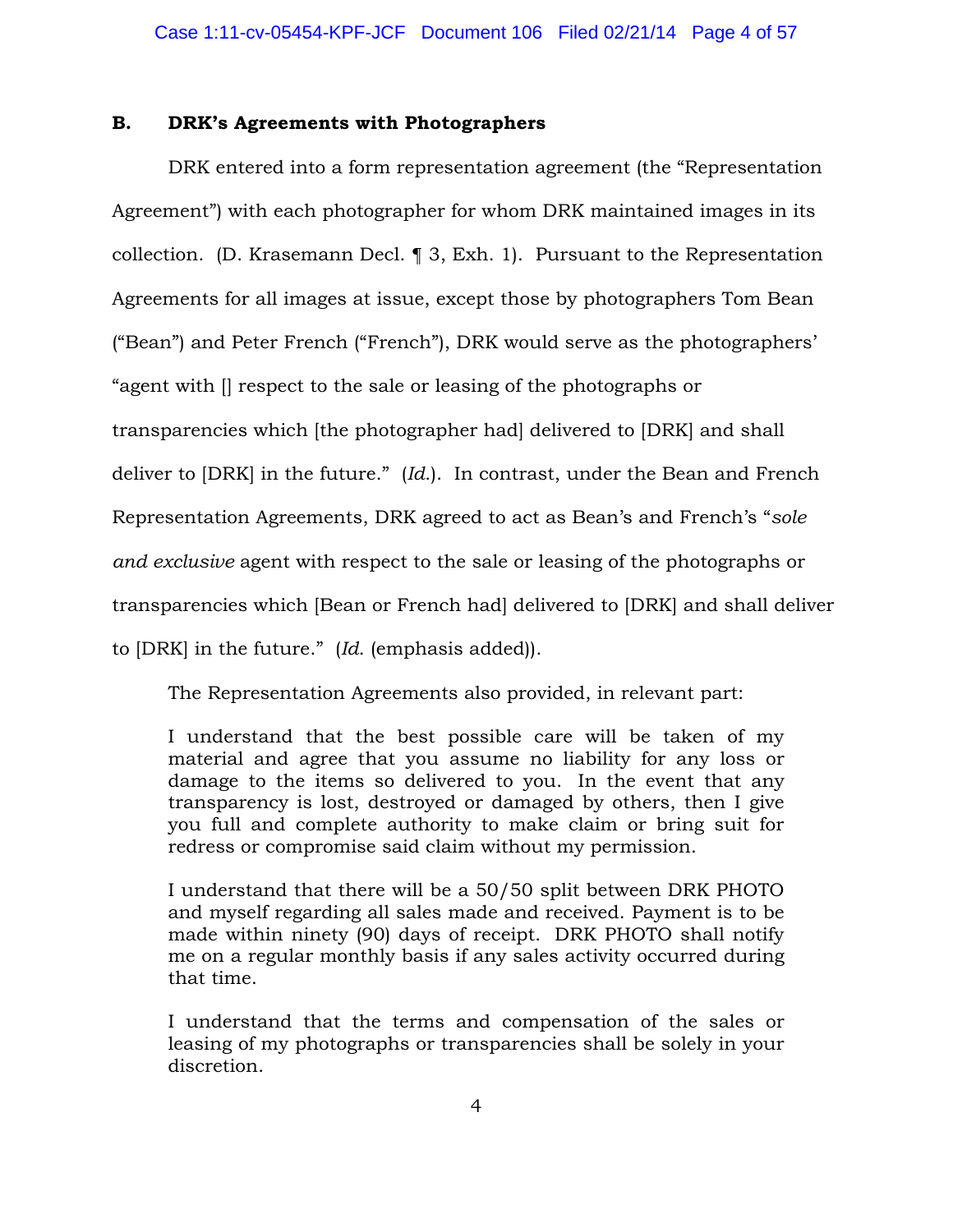In the event of termination of this agreement DRK PHOTO retains the right to its normal commission on all sales which might arise from a user who has made duplicates of those transparencies, photographs, or other materials submitted to it during the terms of this agreement and then, after term hereof, the user wishes to utilize such duplicate materials. DRK PHOTO shall have the right to grant such usage and collect 50% of the net sale from usage. DRK PHOTO shall also retain the right to collect 50% of the net sale from all subsequent pick-ups or reprints on photos that were originally placed with the client during the term of this agreement, and then reprinted or picked-up after expiration of this agreement.

(*Id.*). Although DRK contends otherwise, the record before the Court

conclusively establishes that all Representation Agreements, except those with

Bean and French, granted DRK nonexclusive rights for the photographers'

images in DRK's collection. (*See, e.g.*, Penchina Decl., Exh. 3, 30 at 166-67, 33

at 21).3

The Representation Agreement is not the only operative agreement

between DRK and the photographers whose images are at issue here. In 2008,

<sup>3</sup> Wiley has submitted testimonial and documentary evidence to support its statement that "[a]ll of the photographers whose works are identified in Exhibit 1 to DRK's Counterclaims, with the exception of Tom Bean and Peter French, granted only nonexclusive rights to DRK." (Wiley 56.1 Statement ¶ 6). DRK has offered no conflicting testimonial or documentary evidence, but rather offers (i) a conclusory statement that the Representation Agreements and other assignment agreements that it had with photographers granted DRK "exclusive rights as recognized by the Copyright Act," coupled with (ii) an argument (ultimately unpersuasive, *see infra*) that "Wiley is confusing 'exclusive ownership' with 'exclusive rights.'" (DRK 56.1 Counterstatement ¶ 6). Because Wiley has supported its statement with testimonial and documentary evidence, and DRK has not submitted conflicting evidence, the Court accepts Wiley's statement as true. *See* S.D.N.Y. Local Rule 56.1(c) ("Each numbered paragraph in the statement of material facts set forth in the statement required to be served by the moving party will be deemed to be admitted for purposes of the motion unless specifically controverted by a corresponding numbered paragraph in the statement required to be served by the opposing party."); *id.* at 56.1(d) ("Each statement by the movant or opponent … controverting any statement of material fact[] must be followed by citation to evidence which would be admissible, set forth as required by Fed. R. Civ. P.  $56(c).$ ").  $\overline{a}$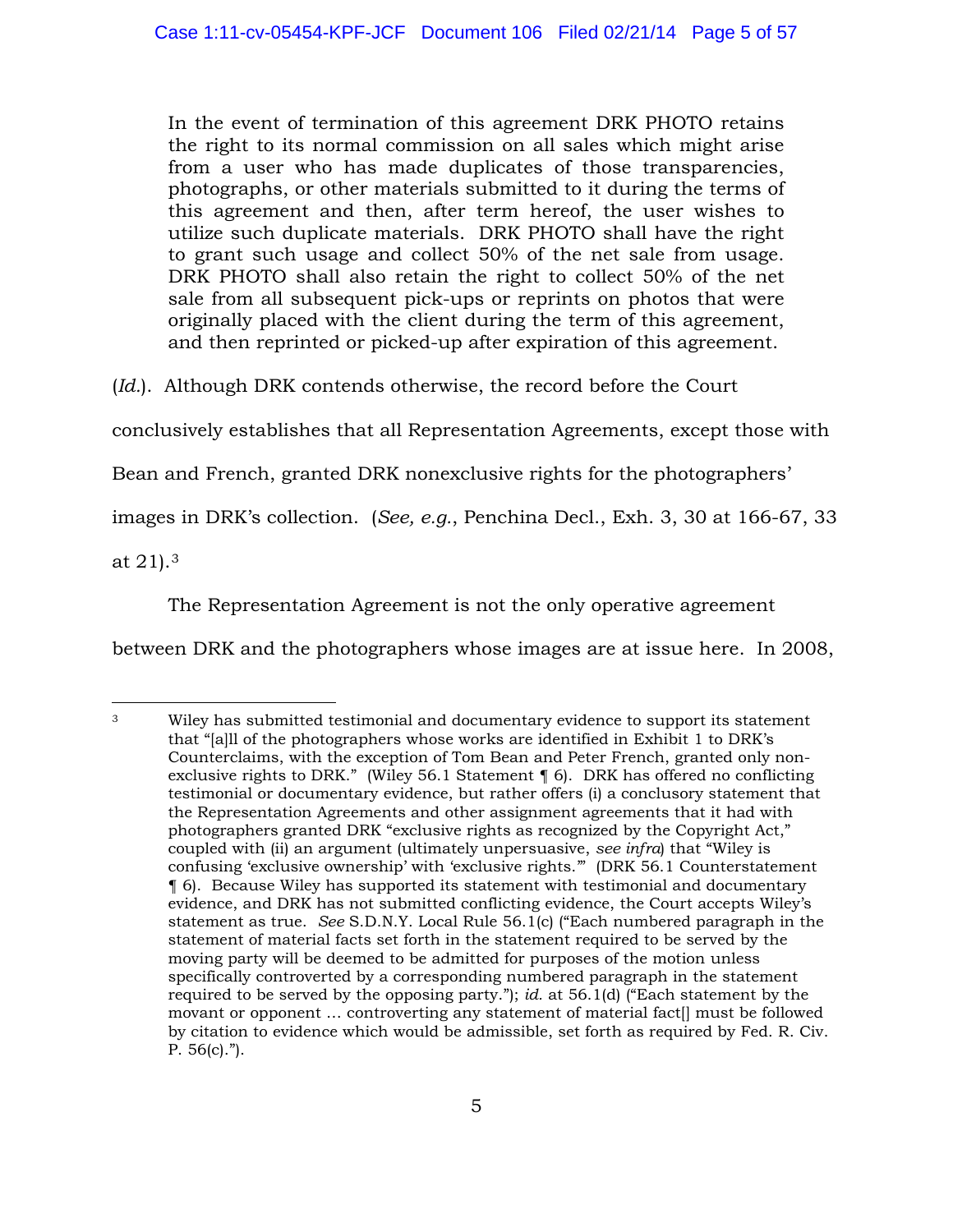DRK initiated a program to register copyrights for the photographs in its

collection. (Wiley 56.1 Statement ¶ 20). To that end, beginning in June 2008,

DRK asked photographers to sign a form agreement, pursuant to which the

photographers would grant DRK the right to assert copyright infringement

claims for those photographs in its collection (the "Assignment Agreement").

(*Id*. at ¶¶ 21, 24). The Assignment Agreement, entitled "Copyright Assignment,

Registration, and Accrued Causes of Action Agreement," provided:

The undersigned photographer, the sole owner of the copyrights in this undersigned's images, (the "Images") selected by DRK PHOTO ("DRK") and included in DRK's collection, hereby grants to DRK all copyrights and complete legal title in the Images. DRK agrees to reassign all copyrights and complete legal title back to the undersigned immediately upon completion of the registration of the Images, as evidenced by DRK's receipt of a Certificate of Registration from the United States Copyright Office for such Images, and resolution of infringement claims brought by DRK relating to the Images.

The undersigned agrees and fully transfers all right, title and interest in any accrued or later accrued claims, causes of action, choses in action — which is the personal right to bring a case — or lawsuits, brought to enforce copyrights in the Images, appointing and permitting DRK to prosecute said accrued or later accrued claims, causes of action, choses in action or lawsuits, as if it were the undersigned.

Any proceeds obtained by settlement or judgment for said claims shall, after deducting all costs, expenses and attorney's fees, be divided and paid 50% for the undersigned and 50% for DRK.

(*Id.* at ¶ 22).4

<sup>&</sup>lt;sup>4</sup> All Assignment Agreements at issue in this case contain this language except for the second assignment agreement executed between DRK and Stephen Krasemann (the "Stephen Krasemann Second Assignment Agreement"), which was executed to cover certain images that Stephen Krasemann had already registered with the Copyright Office. (DRK 56.1 Counterstatement ¶ 22; D. Krasemann Decl., Exh. 2). The Court,  $\overline{a}$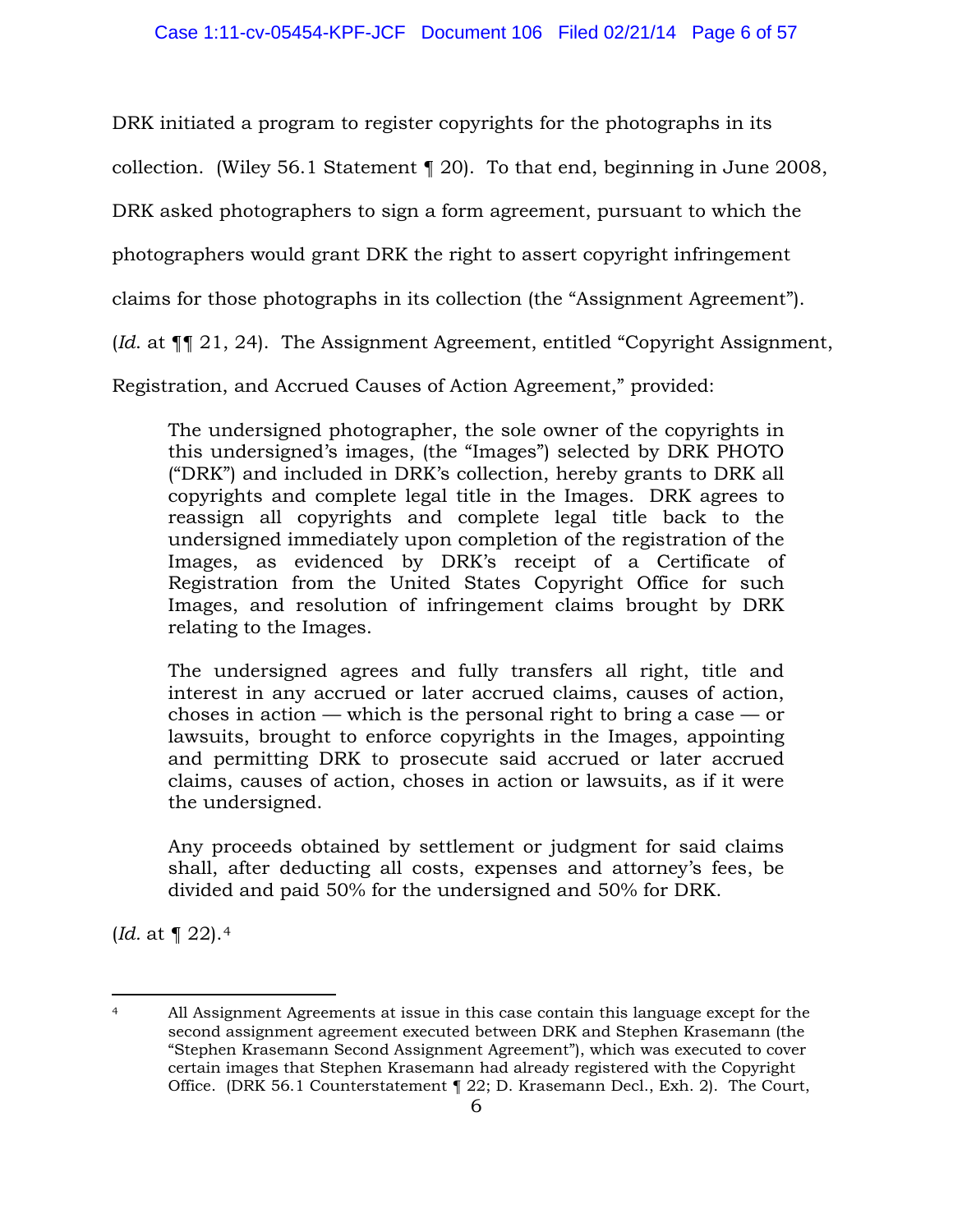The purpose of the Assignment Agreement was to allow DRK to register photographs with the United States Copyright Office "as the copyright holder by assignment" so that DRK would have — at least as DRK understood it — "legal standing with the courts to pursue would be infringers." (Wiley 56.1 Statement ¶ 27). Indeed, when transmitting the Assignment Agreement to photographers, DRK informed them that the purpose of the agreement was for DRK to register the photographers' images in its collection with the United States Copyright Office so that DRK would be "in a much stronger position with much more leverage for settling copyright infringement claims." (Penchina Decl., Exh. 4). In those e-mails to photographers, DRK confirmed that the Assignment Agreement was "not a permanent assignment." (*Id*.). Rather, and as provided for in the Assignment Agreement, DRK "agree[d] to reassign all copyrights and complete legal title back" to the photographers "immediately upon completion of the registration of the images, as evidenced by DRK's receipt of a Certificate of Registration from the United Stated Copyright Office

 $\overline{a}$ 

however, may not consider the Stephen Krasemann Second Assignment Agreement because it was not produced by DRK during discovery. Instead, it was produced to Wiley for the first time in response to Wiley's motion for summary judgment. *See Melie*  v. *EVCI/TCI Coll. Admin*., No. 08 Civ. 5226 (HB), 2009 WL 1404325, at \*1 n.4 (S.D.N.Y. May 20, 2009) ("Plaintiff may not rely on this document [in] his opposition to summary judgment, as he did not provide a copy of it to Defendants in discovery."), *aff'd*, 374 F. App'x 150 (2d Cir. 2010) (summary order); *see also Stengel* v. *Black*, No. 03 Civ. 0495 (GEL), 2004 WL 1933612, at \*4 (S.D.N.Y. Aug. 30, 2004) ("These documents, however, are not part of the evidentiary record, and may not be considered by the Court."); Fed. R. Civ. P. 37(c) ("If a party fails to provide information … as required by Rule 26(a) or (e), the party is not allowed to use that information … to supply evidence on a motion, at a hearing, or at a trial, unless the failure was substantially justified or is harmless."). The Court notes that consideration of the Stephen Krasemann Second Assignment Agreement would not alter the outcome reached herein.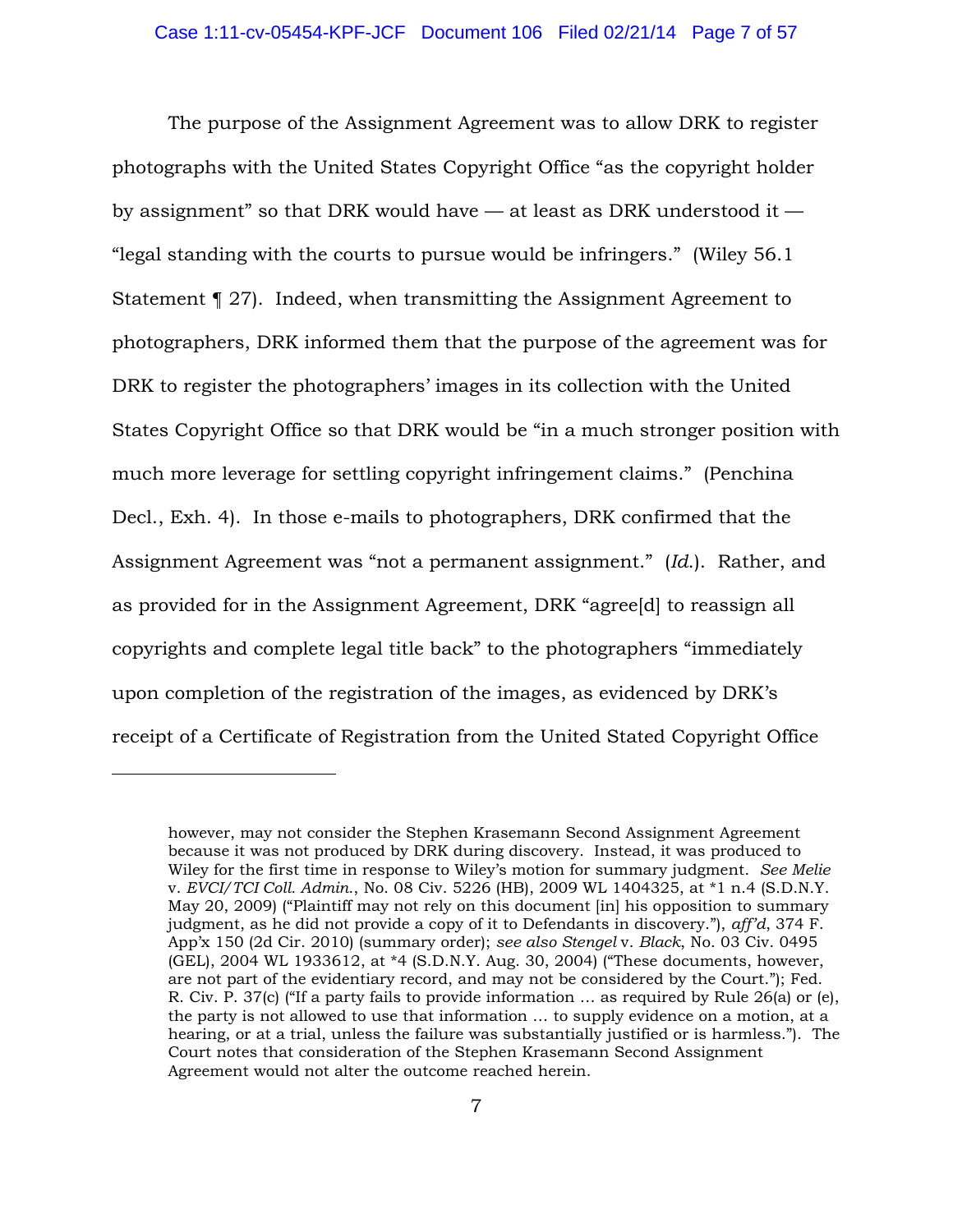for such images, and resolution of infringement claims brought by DRK relating to the images." (*Id*.). When one photographer expressed his concern in signing the agreement, based on his unwillingness to allow the copyright registration to his image to be in DRK's name, DRK "assure[d]" the photographer that there was "no rights grab going on here. We simply want to register our website/database of images so the images are protected under copyright law, and so we can pursue infringers." (*Id.* at Exh. 9). In another e-mail exchange, one photographer, upon realizing how many images that DRK had registered with the Copyright Office, e-mailed DRK to clarify: "I have not assigned copyright to any of these images other than temporarily to DRK Photo in order for you to pursue your infringement lawsuit. I have however sold non-exclusive rights to some of these pictures. I expect re-assignment of full copyright in the very near future when your lawsuit is concluded." (*Id*. at Exh. 12).

## **C. DRK's Relationship with Wiley**

Wiley is a publisher of textbooks and other educational materials. (Wiley 56.1 Statement ¶ 1). Beginning around 1992, DRK began licensing photographs to Wiley for inclusion in textbooks and related products published by Wiley. (*Id.* at ¶ 9). In general, Wiley would submit a letter to DRK for each transaction that would identify which particular stock photographs from DRK's collection Wiley desired to use. (*Id.* at ¶ 10). Wiley would also inform DRK which textbook or publication the photographs would be included in, and the number of print runs that Wiley intended to complete. (*Id.*).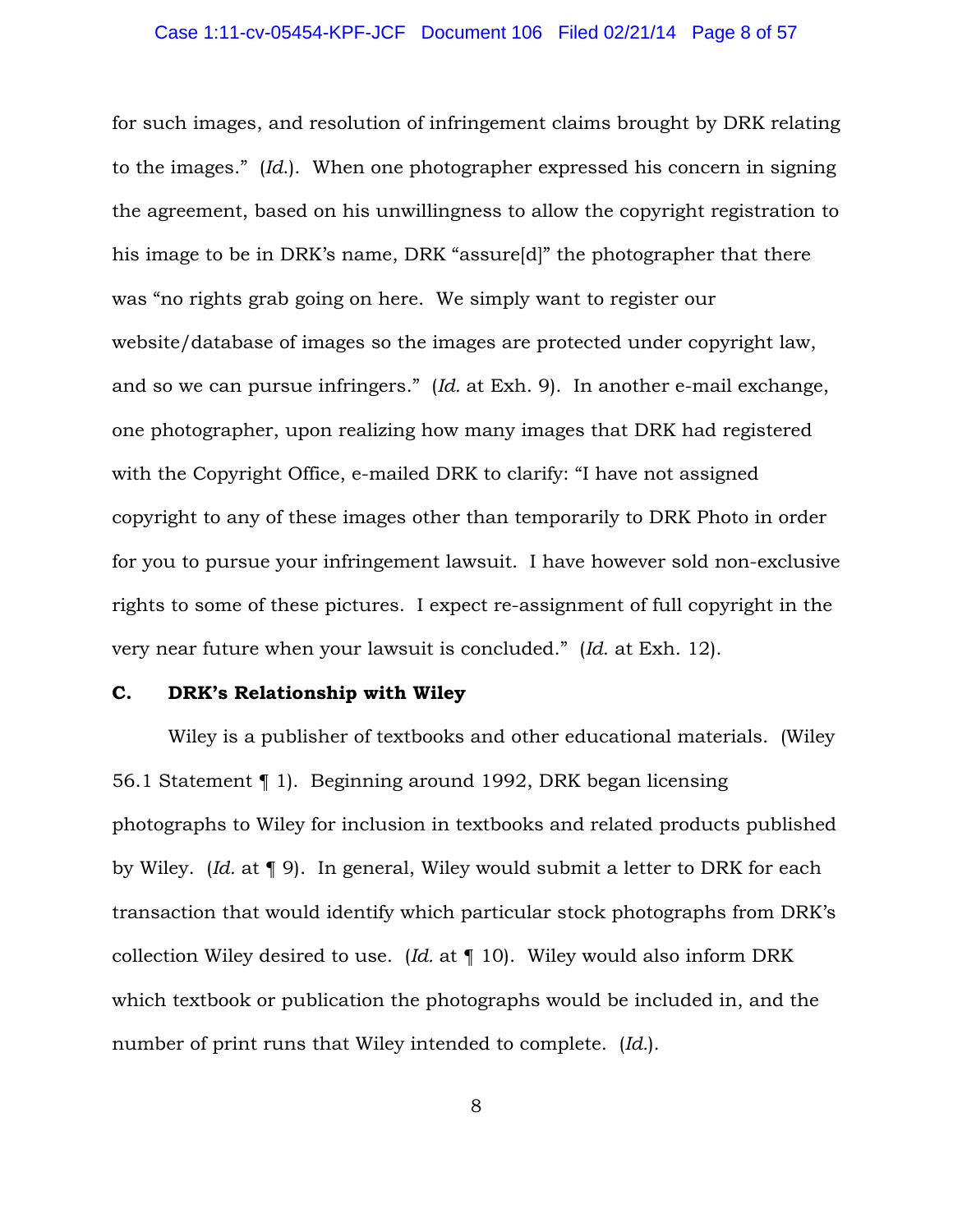Once Wiley's request was approved, DRK would issue an invoice to Wiley

that set forth the terms applicable to Wiley's use of the licensed photographs.

(Wiley 56.1 Statement ¶ 11). For example, the invoices specified the terms of

the "Media Usage and Type Allowed" as follows:

One-time, non-exclusive, North American, English language reproduction and distribution rights for publication inside the print version of the copyright 1997 John Wiley's & Sons, Inc. COLLEGE LEVEL TEXTBOOK publication titled THE SCIENCE, 2ND EDITION, by Trefil; the total number of copies to be printed is not to exceed 20,000. No other rights granted or implied. No electronic publishing rights granted.

(Second D. Krasemann Decl., Exh. 2-A, 2-B). The invoices also

contained standard form language under the heading "Rights Granted"

that stated:

One-time, non exclusive reproduction rights to the photographs listed below, solely for the uses and specifications indicated and limited to the individual edition, volume series, show event or the like contemplated for this specific transaction (unless otherwise indicated in writing).

(*Id*.).5 Invoices that used a revised standardized form also included

additional restrictions on the use of the images beyond the terms of the

agreement:

 $\overline{a}$ 

If [Wiley] desires to reuse an image or extend previous usage, then Recipient must request and pay for additional rights prior to publication. [Wiley] agrees not to make, authorize or permit any use of an image or its derivative … except as authorized by the invoice. In the event [Wiley] use[s] an image for any use other than

<sup>5</sup> Two invoices do not include this language, but those documents appear to be anomalies. This is purportedly because when they were produced during discovery, they were not produced on DRK's standardized form that included the "Rights Granted" language. (Second Krasemann Decl. ¶ 12, Exh. 2-A). This variance in language is immaterial to the Court's analysis.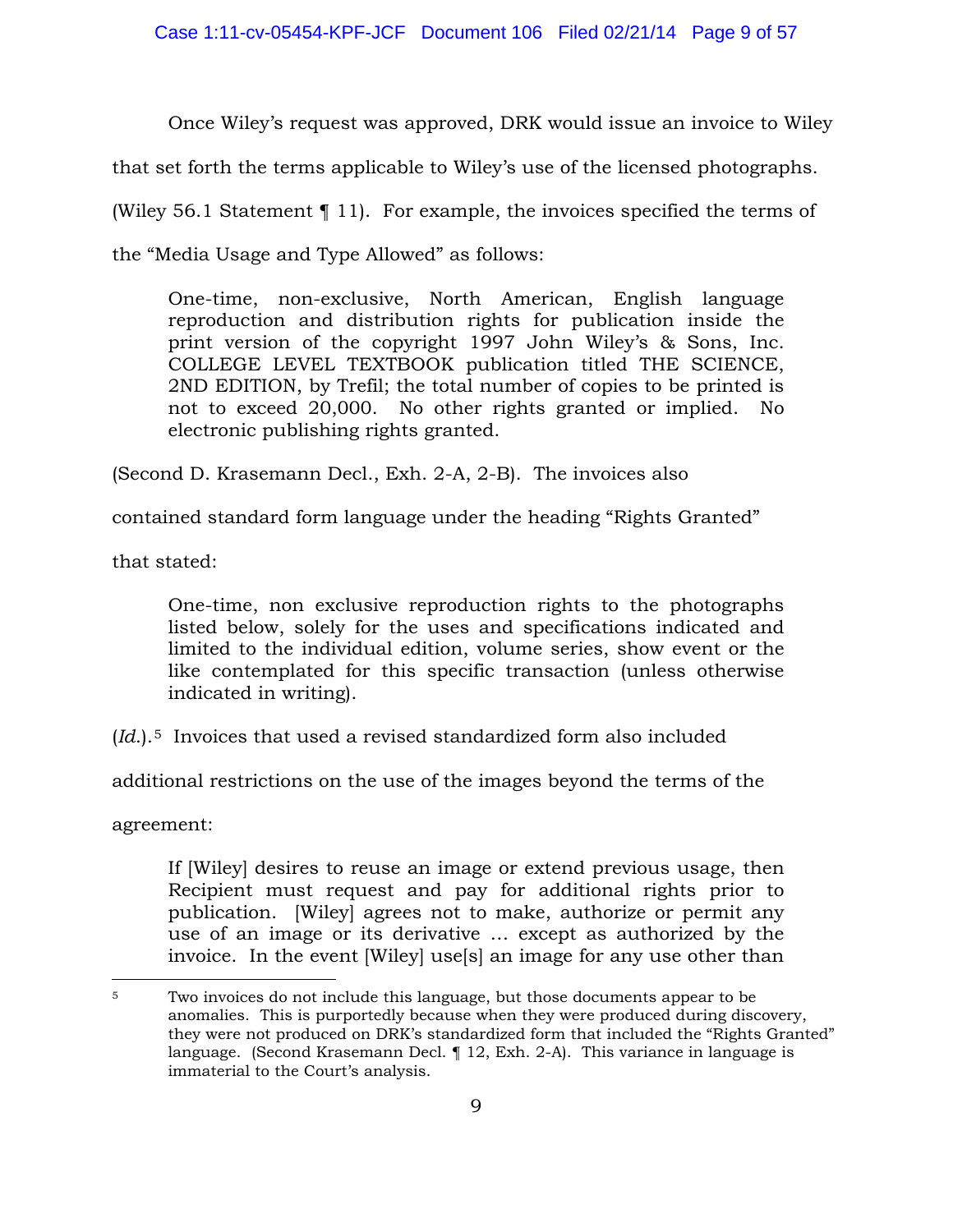that indicated on the invoice, including but not limited to the number of uses, the publication using, or the size of reproduction, DRK PHOTO agrees to forego its rights to sue for copyright infringement and breach of contract if [Wiley] pay[s], as liquidated damages, a sum equal to ten (10) times the maximum price [DRK] would have charged for such use, within 10 (ten) days of [DRK] billing such fee.

(Second Krasemann Decl., Exh. 2-B, Invoices 8795 and 9243).

In addition to the aforementioned agreements, for the period 2000 through 2001, DRK and Wiley entered into a separate pricing agreement that set forth the prices that DRK would charge Wiley for use of photos licensed by DRK (the "Pricing Agreement"). (*See* Wiley 56.1 Statement ¶¶ 13-14). Pursuant to the Pricing Agreement, "DRK charged Wiley \$170 for the right to print and distribute in North America (with up to 10% of the distribution permitted to be sent abroad) up to 40,000 copies of a book (printed in the English language) in which DRK's photos comprised up to half a page; and DRK charged an additional 10% [(i.e., \$17)] to increase the permitted print run up to 80,000 copies." (*Id*. at ¶ 14).

## **D. The Alleged Instances of Copyright Infringement**

### **1. Background and Nomenclature**

At issue in this case are a number of photographs, and an even greater number of alleged instances of copyright infringement with respect to those photographs. Certain photographs are the subject of multiple instances of alleged infringement. Consequently, when referring to "instances" of alleged infringement, the Court is not necessarily referring to different photographs.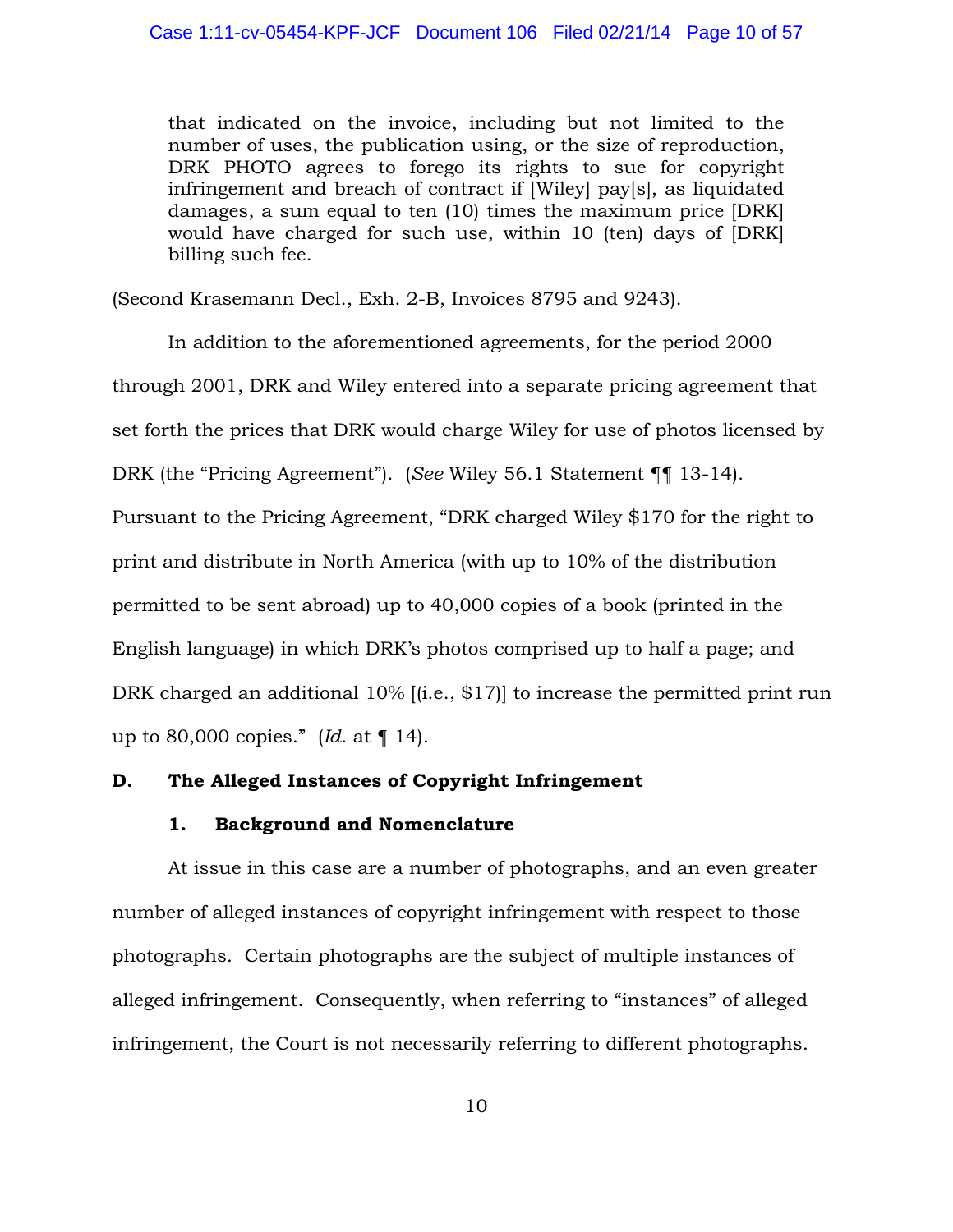Rather, the Court is identifying particular uses of a photograph by Wiley as to which DRK has claimed copyright infringement.

To capture the instances of alleged infringement, the parties have submitted three summary charts, included as exhibits to the parties' submissions; these charts detail information about each instance, such as the photograph used by Wiley and the publication in which it appeared. When referring to an instance of alleged infringement, the Court has adopted the parties' convention of referring to a line on one of the summary charts where the instance is identified. There are a total of 316 instances of alleged copyright infringement for which Wiley seeks a declaration of non-infringement (the "Wiley Non-Infringement Instances"). These Instances are set forth in Exhibit A to Wiley's amended complaint ("Wiley's Chart"). (Dkt. #23).6

 In its counterclaims against Wiley for copyright infringement, DRK isolated 295 of the 316 Wiley Non-Infringement Instances, and listed them in Exhibit 1 to DRK's counterclaims. (Dkt. #26-1).7 For clarity, the Court will refer to these instances as the "DRK Counterclaim Instances." In DRK's pending motion, it has further narrowed the scope of instances of alleged

<sup>6</sup> Exhibit A does not include the alleged instances of infringement related to certain Stephen Krasemann's photographs listed at lines 230 and 253 of Exhibit 1 to DRK's Counterclaim. (Dkt. #26-1). It is clear from Wiley's complaint, however, that these instances of alleged infringement were inadvertently excluded from Wiley's Chart because Wiley moves for a declaratory judgment as to all "316 instances of infringement alleged by DRK" (Compl. ¶¶ 21-22), which necessarily includes these instances of alleged infringement. For this reason, the Court incorporates by reference lines 230 and 253 of Exhibit 1 to DRK's counterclaims into Wiley's Chart.  $\overline{a}$ 

<sup>7</sup> DRK's Counterclaim Instances are also identified at lines 1-292, 295, 297, and 298 of Wiley's Chart.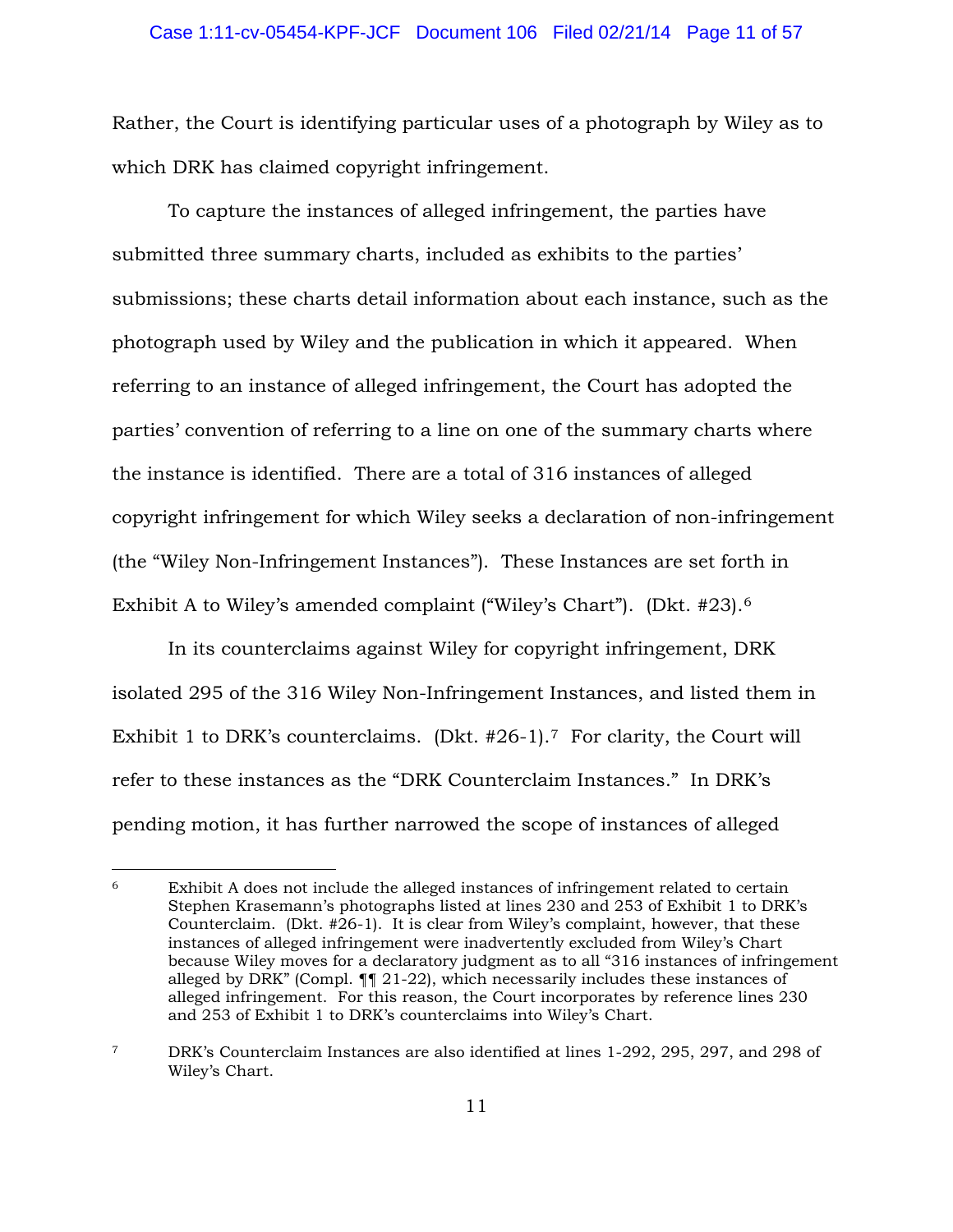infringement as to which DRK seeks summary judgment in its favor, identifying only 88 instances (the "DRK Summary Judgment Instances"). The DRK Summary Judgment Instances are identified in Exhibit A to the Second Declaration of Autumn Witt Boyd ("DRK's Chart"). (Dkt. #76-1).

### **2. The Stephen Krasemann Photographs**

There are six photographs by Stephen Krasemann as to which the parties raise specific issues. The images are covered by two registrations that Stephen Krasemann personally obtained. (Wiley 56.1 Statement ¶ 35). The first registration, Registration No. VAu 175-200, has an effective date of February 1, 1990. (*Id*. at ¶ 56). The second registration, Registration No. VAu 516-002, has an effective registration date of March 13, 2001. (*Id*. at ¶ 44). The specific images at issue include the following: (i) Masai Livestock Tanzania, image number 902499; (ii) Wind Generators and Mountains Gorgonio Pass, California, image number 905268; (iii) Red Fox in winter leaping after mouse, image number 902839; (iv) Aerial view Cape Cod and surf, image number 904674; (v) Lunch Creek Waterfall, Montana, image number 905367; (vi) Aerial Permafrost Polygons, image number 901854 (collectively, the "Krasemann Images"); as well as (v) image numbers 127141 to 134177; and (vi) image numbers 100001 to 112610. (*See id*. at ¶¶ 45-57).8

<sup>8</sup> The parties dispute the exact date of publication for most of Stephen Krasemann's photographs. The Court need not address this dispute in order to resolve the pending motions.  $\overline{a}$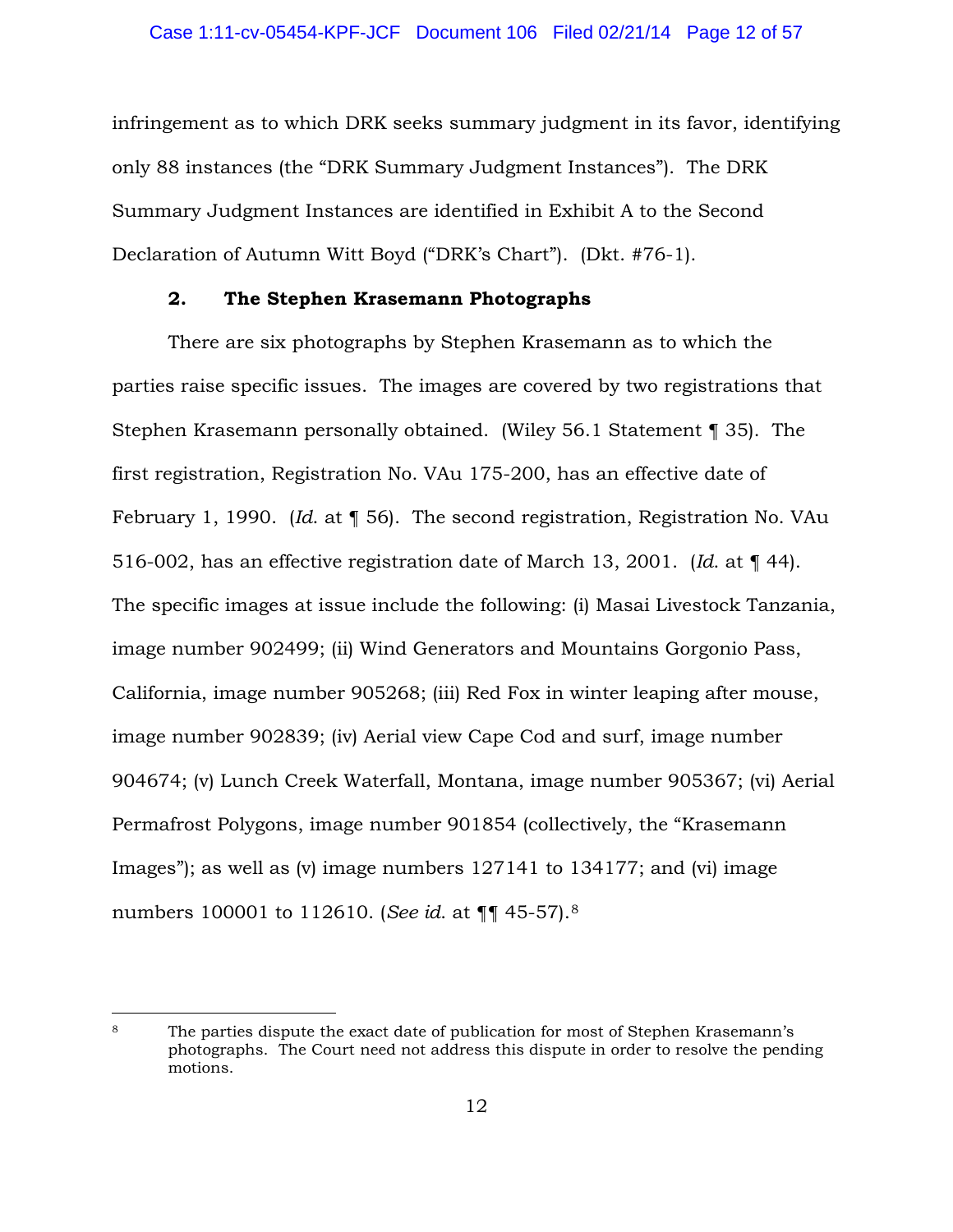## **3. The Tom Bean and Peter French Photographs**

 Separately, there are 43 instances of alleged infringement related to photographs by Tom Bean (the "Bean Instances"), and one instance related to a photograph by Peter French (the "French Instance"). DRK seeks summary judgment as to only 16 of the Bean Instances, and thus only those 16 are listed among the DRK Summary Judgment Instances.9 The parties do not dispute that, unlike the other photographs at issue in this case, DRK held an exclusive license to the photographs by Bean and French. (*See* Wiley 56.1 Statement ¶ 6). The parties agree that all 16 Bean Instances were published, sold, or distributed prior to August 5, 2008, except for those instances at lines 6, 7, and 75 of DRK's Chart. (Counter-Def. Opp. 8-9; Counter-Pl. Reply 12).

### **E. The Instant Litigation**

 On August 5, 2011, Wiley filed suit against DRK seeking a declaratory judgment of non-infringement for any use by Wiley of any image that DRK had licensed to Wiley; these potential instances of infringement are referred to herein as the Wiley Non-Infringement Instances. (Dkt. #1). Wiley alleged that (i) it was entitled to a declaration of non-infringement because DRK lacked copyright ownership or a valid copyright registration; (ii) many of Wiley's Non-Infringement Instances occurred outside of the applicable statute of limitations;

<sup>&</sup>lt;sup>9</sup> The 16 Bean Instances on which DRK moves for partial summary judgment are identified at lines 29, 30, 39, 41, 43, 45, 46, 53, 54, 57, 73, 76, 85, 86, 111, and 278 of Wiley's Chart. The other instances of infringement related to Bean and French photographs are identified at lines 3, 10, 12, 13, 17, 38, 117, 120, 137, 140, 149, 150, 160, 163, 192, 210, 213, 224, 225, 233, 236, 247, 248, 265, 278, 287, 290, 298, 313, and 314 of Wiley's Chart.  $\overline{a}$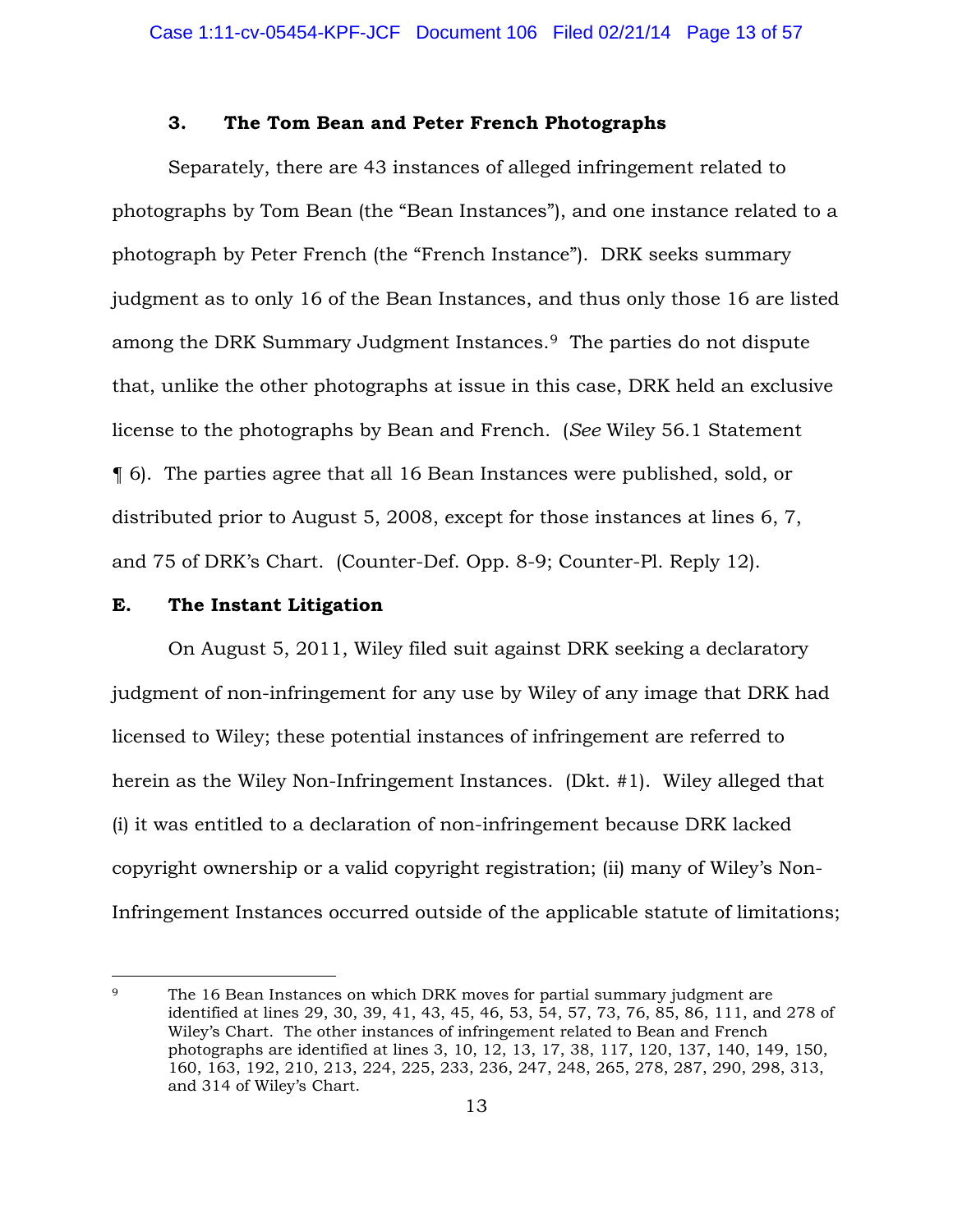### Case 1:11-cv-05454-KPF-JCF Document 106 Filed 02/21/14 Page 14 of 57

and (iii) the Wiley Non-Infringement Instances involved the re-use of the same images that DRK had licensed to Wiley to use in a later edition or revised version of the work. (*Id*.). Wiley also sought a declaration that it was not liable to DRK for any claim sounding in fraud. (*Id*.).

A few weeks after Wiley commenced suit in this District, DRK filed a mirror-image action against Wiley in the United States District Court for the District of Arizona (the "Arizona Action"). (Dkt. #22). The Wiley Non-Infringement Instances were first identified by DRK in its complaint in the Arizona Action. (Dkt. #23 at ¶ 21). On August 26, 2011, DRK moved to dismiss the complaint in this action, citing both alleged deficiencies in pleading and the existence of the Arizona Action. (Dkt. #4, 5).

By order dated October 13, 2011, the Honorable George B. Daniels, the District Judge then presiding over this case, dismissed Wiley's request for declaratory relief as to any fraud claim, and any copyright infringement claims prior to June 18, 1997, because those claims were subject to arbitration; he also dismissed Wiley's claims for declaratory relief as to alleged instances of infringement occurring after June 18, 1997, because Wiley had failed to put DRK on notice of the photographs at issue. (Dkt. #16, 22). Judge Daniels then denied DRK's cross-motion to dismiss the complaint in favor of the Arizona Action pursuant to the "first filed" rule, under which a district court may dismiss an action in favor of a previously filed lawsuit "concerning the same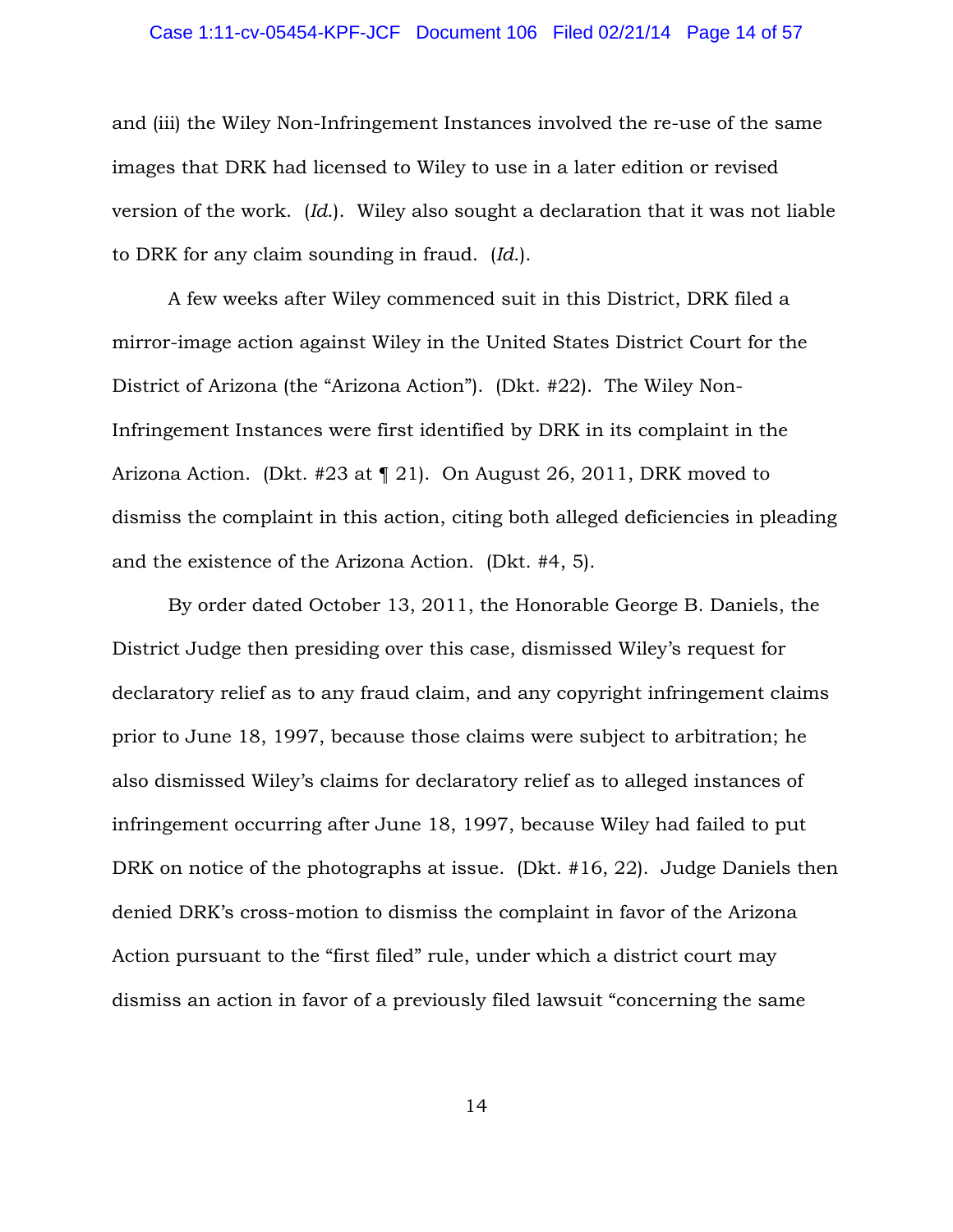parties and issues." (Dkt. #22).10 At the same time, the Court granted Wiley

leave to amend its complaint. (Dkt. #16).

On May 14, 2012, Wiley filed an amended complaint in which it sought a

declaratory judgment as to the Wiley Non-Infringement Instances that were

implicated by the Arizona Action. (Dkt. #23). Specifically, Wiley sought an

order declaring that:

(i) for each of the instances in which Wiley's alleged infringement occurred more than three years prior to August 2011, declarations that DRK's claim is barred by the statute of limitations and Wiley is not liable to DRK for copyright infringement;

(ii) for each of the instances in which DRK lacks copyright ownership or a valid copyright registration for the photograph at issue in DRK's claim, declarations that DRK lacks standing and Wiley is not liable to DRK for copyright infringement; and

(iii) for each of the instances in which Wiley simply included the same photograph in a later edition or revised version of a work for which DRK originally licensed Wiley to use the photograph, declarations that such inclusion was permissible under Section 201(c) of the Copyright Act and Wiley is not liable to DRK for copyright infringement.

(*Id*.). Attached to the amended complaint was Wiley's Chart, a summary chart

that identified the 316 instances of alleged copyright infringement. (*Id*.).

On May 31, 2012, DRK filed an answer and asserted counterclaims for

copyright infringement, contributory infringement, and vicarious infringement

as to the DRK Counterclaim Instances that DRK had identified in Exhibit 1 to

its Answer and Counterclaim. (Dkt. #26, 26-1). DRK further sought an order

<sup>10</sup> On June 11, 2012, the Arizona Action was transferred to the Southern District of New York, and remains pending before the Court as a related case. *See DRK Photo, a sole proprietorship* v. *John Wiley & Sons, Inc. and John Doe Printers 1-10*, No. 12 Civ. 4538 (KPF).  $\overline{a}$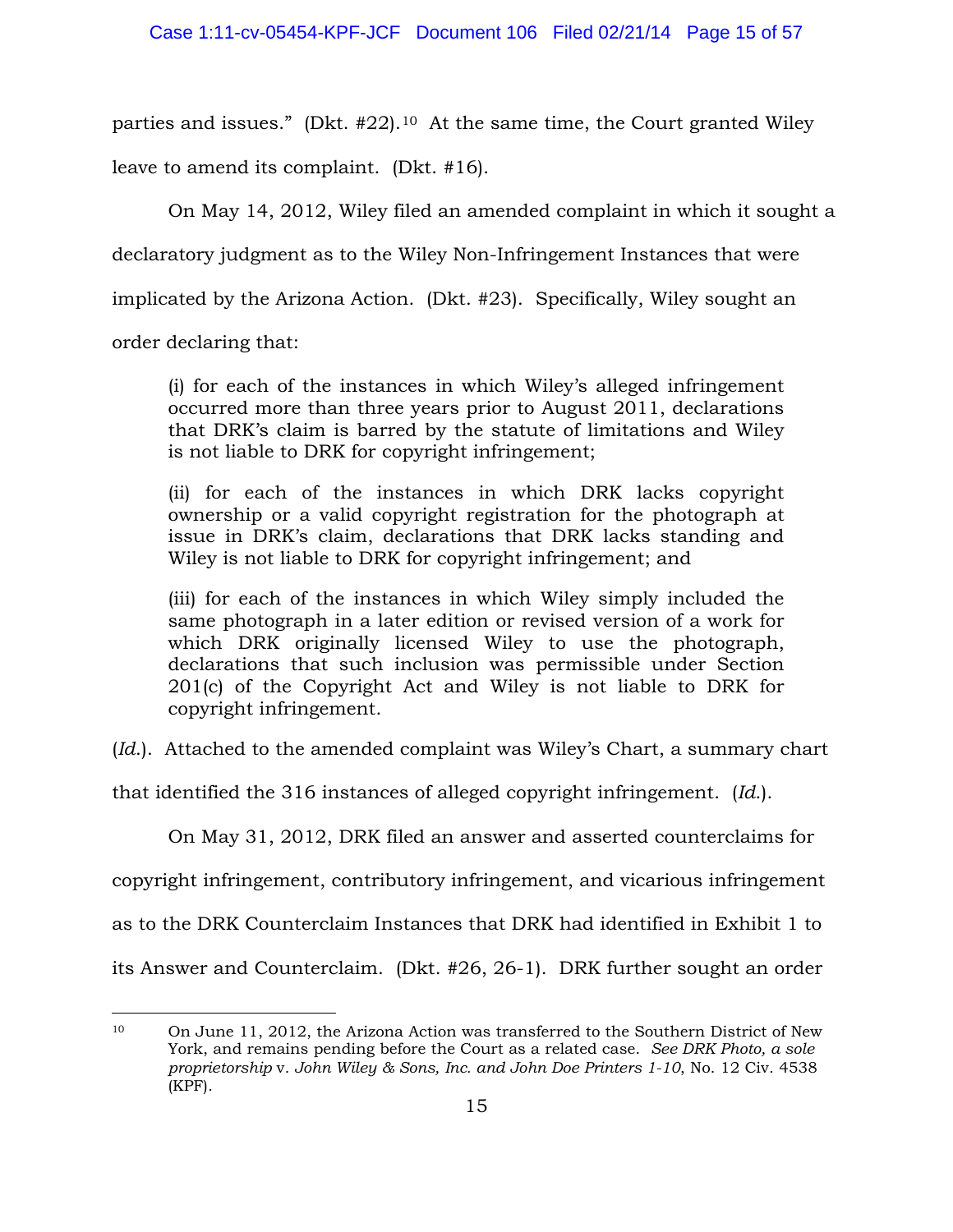declaring that any use of DRK's photographs by Wiley beyond the limits of the parties' applicable license agreement constituted copyright infringement. (*Id*.).

Having concluded with discovery, the parties have filed the pending cross-motions for summary judgment. Wiley filed its motion for summary judgment on May 23, 2013, requesting that the Court (i) dismiss all of DRK's counterclaims for copyright infringement (except for those claims relating to photographs by Bean and French); and (ii) issue a declaration of noninfringement for the Wiley Non-Infringement Instances. (Dkt.  $#52$ ).<sup>11</sup> DRK filed its opposition on June 24, 2013 (Dkt. #66), and on July 11, 2013, the motion was fully submitted when Wiley filed its reply (Dkt. #83).

On June 28, 2013, DRK moved for partial summary judgment, requesting that the Court enter judgment of liability for copyright infringement against Wiley as to the DRK Summary Judgment Instances. (Dkt. #73). Wiley filed its opposition on July 26, 2013 (Dkt. #89), and on August 9, 2013, the motion was fully submitted when DRK filed its reply (Dkt. #93-2). Between August 18, 2013, and January 28, 2014, the parties submitted supplemental authority in support of their respective motions. (*See* Dkt. #98, 100-02, 105).

<sup>11</sup> Although Wiley styles its motion as one for "summary judgment," it seeks less than full relief from the Court.  $\overline{a}$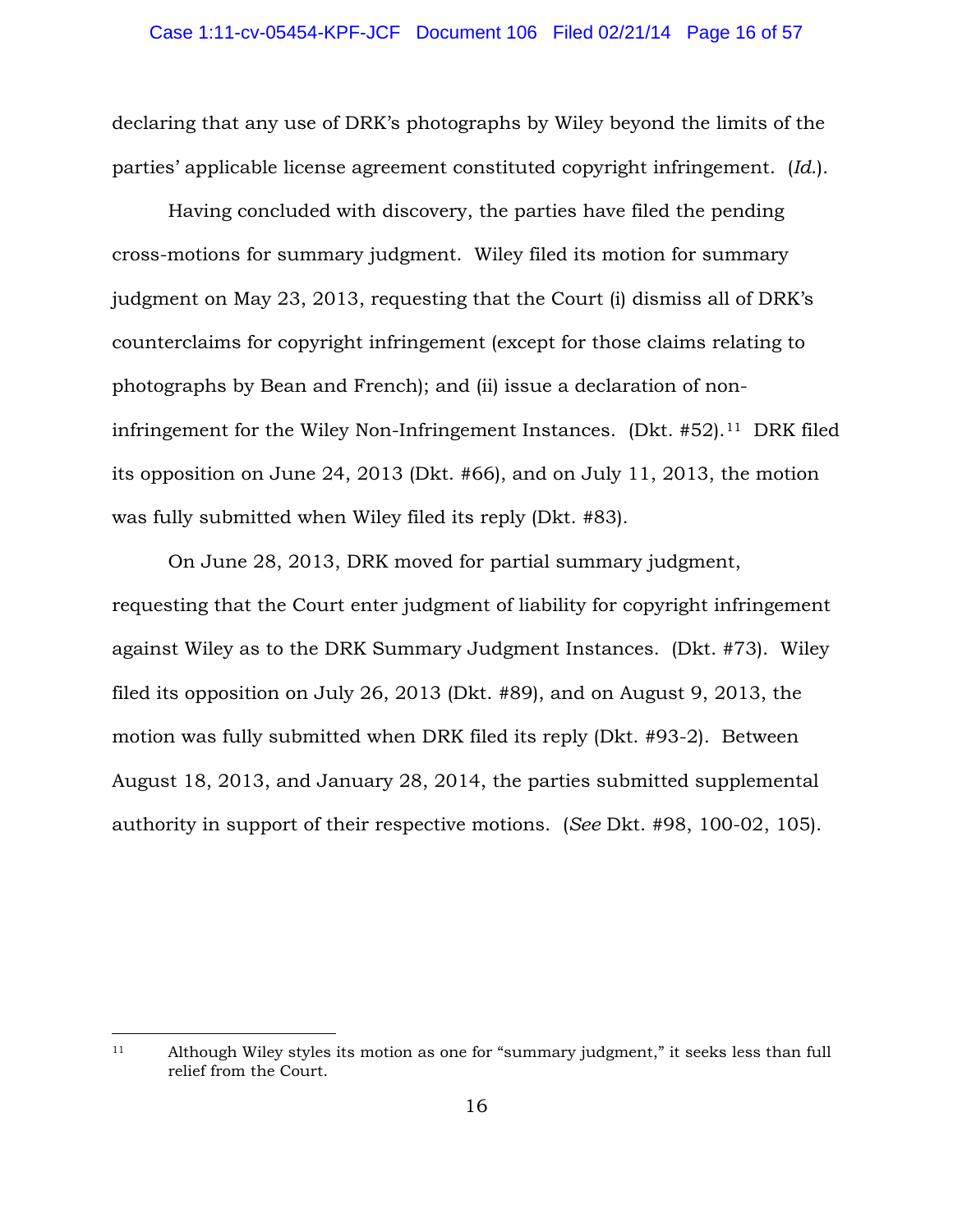#### **DISCUSSION**

### **A. Applicable Law**

Under Federal Rule of Civil Procedure 56(c), summary judgment may be granted only if all the submissions taken together "show that there is no genuine issue as to any material fact and that the moving party is entitled to judgment as a matter of law." *See Celotex Corp.* v. *Catrett*, 477 U.S. 317, 322 (1986); *Anderson* v. *Liberty Lobby, Inc.*, 477 U.S. 242, 247 (1986). The moving party bears the initial burden of demonstrating "the absence of a genuine issue of material fact." *Celotex*, 477 U.S. at 323. A fact is "material" if it "might affect the outcome of the suit under the governing law," and is genuinely in dispute "if the evidence is such that a reasonable jury could return a verdict for the nonmoving party." *Anderson*, 477 U.S. at 248; *see also Jeffreys* v. *City of New York*, 426 F.3d 549, 553 (2d Cir. 2005) (citing *Anderson*). The movant may discharge this burden by showing that the nonmoving party has "failed] to make a showing sufficient to establish the existence of an element essential to that party's case, and on which that party will bear the burden of proof at trial." *Celotex*, 477 U.S. at 322; *see also Selevan* v. *N.Y. Thruway Auth.*, 711 F.3d 253, 256 (2d Cir. 2013) (finding summary judgment appropriate where the non-moving party fails to "come forth with evidence sufficient to permit a reasonable juror to return a verdict in his or her favor on an essential element of a claim" (internal quotation marks omitted)).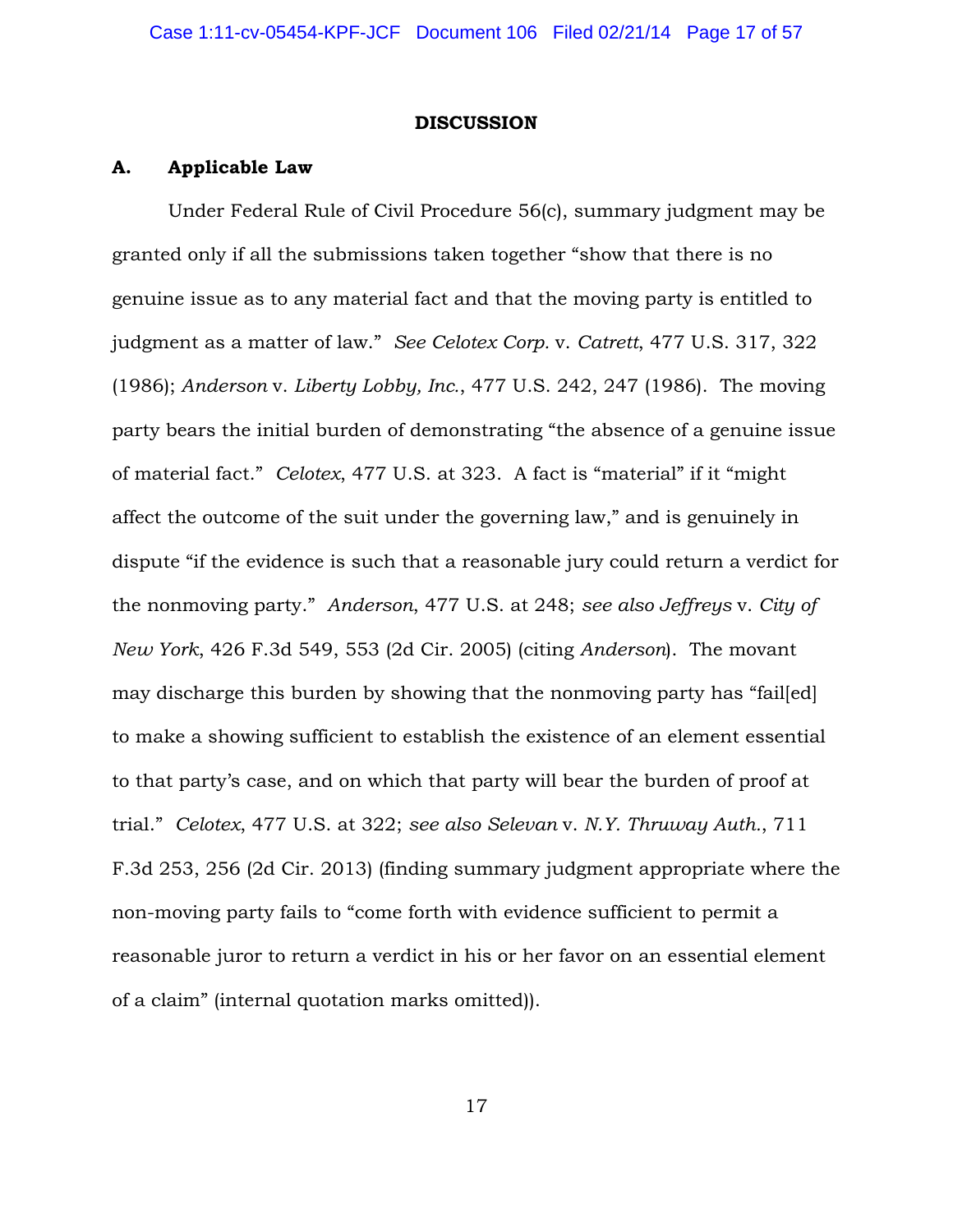### Case 1:11-cv-05454-KPF-JCF Document 106 Filed 02/21/14 Page 18 of 57

If the moving party meets this burden, the nonmoving party must "set forth specific facts showing a genuine issue for trial" using affidavits or otherwise, and cannot rely on the "mere allegations or denials" contained in the pleadings. *Anderson*, 477 U.S. at 248; *see also Celotex*, 477 U.S. at 323-24; *Wright* v. *Goord*, 554 F.3d 255, 266 (2d Cir. 2009). The nonmoving party "must do more than simply show that there is some metaphysical doubt as to the material facts," *Matsushita Elec. Indus. Co.* v. *Zenith Radio Corp.*, 475 U.S. 574, 586 (1986) (internal quotation marks omitted), and cannot rely on "mere speculation or conjecture as to the true nature of the facts to overcome a motion for summary judgment," *Knight* v. *U.S. Fire Ins. Co.*, 804 F.2d 9, 12 (2d Cir. 1986) (quoting *Quarles* v. *Gen. Motors Corp.*, 758 F.2d 839, 840 (2d Cir. 1985).

The standard used to decide cross-motions for summary judgment, such as the motions pending before the Court, "is the same as that for individual summary judgment motions[,] and a court must consider each motion independent of the other." *Worldwide Home Products, Inc.* v. *Time Inc.*, No. 11 Civ. 3633 (LTS) (MHD), 2013 WL 5477480, at \*6 (S.D.N.Y. Sept. 30, 2013) (internal quotation marks omitted); *Auscape Intern.* v. *Nat'l Geographic Soc.*, 409 F. Supp. 2d 235, 238 (S.D.N.Y. 2004) ("A court faced with cross-motions for summary judgment need not 'grant judgment as a matter of law for one side or the other,' but 'must evaluate each party's motion on its own merits, taking care in each instance to draw all reasonable inferences against the party whose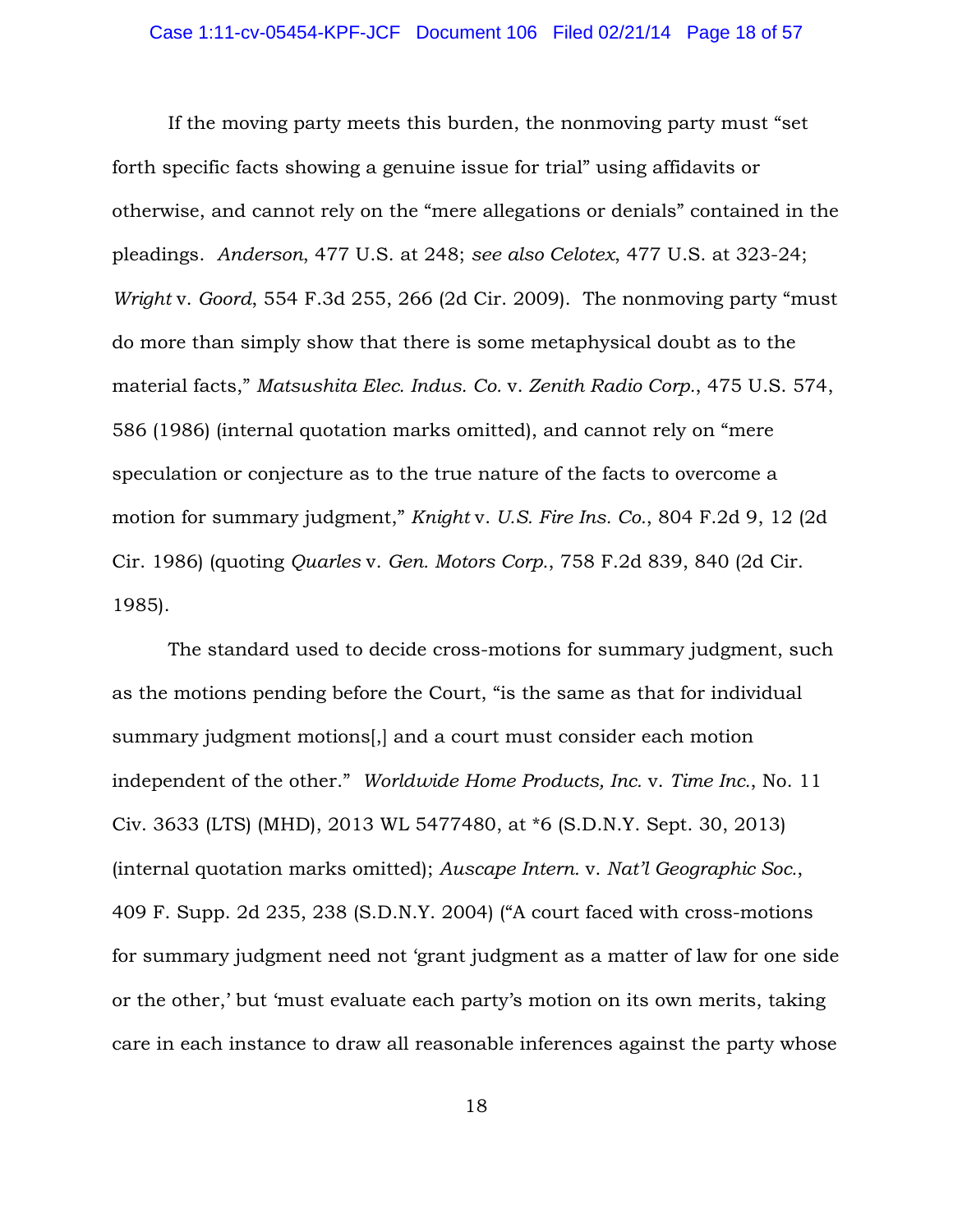motion is under consideration.'" (quoting *Heublein, Inc.* v. *United States*, 996 F.2d 1455, 1461 (2d Cir. 1993)).

### **B. Analysis**

## **1. DRK's Motion for Partial Summary Judgment and the Issue of Standing**

DRK moves the Court to enter a judgment of liability for copyright infringement against Wiley on Count I of its Counterclaims — which, as noted, pertain to the 88 DRK Summary Judgment Instances listed in DRK's Chart. Included within the DRK Summary Judgment Instances are 16 Bean Instances for which, as discussed above, DRK was granted an exclusive license. DRK does not move with respect to the remaining 207 instances of alleged copyright infringement that it alleges in its counterclaims. Accordingly, the Court need not address those instances at the present time.

Wiley contends that DRK's motion should be denied for three reasons: (i) the record presents a genuine issue of material fact as to whether Wiley exceeded the scope of its licenses relating to the DRK Summary Judgment Instances; (ii) DRK lacks standing to assert any copyright infringement claims; and (iii) DRK's claims are barred by the statute of limitations. (Counter-Def. Br. 4-9). Because resolution of whether DRK has standing is dispositive of nearly all instances of infringement, except the Bean Instances, and because "federal courts are under an independent obligation to examine their own jurisdiction," including whether standing is established, the Court will first focus on whether DRK has standing to bring its claims against Wiley. *Cf.*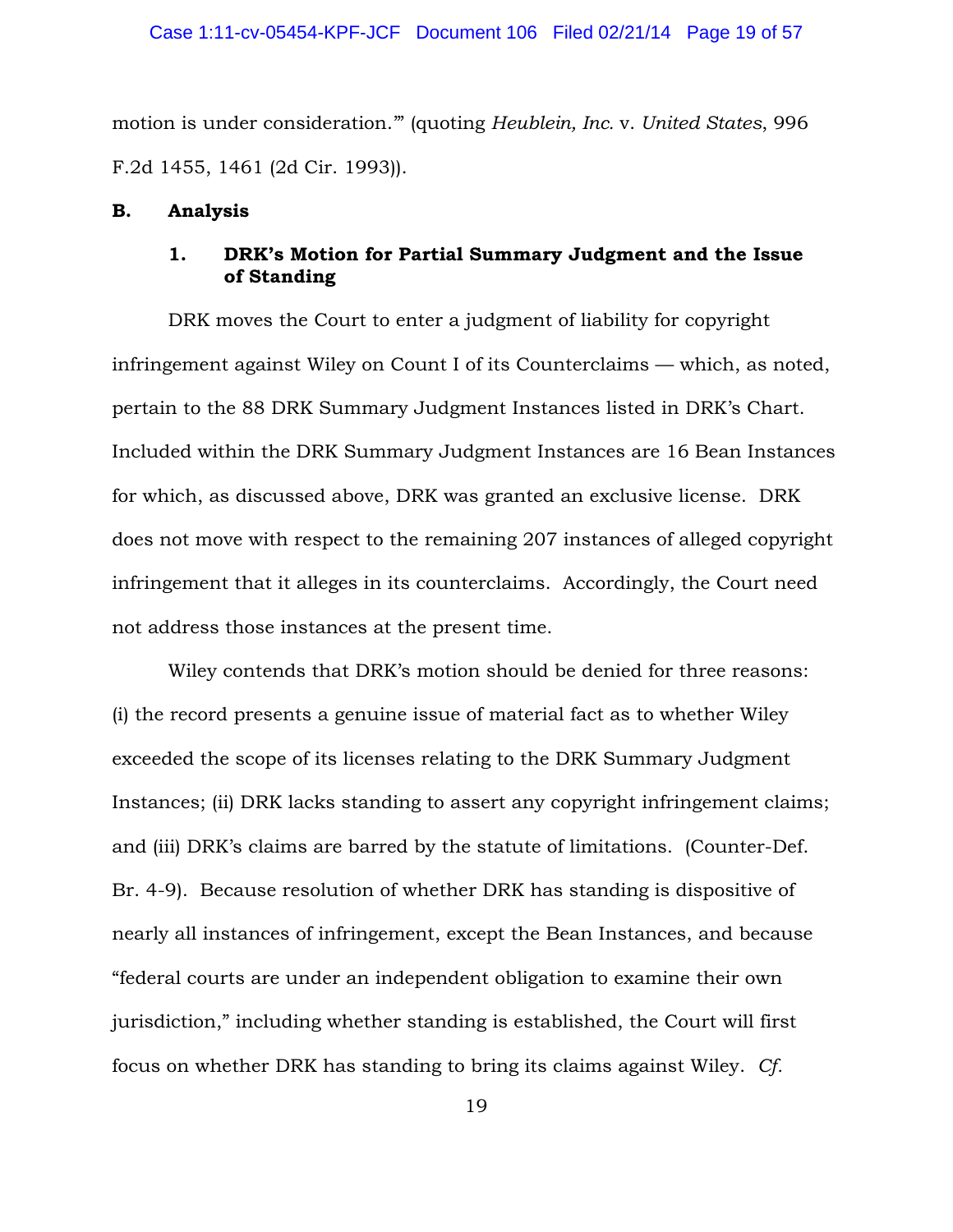*United States* v. *Hayes*, 515 U.S. 737, 742 (1995) ("The federal courts are under an independent obligation to examine their own jurisdiction, and standing 'is perhaps the most important of the jurisdictional doctrines.'" (quoting *FW/PBS, Inc.* v. *Dallas*, 493 U.S. 215, 230-31 (1990)).<sup>12</sup>

# **a. DRK Does Not Have Standing to Assert Copyright Infringement Claims for the Non-Bean Instances**<sup>13</sup>

 "Copyright … is a creature of statute, and the only rights that exit under copyright law are those granted by statute." *Silvers* v. *Sony Picture Entm't, Inc.*, 402 F.3d 881, 883-84 (9th Cir. 2005); *accord Stone* v. *Williams*, 970 F.2d 1043, 1051 (2d Cir. 1992). This general tenet was acknowledged by the Supreme Court over 180 years ago, and remains true today. *Wheaten* v. *Peters*, 33 U.S. 591, 663-64 (1834) ("This right [in copyright] … does not exist at common law — it originated, if at all, under the acts of congress. No one can deny that

*HyperQuest, Inc.* v. *N'Site Solutions, Inc.*, 632 F.3d 377, 381 (7th Cir. 2011) (internal citations omitted).

 $12$  In this regard, while using the term "standing" throughout this Opinion, the Court agrees with the following standing analysis offered by the Seventh Circuit:  $\overline{a}$ 

The Copyright Act restricts the set of people who are entitled to bring a civil action for infringement to those who qualify as "[t]he legal or beneficial owner of an exclusive right under a copyright...." 17 U.S.C. § 501(b). Some courts (including this one in years past) have seen this as a limitation derived from Article III's standing requirement . . . , but we believe that it is preferable to be more precise in our language. . . . [O]ne could keep it simple and say that the Copyright Act spells out who has enforceable rights under the statute; someone who does may sue, and someone who does not has failed to state a claim upon which relief may be granted. Our understanding of the law as it now stands, particularly in light of the Supreme Court's decision in *Reed Elsevier, Inc.* v. *Muchnick*, [559 U.S. 154] (2010), is that [this approach] is the correct one.

<sup>13</sup> The Court's discussion excludes reference to the French Instance because DRK did not move for summary judgment with respect to that instance of alleged infringement.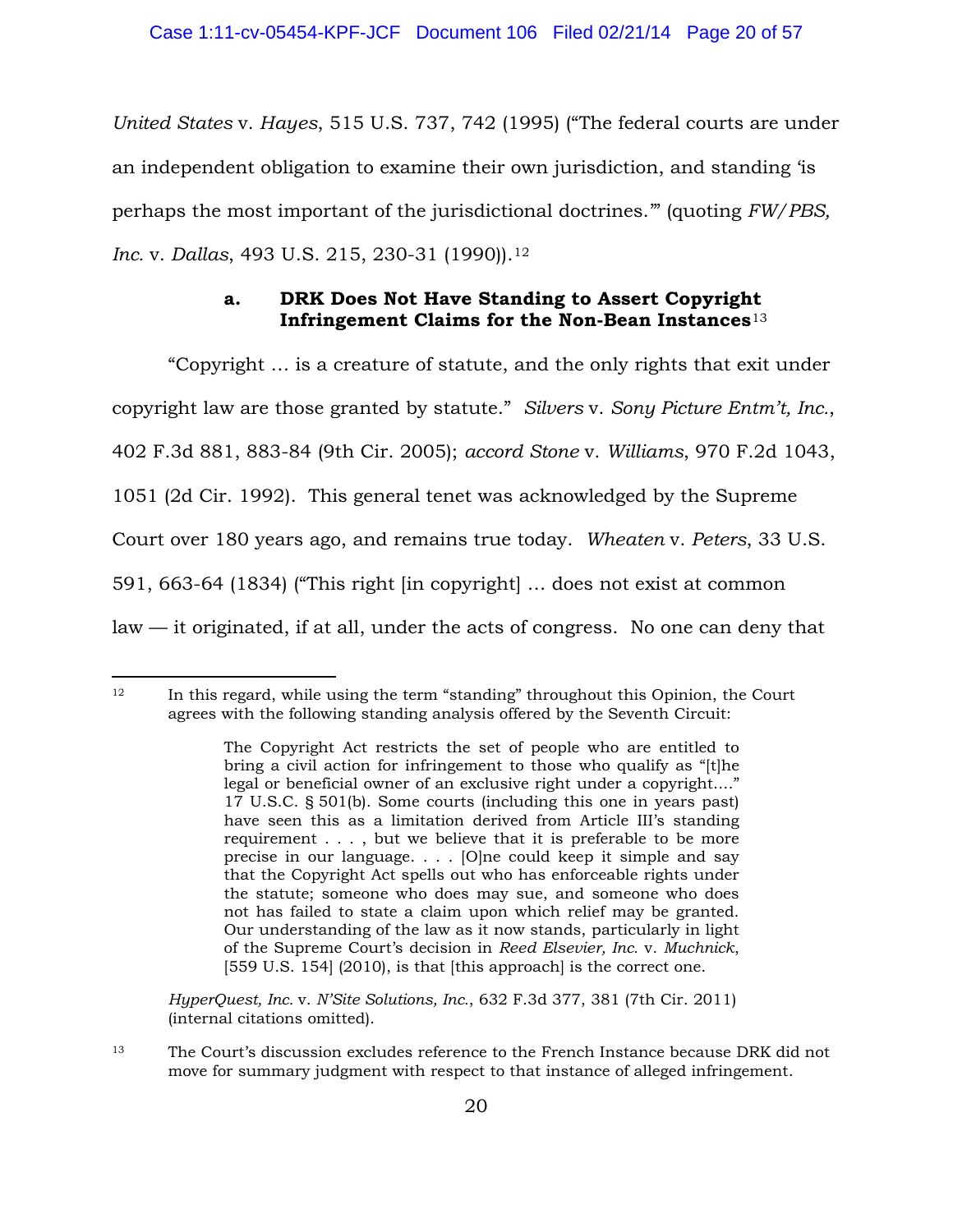when the legislature are about to vest an exclusive right in an author or an inventor, they have the power to prescribe the conditions on which such right shall be enjoyed."); *Stewart* v. *Abend*, 495 U.S. 207, 251 (1990) ("Since copyright is a creature of statute and since the statute gives the author only a contingent estate, with the widow, widower, or children as remaindermen, the author has only an expectancy to assign for the second term." (internal quotation marks omitted)).

Section 501(b) of the Copyright Act establishes who may sue for infringement of a copyright, authorizing:

The *legal or beneficial owner* of an exclusive right under a copyright … to institute an action for any infringement of that particular right committed while he or she is the owner of it.

17 U.S.C. § 501(b) (emphasis added); *see also Russian Entm't Wholesale, Inc.* v. *Close-Up Intern., Inc.*, 482 F. App'x 602, 604 (2d Cir. 2012) ("[T]he legal or beneficial owner of an exclusive right under a copyright is entitled … to institute an action for any infringement of *that particular right* committed while he or she is the owner of it." (emphasis in original)) (summary order).

As it must, the Second Circuit enforces Section 501(b) by holding that "[t]he Copyright Act authorizes only two types of claimants to sue for copyright infringement: [i] owners of copyrights, and [ii] persons who have been granted exclusive licenses by owners of copyrights." *Eden Toys, Inc.* v. *Florelee Undergarment Co., Inc.*, 697 F.2d 27, 32 (2d Cir. 1982), *superseded on other grounds by* Fed. R. Civ. P. 52(a). The "exclusive rights" referenced in Section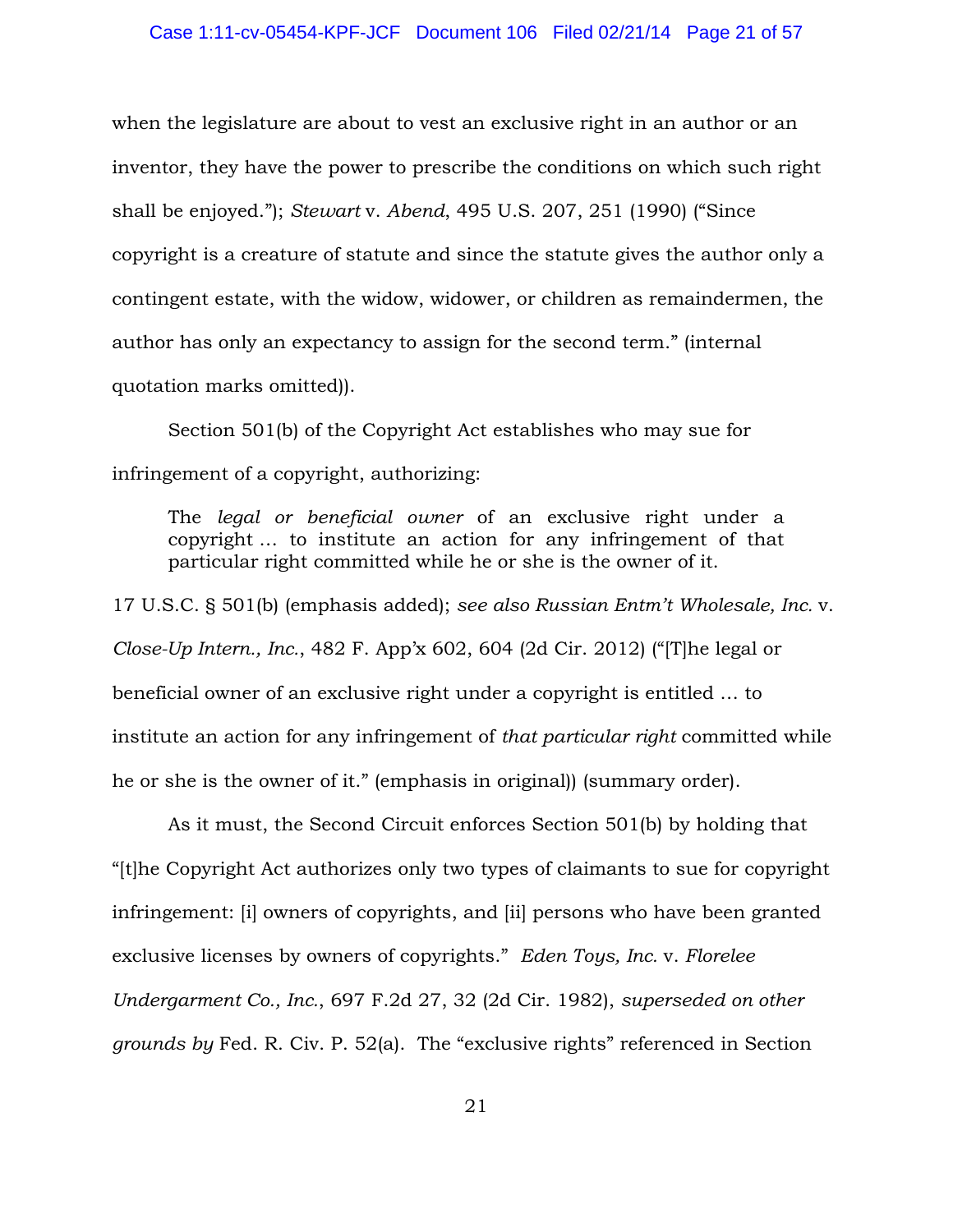501(b) are set out in Section 106 of the Copyright Act, and include, as pertinent to the pending claims:

the exclusive rights to do and to authorize any of the following: (1) to reproduce the copyrighted work in copies or phonorecords; (2) to prepare derivative works based upon the copyrighted work; (3) to distribute copies of phonorecords of the copyrighted work to the public by sale or other transfer of ownership, or by rental, lease, or lending … [and] (5) in the case of … pictorial … works … to display the copyrighted work publicly.

17 U.S.C. § 106; *Davis* v*. Blige*, 505 F.3d 90, 98 (2d Cir. 2007) ("These rights include 'reproducing,' 'preparing derivative works,' 'distributing,' 'performing,' or 'displaying' a creative work." (quoting 17 U.S.C. § 106)). Although "[t]he right to prosecute an accrued cause of action for infringement is also an incident of copyright ownership," *Davis*, 505 F.3d at 99, it is "not an exclusive right under § 106," *Silvers*, 402 F.3d at 884.

As discussed below, the record conclusively demonstrates that DRK is neither an owner of the copyrights at issue nor an entity that has been granted an exclusive license by the owners. For that reason, DRK does not have standing to sue for copyright infringement for the DRK Summary Judgment Instances, except for the Bean Instances. Accordingly, DRK's motion for summary judgment as to the Non-Bean Instances is denied.

## **i. The Representation Agreements Do Not Confer Standing on DRK**

DRK contends that the Representation Agreements between it and the photographers transferred co-ownership to DRK of three Section 106 exclusive rights, namely the rights to authorize others to reproduce, distribute, and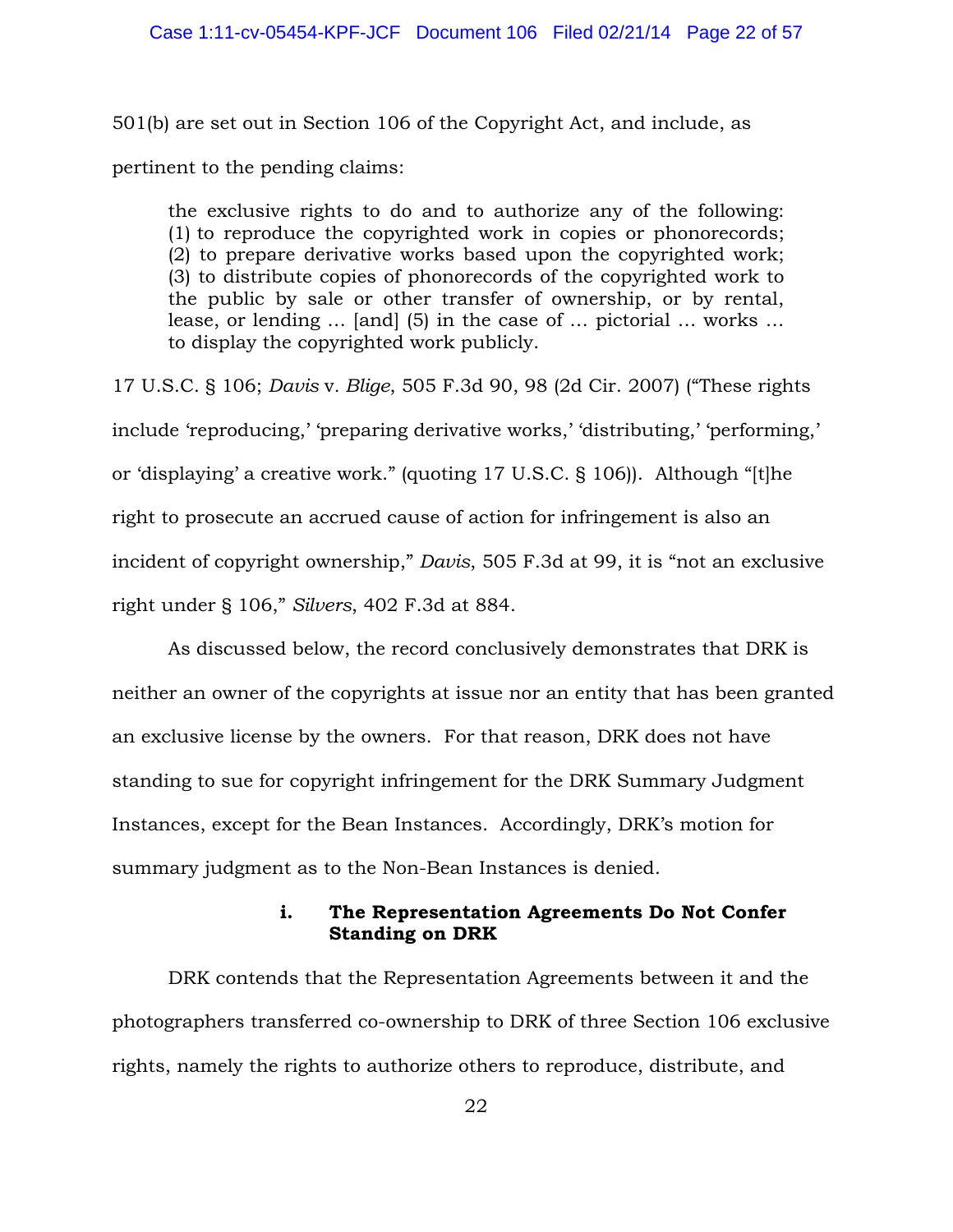display photographs. (Def. Opp. 10). From this premise, DRK argues that because it is the owner of those exclusive rights (even though it is not the exclusive owner of any one of those rights), it is entitled to sue Wiley for copyright infringement. (*Id*. at 10-11). DRK further argues that it qualifies as a beneficial owner because, under the Representation Agreement, it receives one-half of the proceeds from the licenses it issues. (*Id*. at 12). Wiley takes the opposite position, contending that the Representation Agreements establish that DRK is neither an "owner" nor a "beneficial owner" under the Copyright Act. (Pl. Br. 7).

Owners may grant a license to others to exercise Section 106 rights or assign those rights to others. *Davis*, 505 F.3d at 98. Two general categories of licenses are granted: nonexclusive licenses and exclusive licenses. *Id*. at 99. A nonexclusive license "permit[s] licensees to use the copyrighted material and may be granted to multiple licensees." *Id*. In contrast, an exclusive license "grant[s] to the licensee the exclusive right — superior even to the copyright owners' rights — to use the copyrighted material in a manner as specified by the license agreement." *Id*. "A valid license of either sort immunizes the licensee from a charge of copyright infringement, provided that the licensee uses the copyright as agreed with the licensor." *Id*. at 100; *see also Graham* v. *James*, 144 F.3d 229, 236 (2d Cir. 1998) ("A copyright owner who grants a nonexclusive license to use his copyrighted material waives his right to sue the licensee for copyright infringement.").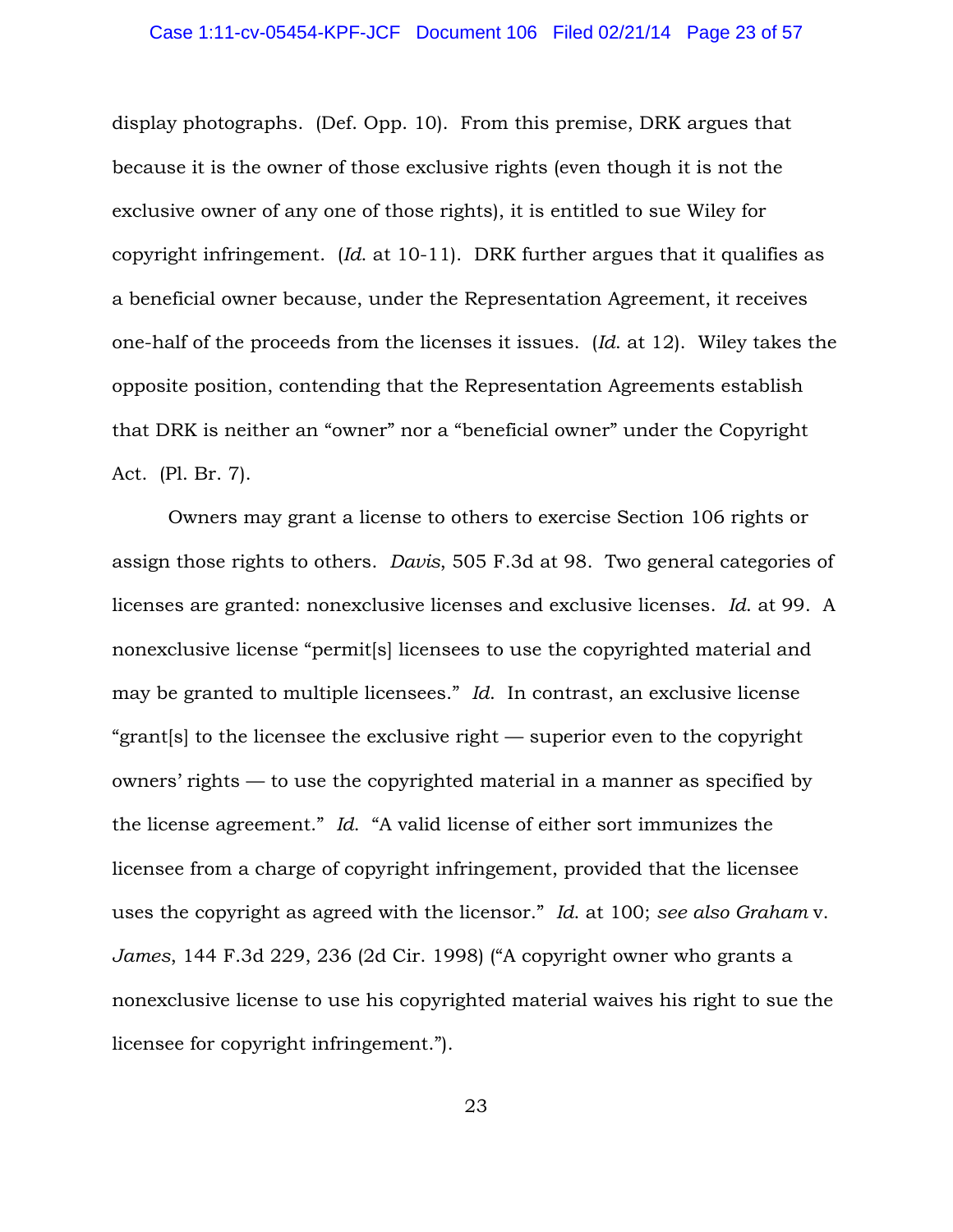A key distinction between the rights granted by nonexclusive and exclusive licenses — and one that is critical to the claims pending before this Court — is that "[a nonexclusive] license conveys no ownership interest, and the holder of a nonexclusive license may not sue others for infringement." *Davis*, 505 F.3d at 100; *see Broadcast Music, Inc.* v. *CBS Inc.*, No. 83 Civ. 5004- CSH, 1983 WL 1136, at \*5 (S.D.N.Y. July 20, 1983) (holding that plaintiff, as a nonexclusive licensee of the works at issue, lacked standing to bring claims against defendant for copyright infringement); *see also Sybersound Records, Inc.* v. *UAV Corp.*, 517 F.3d 1137, 1146 (9th Cir. 2008) ("We hold that because [Plaintiff] is neither an exclusive licensee nor a co-owner in the nine copyrights, it lacks standing to bring the copyright infringement claims alleged in the FAC, and, thus, its copyright infringement claims fail."); *I.A.E., Inc.* v. *Shaver*, 74 F.3d 768, 775 (7th Cir. 1996) ("[A] person holding a nonexclusive license has no standing to sue for copyright infringement."); *Eden Toys*, 697 F.2d at 32 ("The Copyright Act authorizes only two types of claimants to sue for copyright infringement: [i] owners of copyrights, and [ii] persons who have been granted exclusive licenses by owners of copyrights."). On the other hand, an exclusive license "conveys an ownership interest." *Davis*, 505 F.3d at 100.

The record provides uncontroverted proof that the Representation Agreements are nonexclusive licenses. (*See, e.g.*, Penchina Decl., Exhs 3, 30 at 166, 33 at 21). For starters, DRK admitted that the Representation Agreements were nonexclusive licenses. (*Id.*, Exh. 30 at 135 ("It is a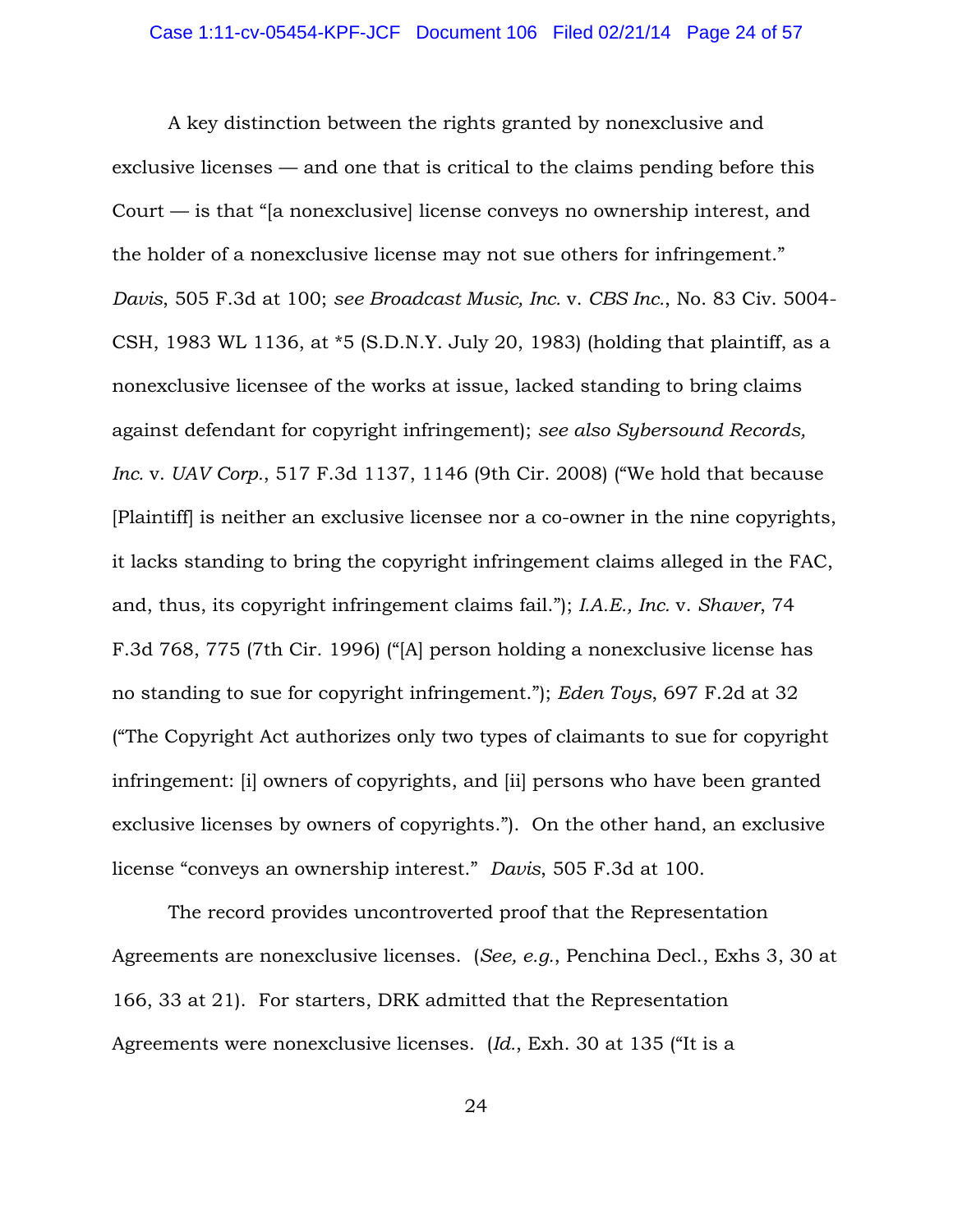nonexclusive arrangement.")). This is in addition to the fact that the Representation Agreement itself does not indicate that it grants DRK any exclusive rights. Considering the preeminence of exclusive rights in copyright cases, it is axiomatic that if the Representation Agreement did not specify that exclusive rights were being transferred, no such rights were in fact transferred. To further underscore this point, one need only look to the Representation Agreements with Bean and French, which were the only ones that authorized DRK to "act as [Bean's or French's] *sole and exclusive* agent." (D. Krasemann Decl., Exh. 1 (emphasis added)).

DRK's contention that the Representation Agreements transferred exclusive rights to it fails not only as a factual matter, but also as a legal matter. Section 101 of the Copyright Act makes clear that transfer of ownership of an exclusive right cannot be accomplished by a nonexclusive license. This section defines "transfer of copyright ownership" as an "an assignment, mortgage, exclusive license, or any other conveyance, alienation, or hypothecation of a copyright or of any of the exclusive rights comprised in a copyright, whether or not it is limited in time or place of effect, *but not including a nonexclusive license.*" 17 U.S.C. § 101 (emphasis added). Moreover, as Wiley notes, "DRK has not cited, and there is not, a single case finding standing based on a non-exclusive representation agreement." (Pl. Reply 1). Not surprisingly, when presented with a similar representation agreement between Wiley and another stock photography agency, a district court in the Northern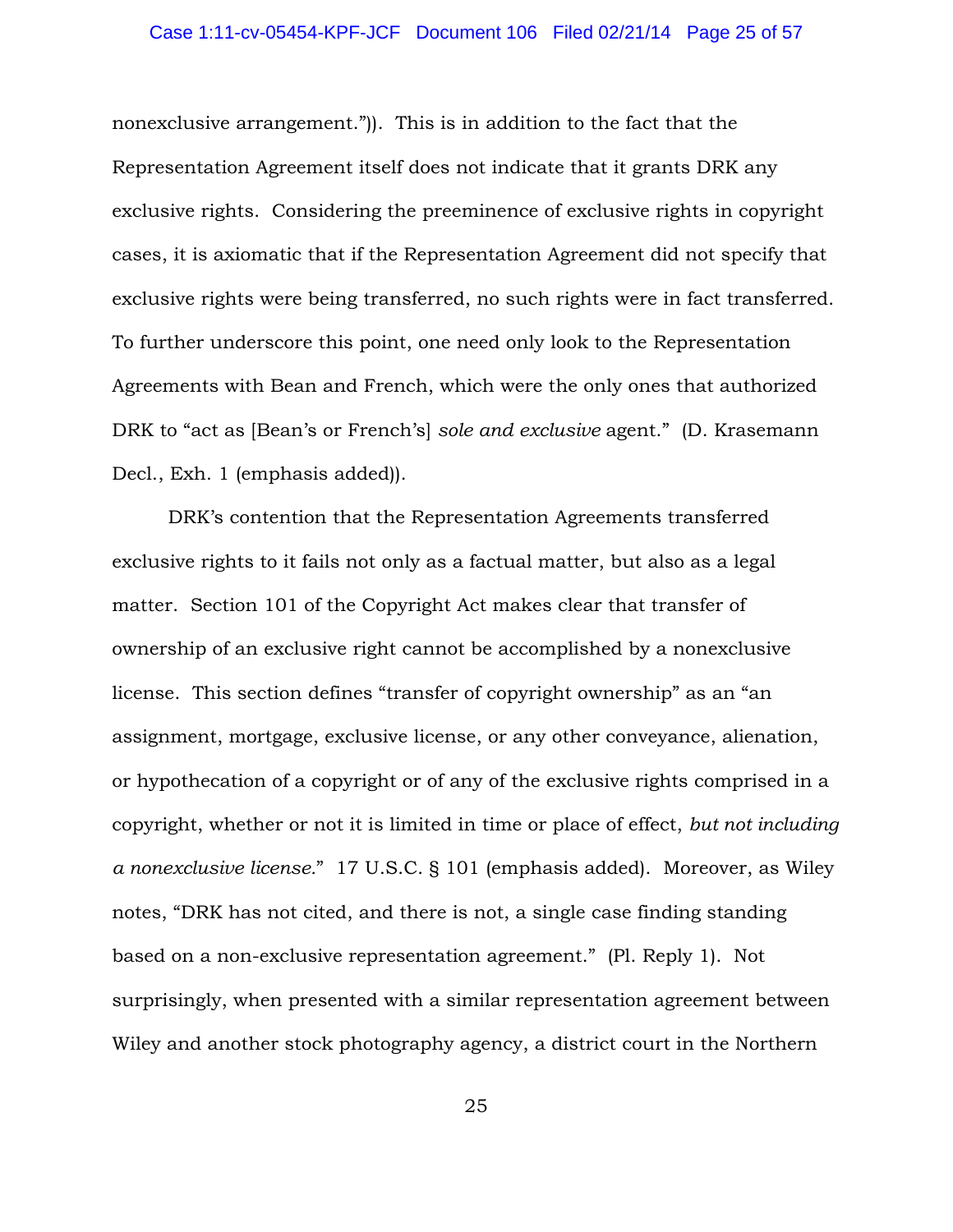District of California rejected the agency's argument that the nonexclusive representation agreement in that case conferred standing on the plaintiff. *Minden Pictures, Inc.* v. *John Wiley & Sons*, *Inc. ("Minden I")*, No. C-12-4601 EMC, 2014 WL 295854, at \*5 (N.D. Cal. Jan. 27, 2014) ("Because the agency agreements do not make Minden a legal or beneficial owner of any exclusive right under the Copyright Act, Minden lacks standing to pursue this action."). The Representation Agreements here granted DRK a nonexclusive license to engage in certain exclusive rights granted to the photographers under the Copyright Act; they did not  $-$  indeed, they could not have, by dint of their nonexclusivity — grant DRK ownership of exclusive rights under Section 106, as DRK contends, or the copyrights at issue. *Sybersound Records*, 517 F.3d at 1146 ("Although the [Copyright Act] permits *exclusive* rights to be chopped up and owned separately, to be effective, the assignment or other type of alienation permitted … must be *exclusive*." (emphases in original)).14 Execution of the Assignment Agreements is itself further indication that the parties did not consider the Representation Agreements to be a conveyance of any ownership interest in the copyrights at issue. *See Minden I*, 2014 WL 295854, at \*9 (recognizing that the execution of analogous assignment agreements underscored the conclusion that the agency agreements did not convey an

<sup>14</sup> DRK acknowledged as much when it relied exclusively on the Assignment Agreements to argue that it had standing in a related arbitration (Supplemental Penchina Decl., Exh. A), while maintaining that the Representation Agreements were not "relevant to the issues in [that arbitration]" (*id*. at Exh. M).  $\overline{a}$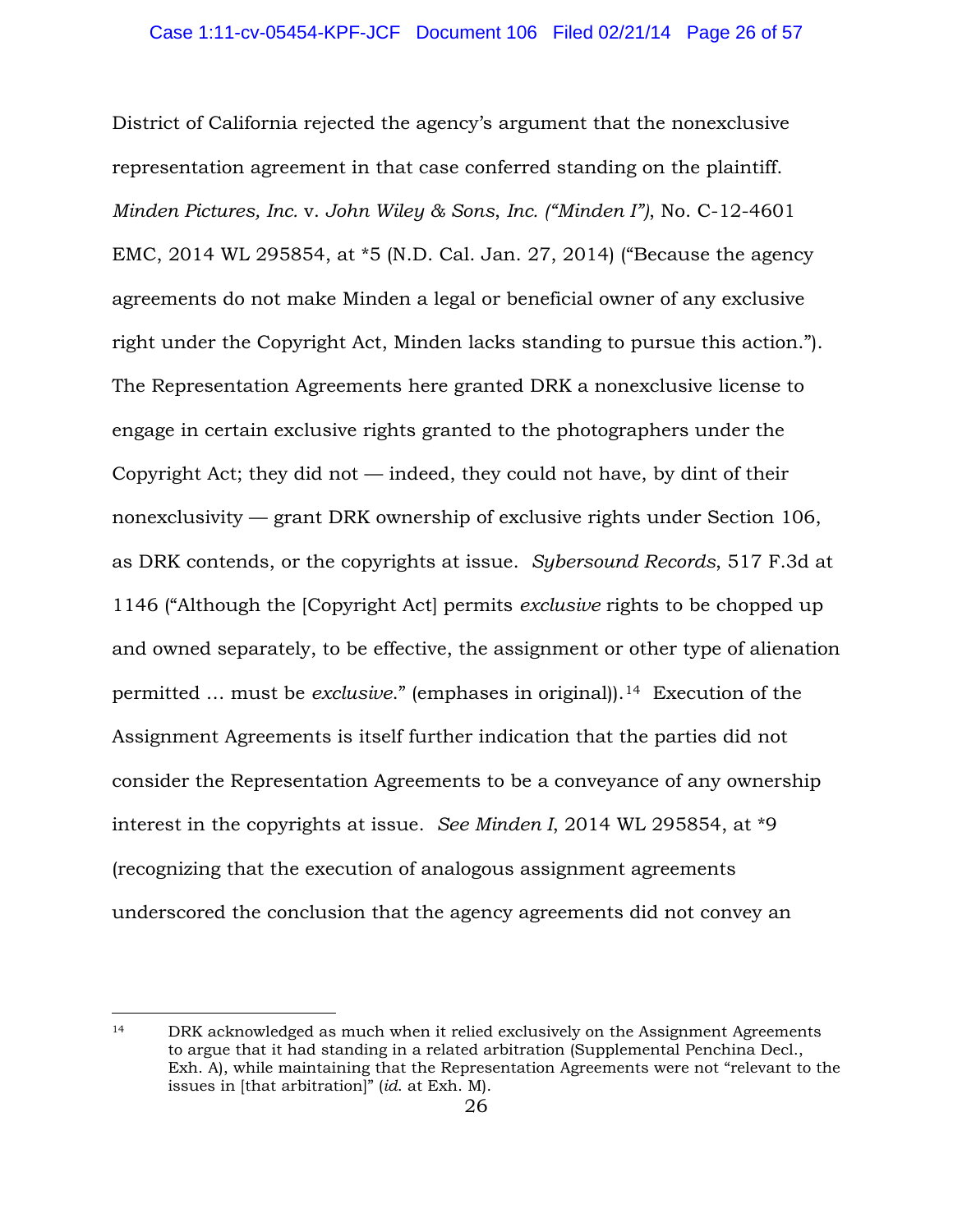ownership interest in the photographs at issue so as to confer standing on the plaintiff).

DRK argues that even if it is not the legal owner of the copyrights at issue, it is the "beneficial owner" because, under the Representation Agreements, it is entitled to one-half of the proceeds under the licenses. (Def. Br. 12). This argument is equally unavailing, and the cases on which DRK relies in support do not prove otherwise. *See, e.g.*, *Hearn* v. *Meyer*, 664 F. Supp. 832, 844 (S.D.N.Y. 1987) (recognizing that a beneficial owner could be an author, i.e., a current or former owner of the copyright, and "one who retained a present financial interest in exploitation of [the author's] work"). *Cortner* v. *Israel*, on which DRK also relies, is distinguishable on its facts. There, the court held that "[a] beneficial owner … would include, for example, an author who had parted with legal title to the copyright in exchange for percentage royalties based on sales or license fees." 732 F.2d 267, 271 (2d Cir. 1984). In stark contrast, DRK never "possessed legal title in the first place," and therefore, does not qualify as a beneficial owner entitled to sue. *Poindexter*  v. *EMI Record Grp., Inc.*, No. 11 Civ. 559 (LTS) (JLC), 2012 WL 1027639, at \*3 (S.D.N.Y. Mar. 27, 2012) ("Plaintiff advances three arguments in support of his claim that he has standing to sue based on the infringement of the *Thin Line* sound recording: [i] he has ownership rights in the master by virtue of his role as co-producer; [ii] his continued entitlement to royalties makes him a beneficial owner; and [iii] the 2011 Agreement grants him the right to sue for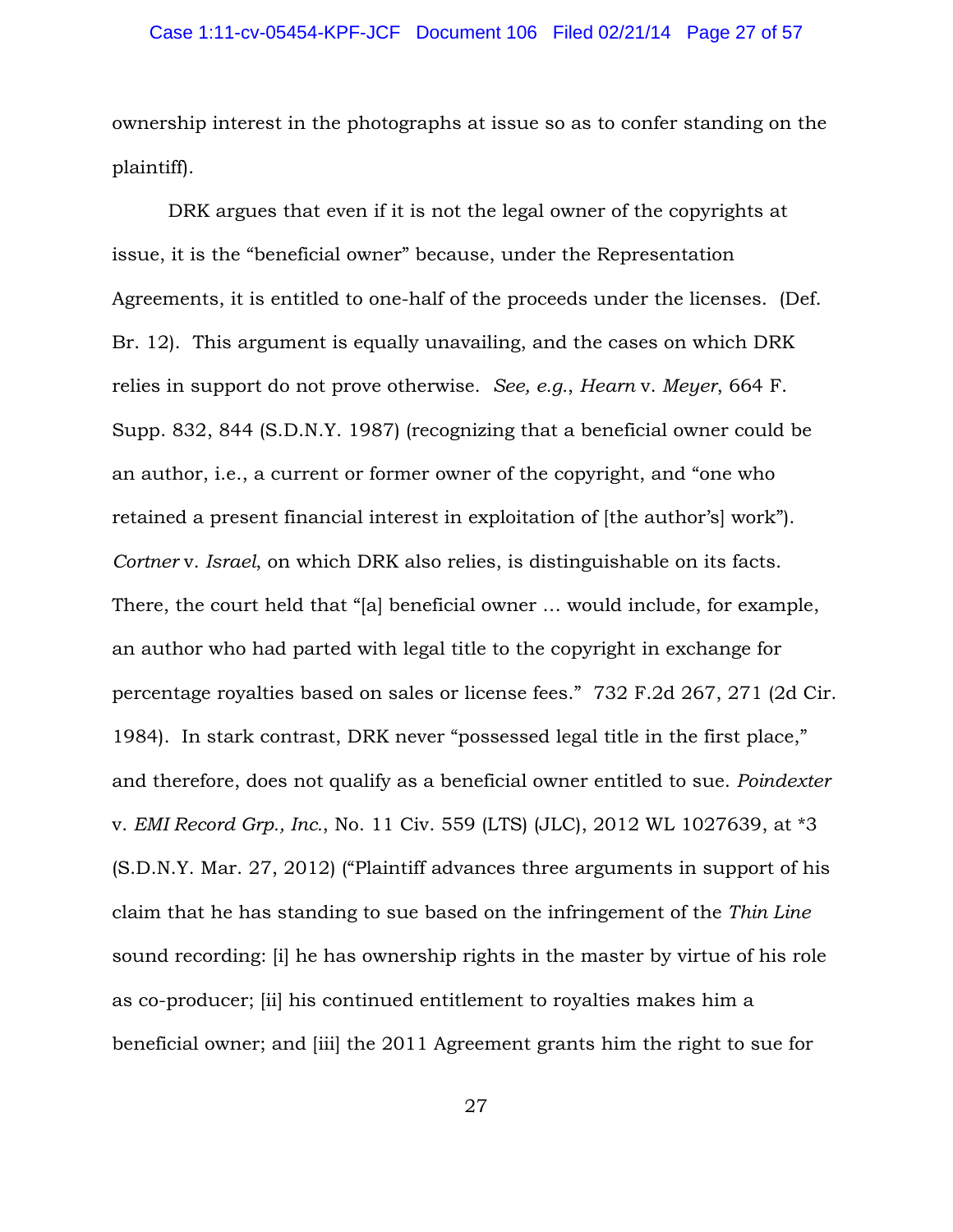### Case 1:11-cv-05454-KPF-JCF Document 106 Filed 02/21/14 Page 28 of 57

copyright infringements of the musical composition and the master. None of these arguments is availing.").

The Representation Agreements make clear that DRK is a nonexclusive licensing agent for the photographers. In that capacity, and having never owned the copyrights, DRK does not have standing to maintain a copyright infringement action for the DRK Summary Judgment Instances, except the Bean Instances. *See Bourne Co.* v. *Hunter Country Club, Inc.*, 990 F.2d 934, 937 (7th Cir. 1993) ("A licensing agent is neither the legal nor beneficial owner of the copyright and has no interest in the copyright."); *Ctr. City Music* v. *Kisner*, 23 F.3d 400, 1994 WL 159769, at \*4 (4th Cir. 1994) (same) (per curiam table decision); *Minden I*, 2014 WL 295854, at \*8 ("[A] number of courts have found that licensing agents are neither legal nor beneficial owners of a copyright." (collecting cases)); *id*. at 11 (holding that plaintiff "is not a 'beneficial owner' in the images since it is not nor has it been a legal owner of the copyrighted works"); *cf*. *Psihoyos* v. *Pearson Educ., Inc.*, 855 F. Supp. 2d 103, 114 (S.D.N.Y. 2012) (acknowledging that a plaintiff may be a beneficial owner where it retained exclusive rights and was entitled to receive a majority of the license fees and any awards or judgments for infringements); *Silberman*  v. *Innovation Luggage, Inc.*, No. 01 Civ. 7109 (GEL), 2003 WL 1787123, at \*7 n.5 (S.D.N.Y. Apr. 3, 2003) (noting that plaintiff could sue as a beneficial owner where plaintiff had transferred ownership of the exclusive right at issue "based on royalties received or other indicia of control").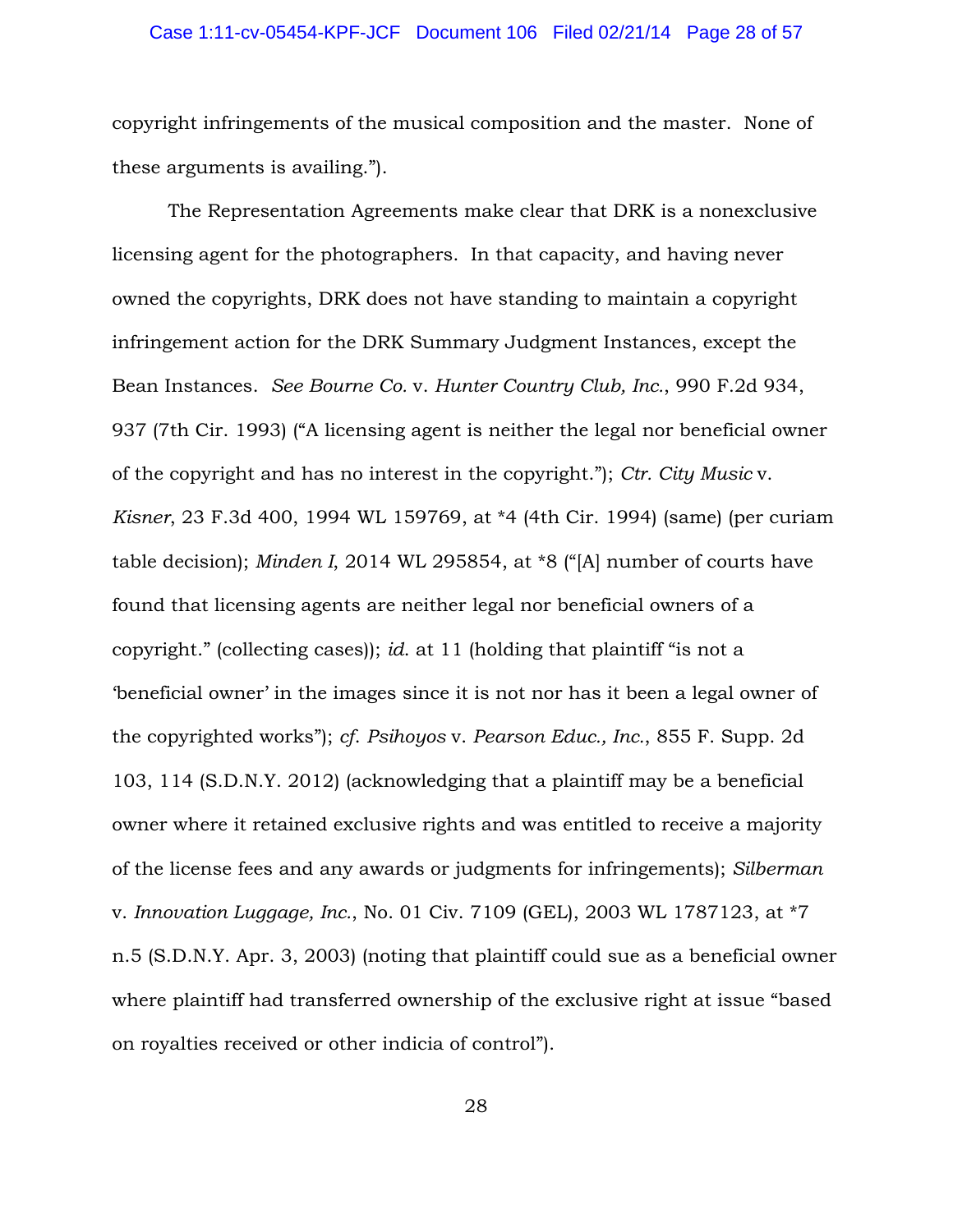## **ii. The Assignment Agreements Do Not Confer Standing on DRK**

DRK alternatively argues that the Assignment Agreements convey both ownership interest in the copyright and the sole right to bring and resolve accrued, and later-accruing, claims relating to the photographs at issue. (Def. Opp. 13). Wiley responds that the Assignment Agreements are "sham" agreements that cannot confer standing because those agreements do not convey ownership, but rather only the bare right to sue. (Pl. Br. 7-8).

The Second Circuit rejected the exact argument DRK advances here in *Eden Toys*. The Court in *Eden Toys* indicated that the Copyright Act does not permit "holders of rights under copyrights to choose third parties to bring suits on their behalf." 697 F.2d at 32 n.3. This principle has been followed in numerous subsequent decisions in the Second Circuit and courts throughout this Circuit. *See, e.g., ABKCO Music, Inc.* v*. Harrisongs Music, Ltd.*, 944 F.2d 971, 980 (2d Cir. 1991) ("[T]he Copyright Act does not permit copyright holders to choose third parties to bring suits on their behalf."); *Plunket* v*. Doyle*, No. 99 Civ. 11066 (KMW), 2001 WL 175252, at \*5 (S.D.N.Y. Feb. 22, 2001) ("The *Eden* Court noted that it did not believe that the Copyright Act permits holders of rights under copyrights to choose third parties to bring suits on their behalf." (internal quotation marks omitted)); *Yong Ki Hong* v*. KBS Am., Inc.*, 951 F. Supp. 2d 402, 430 (E.D.N.Y. 2013) ("*Eden Toys* makes clear that a copyright owner cannot, by contract or otherwise, grant a non-exclusive licensee the right to sue for copyright infringement."). Consequently, DRK's claim that it has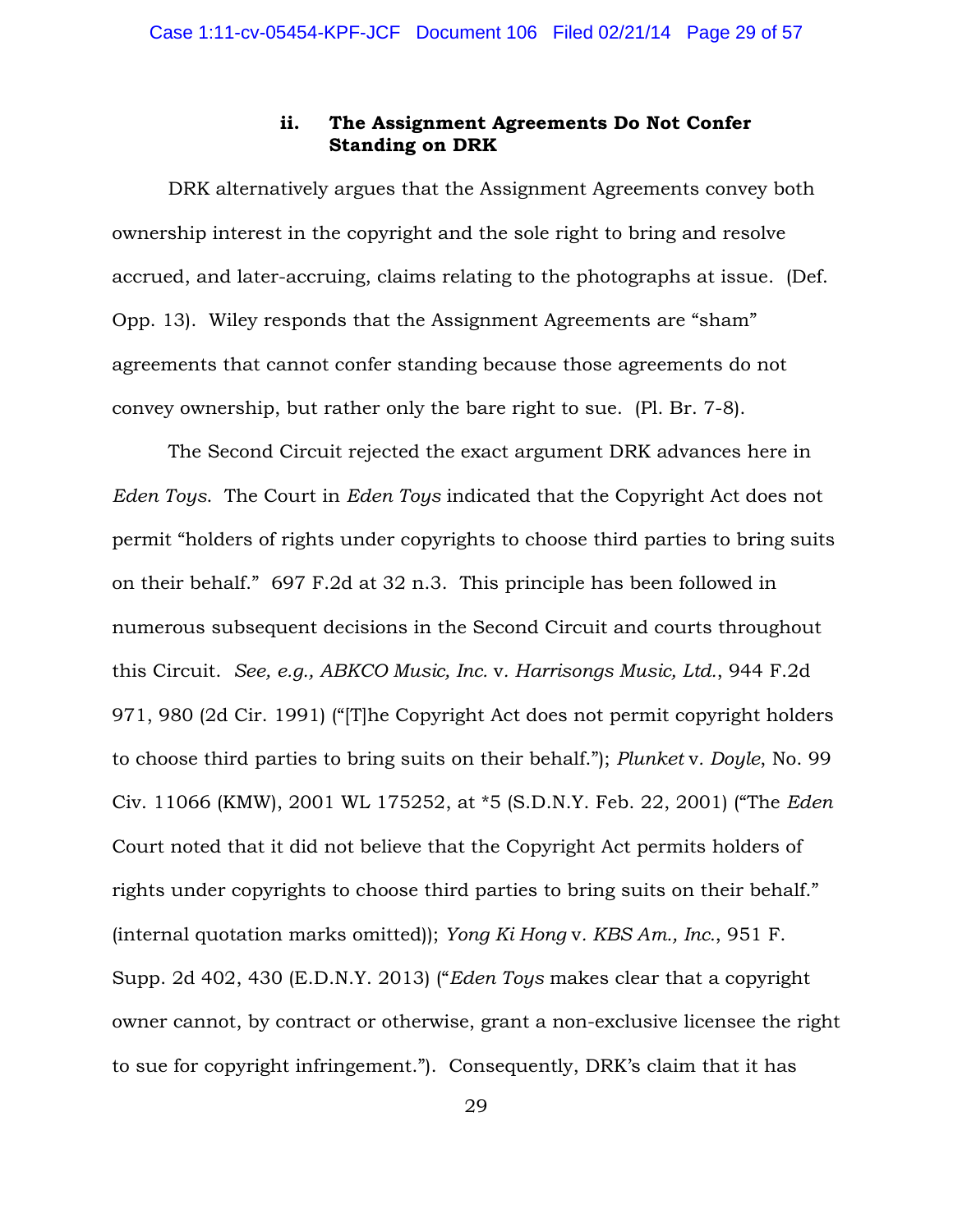standing because the photographers, by execution of the Assignment Agreements, authorized DRK to bring suit on their behalf, fails as a matter of law. *See Eden Toys,* 697 F.2d at 32 n.3 (rejecting plaintiff's argument that a "third basis for standing under the Copyright Act existed, namely authorization by the copyright holder of suit by a person *other* than an exclusive licensee" (emphasis in original)); *see also ABKCO Music, Inc.*, 944 F.2d at 980; *Fed. Treasury Enter. Sojuzplodoimport* v*. SPI Spirits Ltd.*, 726 F.3d 62, 84 (2d Cir. 2013) ("While Federal Rule of Civil Procedure 17(a) ordinarily permits the real party in interest to ratify a suit brought by another party, the Copyright Law is quite specific in stating that only the owner or an exclusive right under a copyright may bring suit." (internal quotation marks omitted)); *Wu* v. *Pearson Educ., Inc.*, 377 F.R.D. 255, 266 (S.D.N.Y. 2011) ("To the extent that the licensing agreements or the contracts between the photo bureaus and the photographers specifies that only the photo bureaus may bring suit, they are likely unenforceable.").

DRK's parallel argument that the Assignment Agreements confer standing on DRK because they transfer to it ownership in the copyrights, albeit temporary, is also meritless. Although there is no case in this Circuit directly on point, courts in other Circuits have held in analogous circumstances that  $similar$  — indeed, nearly identical — agreements did not confer standing. The Court finds these decisions analytically sound, and adopts their reasoning here.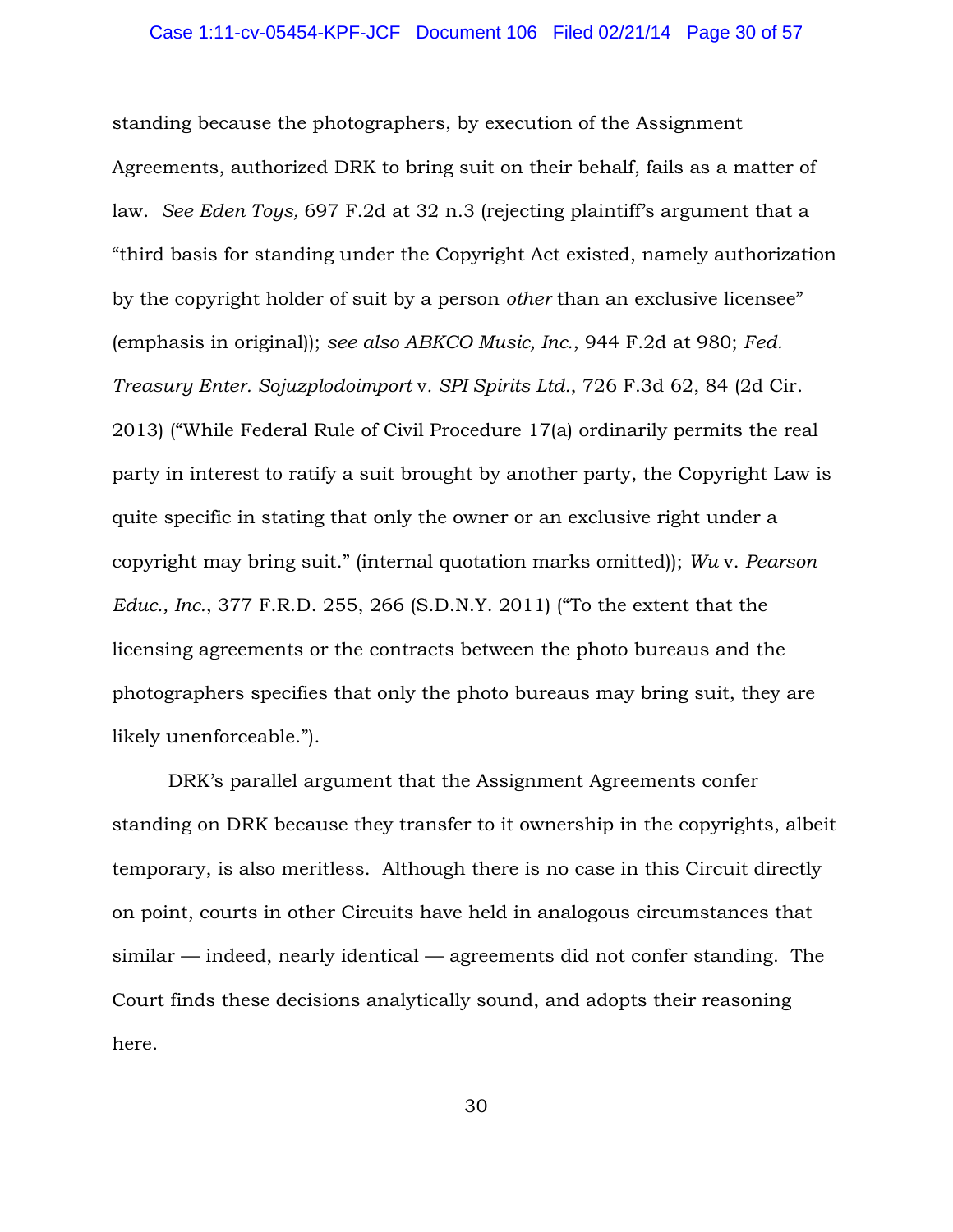When determining whether an agreement confers standing, courts look to "the substance of the agreement, not the labels it uses." *HyperQuest*, 632 F.3d at 383; *Righthaven LLC* v. *Hoehn*, 716 F.3d 1166, 1169 (9th Cir. 2013) ("When determining whether a contract has transferred exclusive rights, we look not just at the labels parties use but also at the substance and effect of the contract."). Where, as here, an agreement transfers "nothing more than a bare right to sue … [it] cannot be the basis for standing under the Copyright Act." *Minden Pictures, Inc.* v. *John Wiley & Sons, Inc. ("Minden II")*, No. C-12- 4601 EMC, 2013 WL 1995208, at \*7 (N.D. Cal. May 13, 2013); *see Silvers*, 402 F.3d at 890 ("The bare assignment of an accrued cause of action is impermissible under 17 U.S.C. § 501(b)."); *see also Righthaven*, 716 F.3d at 1169 (holding that plaintiff did not have standing to sue where the substance of the parties' agreement transferred only the right to sue); *Russian Entm't Wholesale, Inc.* v. *Close-Up Intern.*, 767 F. Supp. 2d 392, 401 n.13 (E.D.N.Y. 2011) (noting that a license between the parties that purported to give one party the right to sue, but did not provide the party with the right to reproduce or distribute copies of the work, was "not a valid licensing agreement because a party cannot assign exclusive rights solely for the purpose of having the licensee bring suit"), *aff'd*, 482 F. App'x 602 (2d Cir. 2012) (summary order). DRK's argument that the Assignment Agreement transfers the copyrights at issue is obviated by the rationale of these decisions and the factual record before this Court.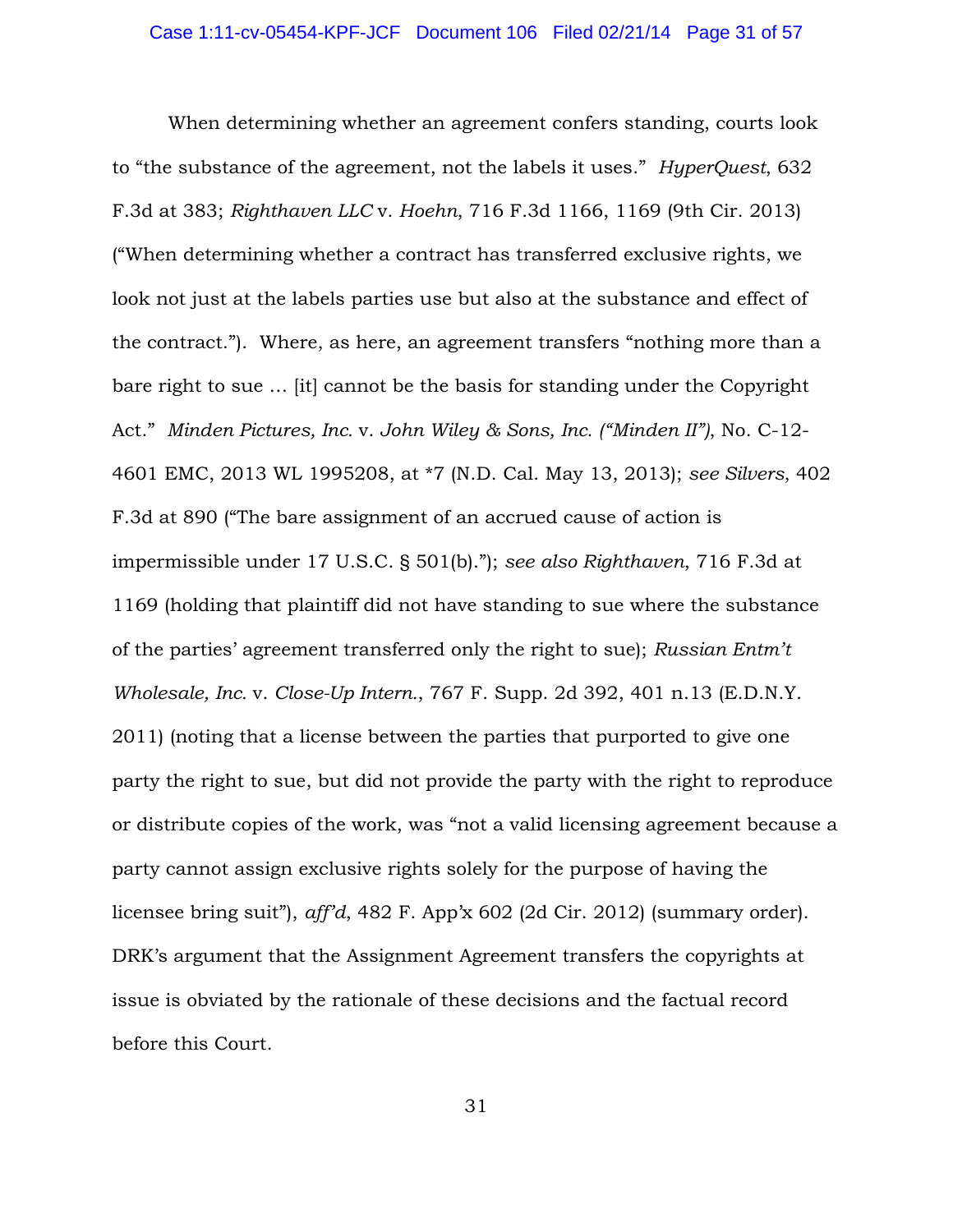### Case 1:11-cv-05454-KPF-JCF Document 106 Filed 02/21/14 Page 32 of 57

*Minden Pictures, Inc.* v. *Pearson Educ., Inc.* ("*Pearson*"), is particularly instructive. 929 F. Supp. 2d 962 (N.D. Cal. 2013). In that case, the plaintiff, a stock photography agency, alleged that the defendant had breached its license agreement, thereby engaging in copyright infringement. *Id*. at 963. Like DRK, the plaintiff in *Pearson* argued that its assignment agreements, containing nearly identical language as the Assignment Agreement before the Court, conferred standing. *Id*. at 968. The court held that "[w]hen the contract is viewed as a whole, the clear and unambiguous intent of the parties was to assign to [plaintiff] the bare right to sue. 'Co-ownership' was merely a label intended to disguise the assignment of the cause of action as something else." *Id*.

Support for this holding was found in the agreement itself, which (i) granted a license to "bring suit and divvy up any return," and (ii) did not include any duration of the license, but rather specified that it would terminate automatically upon conclusion of any litigation. *Id*. at 969. The court reasoned that if transfer of ownership had truly been contemplated by the agreement, plaintiff would have been granted "co-ownership in perpetuity [even] if it failed to bring suit." *Id*. In short, the court recognized that "the contracting parties intended for [plaintiff] to bring the instant suit and not for it to be a genuine, potentially-permanent owner of any exclusive rights under Section 501(b)." *Id*. The court also relied on e-mails submitted by the parties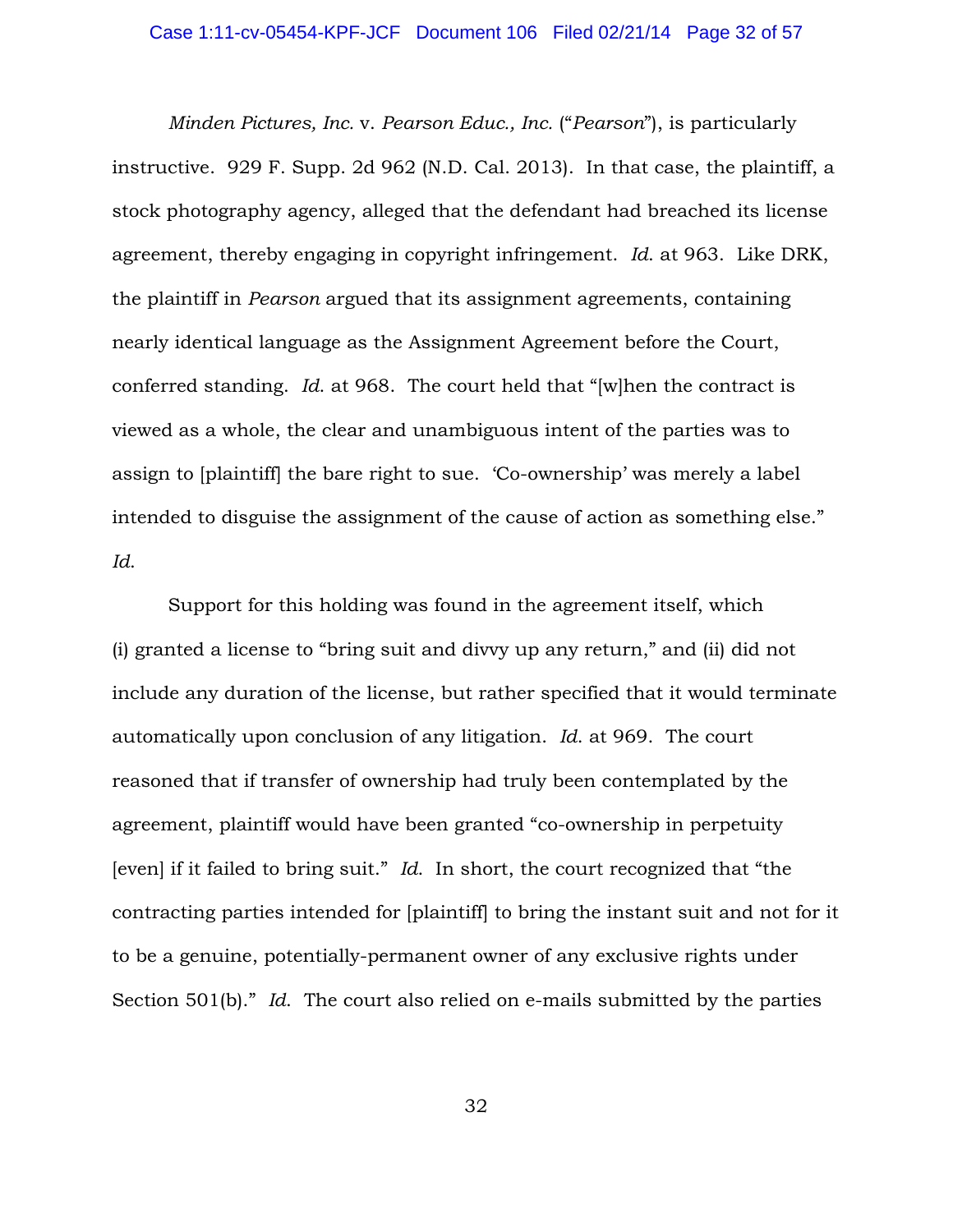in which the plaintiff stated to photographers, in regard to the assignment agreement:

What this amendment does is assign [plaintiff] co-ownership of copyrights of images we represent solely for actions or lawsuits brought by [plaintiff] to address unauthorized image use by our clients. *My understanding is this is the sole purpose this assignment of co-ownership may be used for.*

929 F. Supp. 2d at 970 (emphasis in original). All of this led the court to conclude that the agreements were nothing "more than disguised assignments of the bare right to sue" that did not provide the plaintiff with standing to sue on behalf of the individual photographers. *Id*.15

 The present case is substantively indistinct from *Pearson*. Except for the reference to "co-owners," the agreements in both cases contain identical text and, just like the plaintiff in *Pearson*, DRK assured its photographers that the sole basis for entering into the Assignment Agreements was to allow DRK to bring suit on the photographers' behalf. DRK's e-mails to the photographers confirm that the Assignment Agreements transferred nothing more than a blanket right for DRK to pursue copyright infringement claims. Indeed, Dan Krasemann, the sole proprietor of DRK, assured one photographer that there

*Minden II*, 2013 WL 1995208, at \*7.

<sup>&</sup>lt;sup>15</sup> In a related case, where plaintiff sought to rely on the same assignment agreements, the court agreed with the earlier court's decision in *Pearson*, stating:  $\overline{a}$ 

In the alternative, even if collateral estoppel does not apply as to these four photographers, this Court finds Judge Alsup's reasoning [in *Pearson*] on the effect of these agreements persuasive, and follows *Pearson* in finding that these agreements convey nothing more than a bare right to sue, and thus cannot be the basis for standing under the Copyright Act.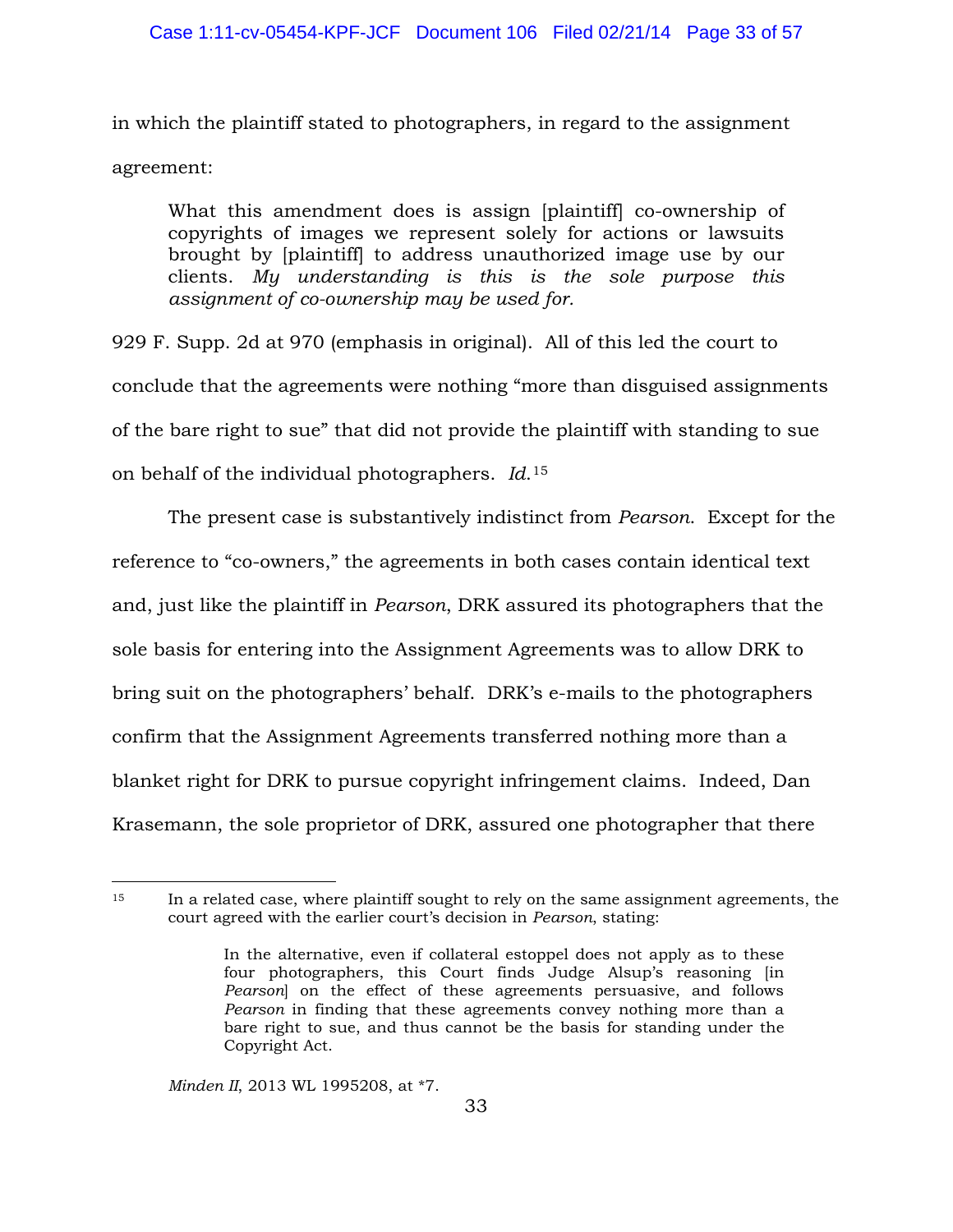### Case 1:11-cv-05454-KPF-JCF Document 106 Filed 02/21/14 Page 34 of 57

was "no rights grab going on here. We simply want to register our website/database of images so the images are protected under copyright law, and so we can pursue infringers." (Penchina Decl., Exh. 9).16

 The Ninth Circuit's decision in *Righthaven* provides still further support for the Court's conclusion that the Assignment Agreement does not confer standing. 716 F.3d at 1166. The assignment agreement at issue in *Righthaven*  stated that Plaintiff received "all copyrights requisite to have [Plaintiff] recognized as the copyright owner of the Work for purposes of [Plaintiff] being able to claim ownership as well as the right to seek redress for past, present, and future infringements of the copyright … in and to the Work." *Id*. at 1168. The Court held that describing plaintiff as the "owner" of the copyright did not prove that plaintiff actually owned any exclusive rights, as required to bring a lawsuit. *Id*. at 1170. A substantive review of the arrangement between the parties showed that the assignment agreement granted only the "bare right to sue" because, under the terms of the agreement, the transferor retained all exclusive rights as to the copyright. *Id*.17

 $\overline{a}$ 

<sup>16</sup> It is for this reason that the district court's decision in *Alaska Stock, LLC* v. *Pearson Educ., Inc*., No. 12-cv-01927-WHO, 2013 WL 5496788, at \*5-7 (D. Alaska Sept. 11, 2013), offered by DRK, does not alter the Court's decision. In that case, the court recognized that standing would *not* be established "where the assignor labels an assignment a transfer of ownership, but expressly reserves the exclusive rights in the copyright to itself." This is exactly what DRK sought to achieve, as evidenced by the terms of the proffered agreements and its correspondence with photographers.

<sup>17</sup> Courts in cases related to *Righthaven* interpreting the same assignment agreement have similarly held that such agreements did not confer standing. *See, e.g.*, *Righthaven LLC*  v. *Eiser*, No. 2:10-cv-3075-RMG-JDA, 2012 WL 527571, at \*6 (D.S.C. Jan. 13, 2012) (holding that plaintiff did not have standing to bring a claim for copyright infringement where the substance of the agreement only granted plaintiff a bare right to sue); *Righthaven LLC* v. *Hush-Hush Entm't, Inc*., No. 2:10-cv-01404-LRH, 2012 WL 688429, at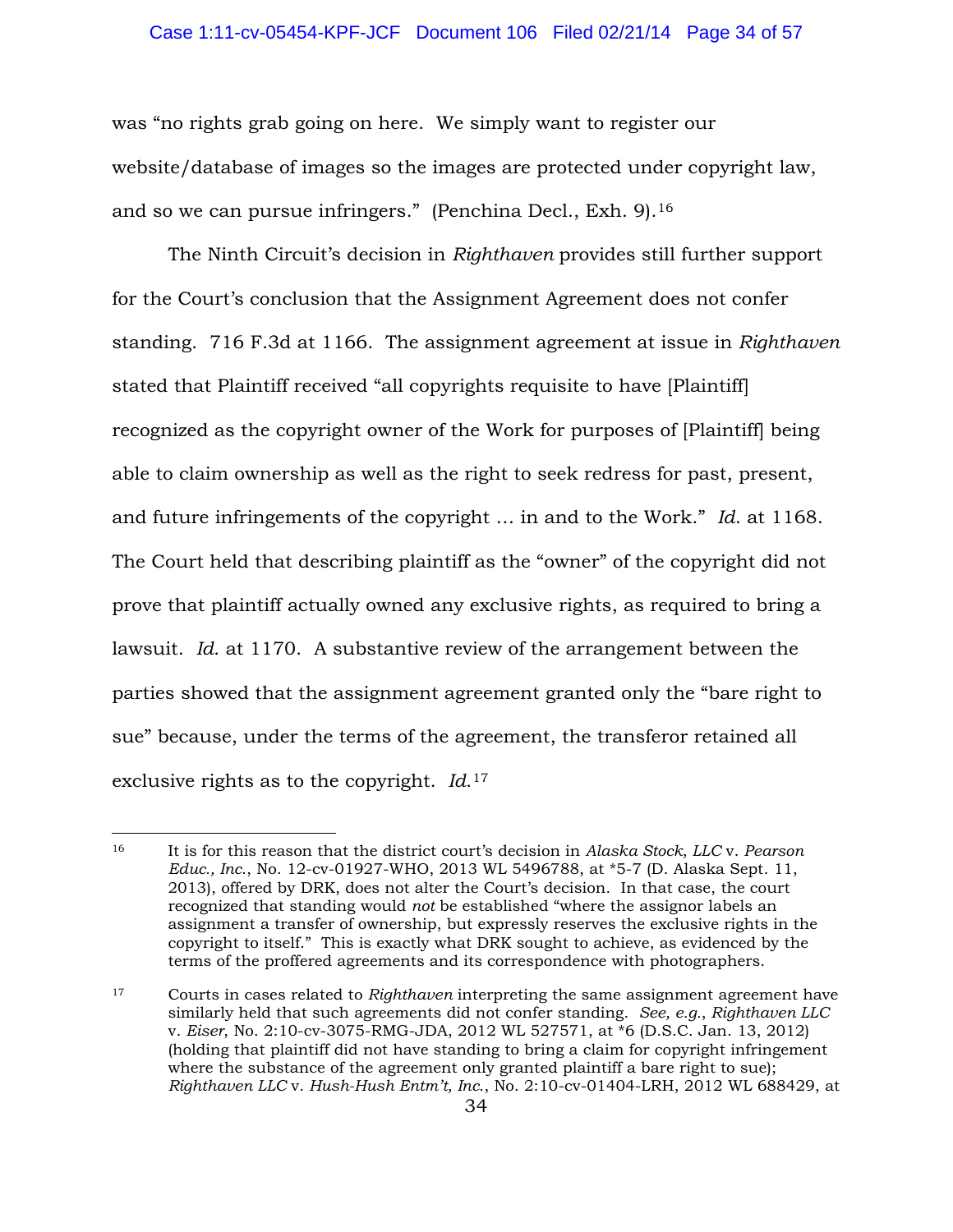The same is unquestionably true here. DRK embarked on a campaign to register its photographers' copyrights for the simple reason that copyrights need to be registered to bring suit. Section 411(a) of the Copyright Act makes this clear: "no civil action for infringement of the copyright in any United States work shall be instituted until preregistration or registration of the copyright claim has been made in accordance with this title." 17 U.S.C. § 411(a). Indeed, "[t]he absence of a valid copyright registration … would bar a plaintiff from bringing a viable copyright infringement action." *L.A. Printex Indus., Inc.*  v. *Le Chateau, Inc.*, No. 11 Civ. 4248 (LTS), 2012 WL 987590, at \*3 (S.D.N.Y. Mar. 23, 2012); *see also Reed Elsevier, Inc.* v. *Muchnick*, 559 U.S. 154, 157  $(2010)$  ("Section 411(a)] establishes a condition — copyright registration — that plaintiff ordinarily must satisfy before filing an infringement claim and invoking the Act's remedial provisions."). DRK proceeded under the belief, albeit a misguided one, that if it registered the photographers' copyrights, it would have standing to sue. The record before the Court is clear: the sole purpose of the Assignment Agreement was to grant DRK the right to bring suit. This conclusion is further solidified by e-mails between DRK and the photographers, such as the e-mail from one photographer who made clear that:

 $\overline{a}$ 

<sup>\*2-3</sup> (D. Nev. Mar. 1, 2012) ("This court concurs with these well-reasoned decisions" that hold that the agreement "does not confer [plaintiff] standing to sue for copyright infringement because the [agreement] deprives [plaintiff] of any of the rights normally associated with ownership of an exclusive right and grants [plaintiff] only the bare right to sue."); *Righthaven LLC* v. *Computer Servs. One LLC*, No. 2:11-cv-00721-LRH-PAL, 2012 WL 694468, at \*2 (D. Nev. Mar. 1, 2012) (same).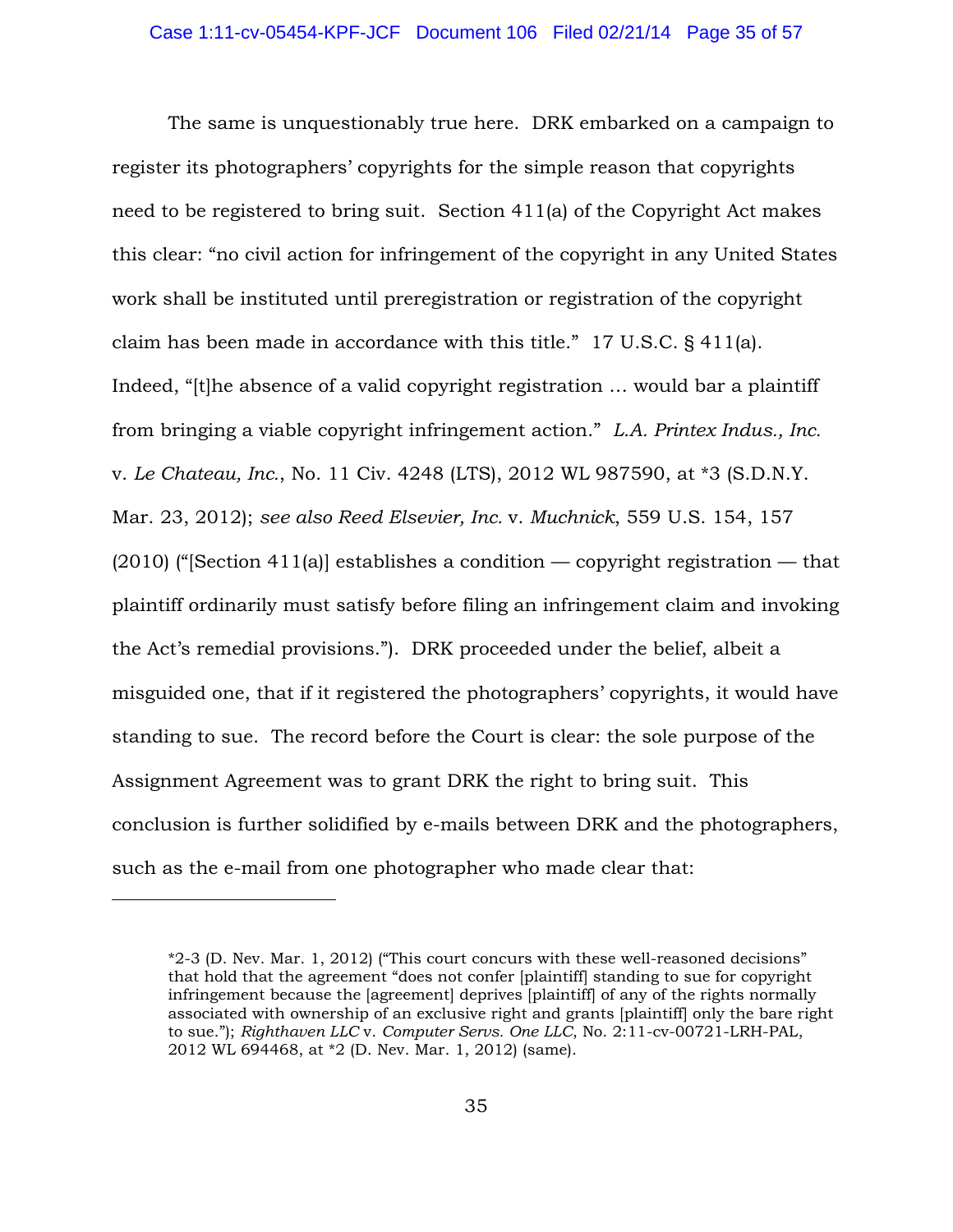I have not assigned copyright to any of these images other than temporarily to DRK Photo in order for you to pursue your infringement lawsuit. I have however sold non-exclusive rights to some of these pictures. I expect re-assignment of full copyright in the very near future when your lawsuit is concluded.

(*Id*. at Exh. 12).

DRK directs the Court to the decision in the parallel arbitration

proceeding, in which the arbitrator held that DRK had standing to sue because

the Assignment Agreements did not only confer the bare right to sue. (Boyd

Decl., Exh. 1). As an initial matter, the arbitrator's decision is not binding

authority on the Court. Yet even if it were, the arbitrator expressly left open

the potential for the Court to come to the opposite conclusion:

Nevertheless, nothing in this Final Award should be construed to bar Wiley from attempting to develop a more complete factual record in the copyright infringement litigation between the parties currently pending in the Southern District of New York and to argue there that the assignments are a sham under *Righthaven*. I conclude only that the assignments are not rendered a sham under *Righthaven* given the record presented here, particularly in view of my hesitancy as an arbitrator to extend existing copyright law, a task which more appropriately should be within the domain of the federal courts with full appellate review.

(*Id*. at 3).

The arbitrator's determination that *Righthaven* was inapplicable was premised on the view that critical to the decision in *Righthaven* was "the fact that the assignee had no real ability to monetize the copyrights except through copyright infringement actions." (Boyd Decl., Exh. 1 at 2). The arbitrator reasoned that the same was not true with respect to DRK, because DRK had the right to license the copyrighted images to publishers without seeking the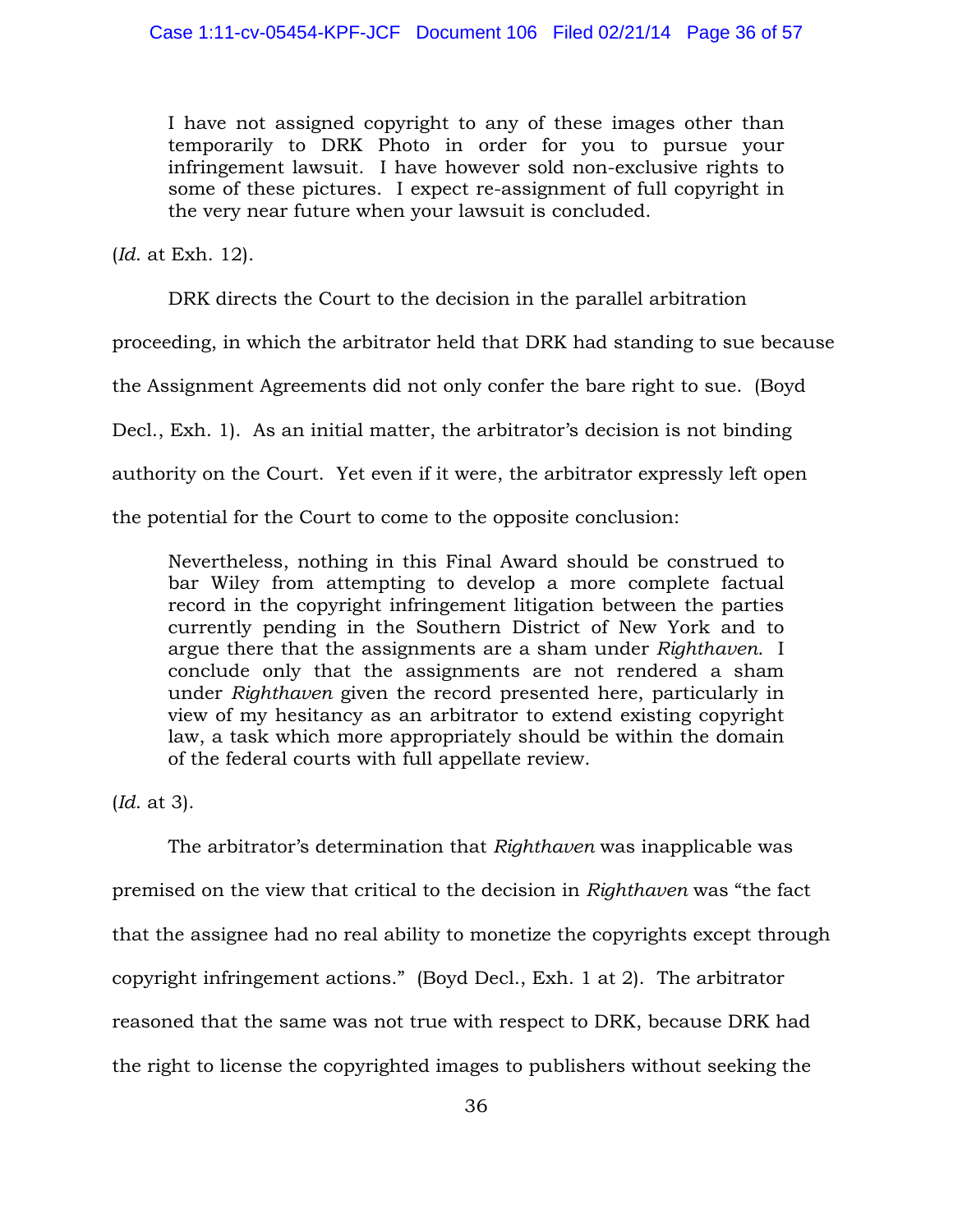photographers' permission. (*Id.*). The Court does not read *Righthaven* so narrowly, but rather heeds the Ninth Circuit's admonition that courts should "consider the substance of the transaction" to determine if any exclusive rights were granted to the licensee. *Righthaven*, 716 F.3d at 1170. As the Court has already held, no exclusive rights could have been granted to DRK because the photographers, except for Bean and French, had only granted DRK a nonexclusive license. The arbitrator did not explore whether DRK had been granted exclusive rights, but rather left this, and the standing issue, to the Court to adjudicate more fully.18 Just like the plaintiff in *Righthaven*, DRK, equipped with nothing more than a nonexclusive license, cannot obtain standing to sue under the Assignment Agreements that, in substance, convey nothing more than a bare right to sue.

 In short, DRK's Assignment Agreements are "no more than disguised assignments of the bare right to sue" that cannot confer standing. A contrary holding would be inconsistent with the standing limitation first recognized in *Eden Toys* and subsequently adopted throughout this Circuit, because such a decision would enable parties to circumvent the prohibition against allowing "holders of rights under copyrights to choose third parties to bring suits on

 $\overline{a}$ 

<sup>18</sup> An arbitrator in a similar case against Wiley, *Visuals Unlimited, Inc.* v. *John Wiley and Sons, Inc*., Case No. 11 143 Y 00658 13, came to the opposite conclusion, holding that the claimant in that case did not have standing pursuant to an assignment agreement that contained nearly identical language to the Assignment Agreement before the Court. (Dkt. #98). The arbitrator, relying on *Pearson*, held that the agreement was "insufficient, alone or in combination with non-exclusive Representation Agreements, to establish that [the claimant] is a co-owner of an exclusive right for purposes of standing under Section 501(b) of the Copyright Act." (*Id.*).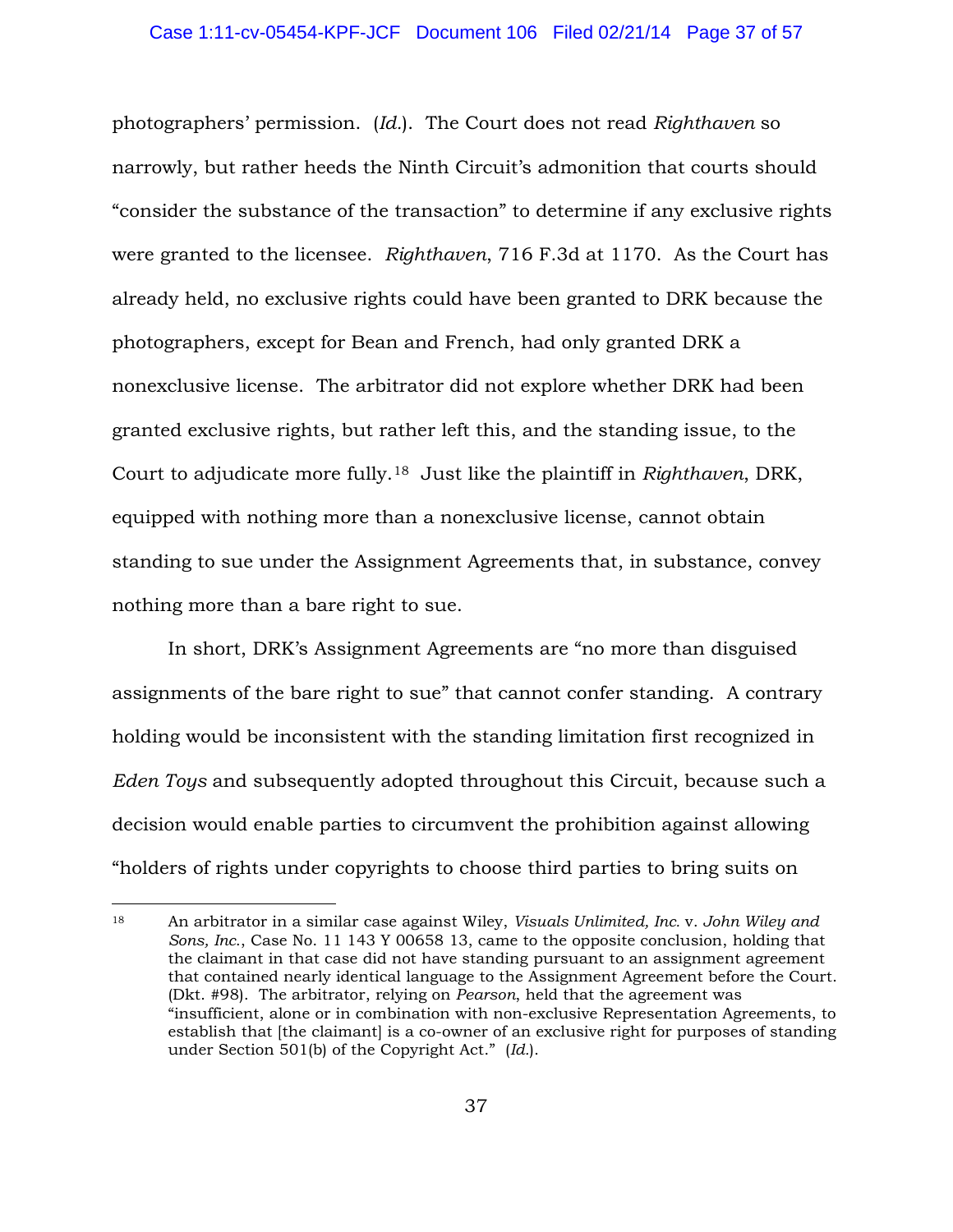their behalf." *Eden Toys*, 697 F.2d at 32 n.3. Put somewhat differently, authorizing DRK to use the Assignment Agreement to establish standing in this case would endorse a practice incongruous with Second Circuit precedent something this Court cannot condone. Accordingly, DRK's summary judgment motion as to the DRK Summary Judgment Instances, except the Bean Instances, is denied, and its counterclaims as to those instances are dismissed.

## **b. Claims Involving the Instances Contained at Lines 8 to 56, 87, and 88 of DRK's Chart Are Barred by the Statute of Limitations**

An additional basis for denying DRK's partial summary judgment motion (at least as to a majority of the DRK Summary Judgment Instances) is that claims involving those Instances are barred by the statute of limitations. Wiley makes just this argument with respect to the instances at lines 8 to 56, 87, and 88 of DRK's Chart. (Counter-Def. Br. 8). This subset of the DRK Summary Judgment Instances includes instances that the Court has already dismissed on standing grounds, as well as additional Bean Instances.

A civil action under the Copyright Act must be "commenced within three years after the claim accrued." 17 U.S.C. § 507(b) ("No civil action shall be maintained under the provisions of this title unless it is commenced within three years after the claim accrued."). The parties dispute whether the Court should apply an "injury rule," under which "a claim accrued at the time of each act of infringement, regardless of the copyright holder's knowledge of the infringement," *Urbont* v. *Sony Music Entm't*, 863 F. Supp. 2d 279, 281 (S.D.N.Y.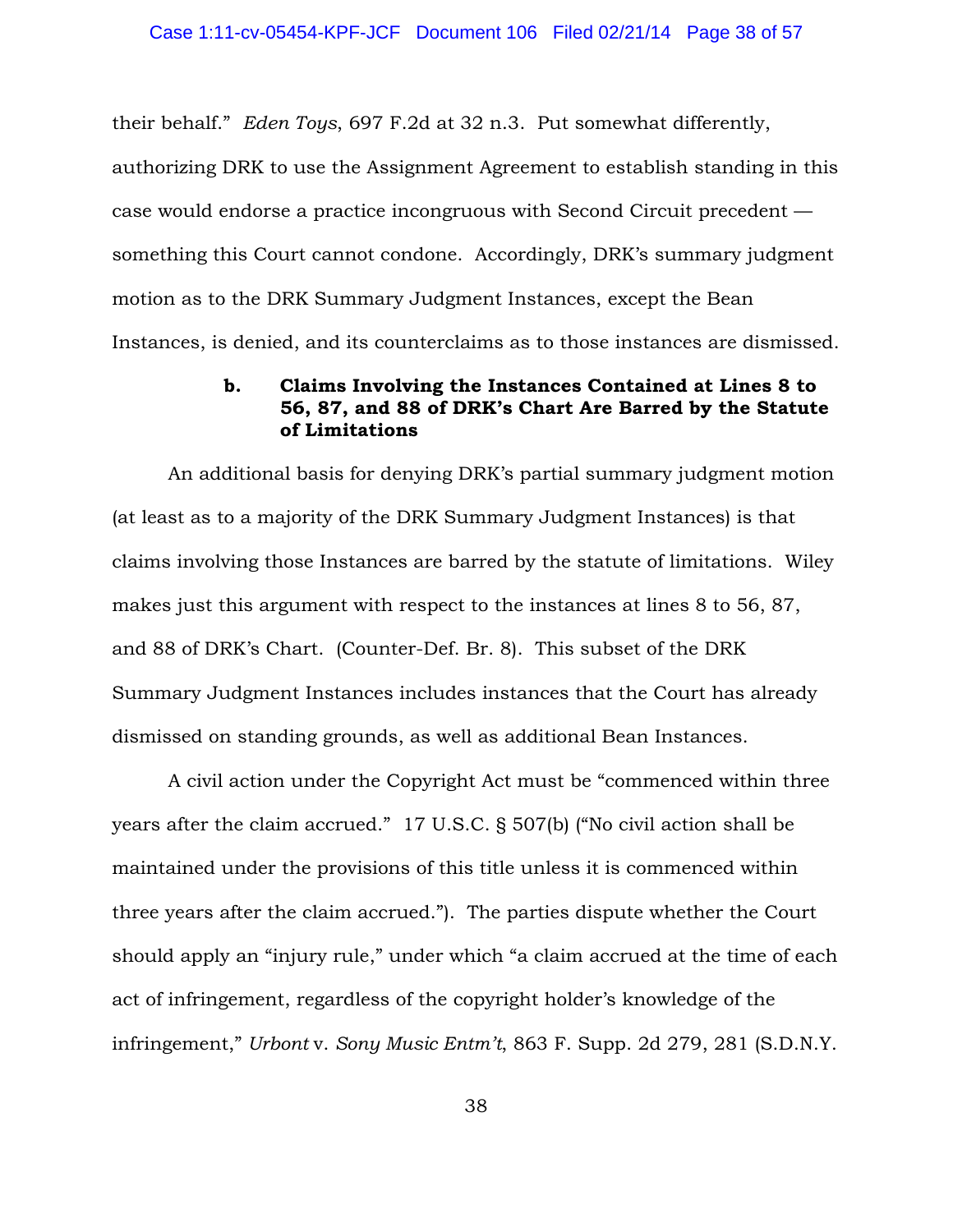2012), or the "discovery rule," under which "a claim for copyright infringement does not accrue until the aggrieved party knows or has reason to know of the injury that forms the basis of the claim," *id*. Wiley argues that the injury rule applies, and that because each work identified at lines 8 to 56, 87, and 88 of DRK's Chart was published prior to August 3, 2008 (i.e., three years before DRK instituted the present action), those claims are barred by the statute of limitations. (Counter-Def. Br. 8-9). In the alternative, Wiley maintains that even if the discovery rule applied, the claims are either barred, or at minimum, an issue of fact is raised so as to foreclose summary judgment. (*Id*. at 9). Conversely, DRK contends that the discovery rule applies, and that under this rule, its claims were timely filed. (Counter-Pl. Reply 7).

"Neither the Supreme Court nor the Second Circuit has ruled on the appropriate accrual rule for federal copyright infringement claims." *Urbont*, 863 F. Supp. 2d at 282; *see also TufAmerica, Inc.* v. *Diamond*, No. 12 Civ. 3529 (AJN), 2013 WL 4830954, at \*17 (S.D.N.Y. Sept. 10, 2013) (same). The majority of the courts in this Circuit had initially applied the discovery rule in infringement cases based on their interpretation of the Second Circuit's holdings in *Stone* v. *Williams*, 970 F.2d 1043, 1048 (2d Cir. 1992), and *Merchant* v. *Levy*, 92 F.3d 51, 56 (2d Cir. 1996). *See Muench Photography, Inc.*  v. *Houghton Mifflin Hardcourt Pub. Co.*, No. 09 Civ. 2669 (LAP), 2013 WL 4464002, at \*5 (S.D.N.Y. Aug. 21, 2013) (recounting history). But, beginning with the Supreme Court's decision in *TRW Inc.* v. *Andrews*, 534 U.S. 19 (2001),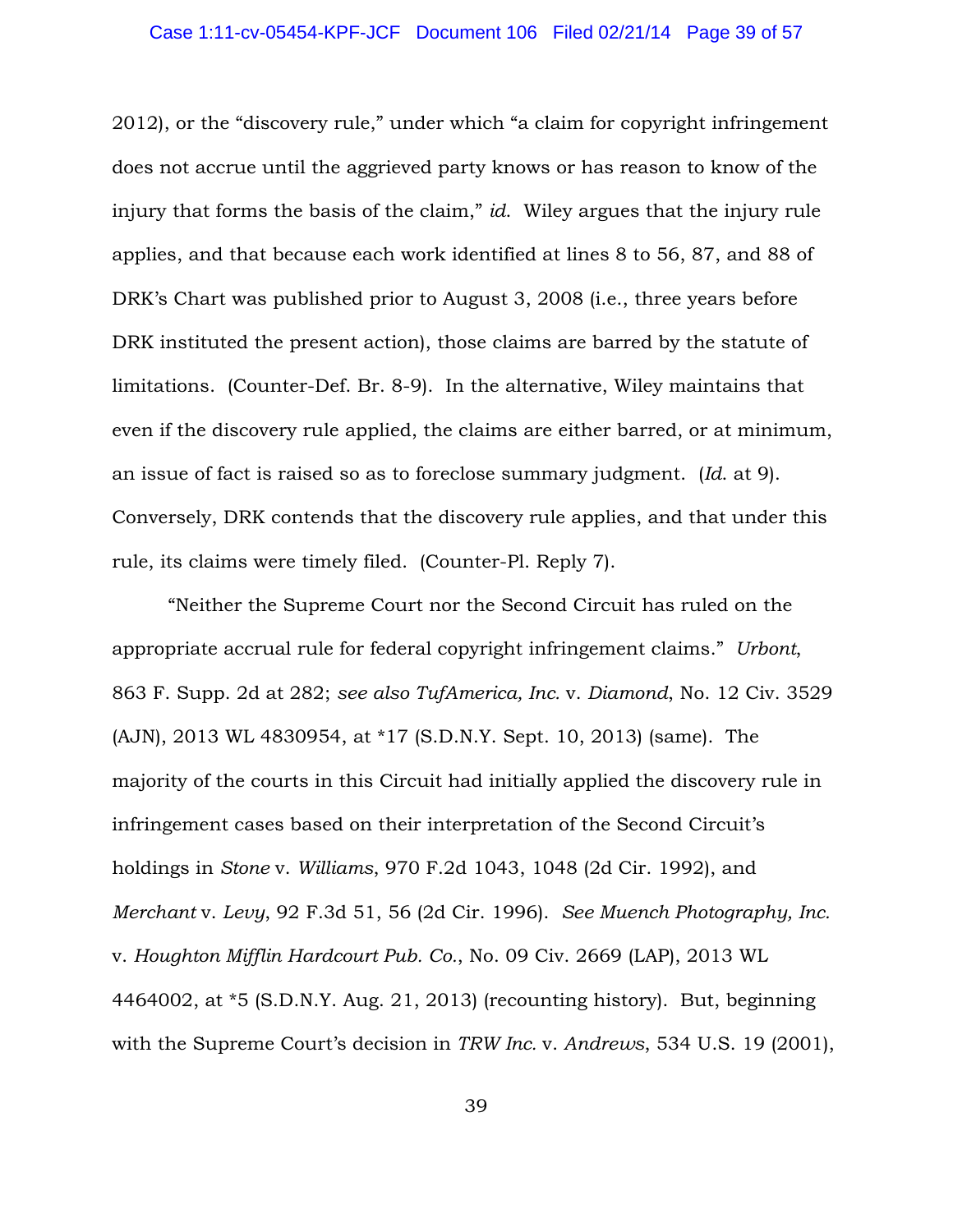and particularly after Judge Lewis A. Kaplan's decision in *Auscape Int'l* v. *Nat'l Geographic Soc'y*, 409 F. Supp. 2d 235 (S.D.N.Y. 2004), the pendulum has swung in the other direction. A "majority of courts" in this District now apply the injury rule to infringement claims. *TuftAmerica, Inc.*, 2013 WL 4830954, at \*17 ("Since *Auscape*, a growing majority of the courts in the Southern District of New York to address this question have followed Judge Kaplan's lead and applied the injury rule to infringement claims." (collecting cases)).

In *TRW*, the Supreme Court, in determining the accrual of claims under the Fair Credit Reporting Act ("FCRA"), made clear that the discovery rule had limited application. It did so by identifying that it had recognized the discovery rule only in "two contexts, latent disease and medical malpractice cases 'where the cry for such a rule is loudest.'" *TRW*, 534 U.S. at 27 (quoting *Rotella* v. *Wood*, 528 U.S. 549, 555 (2000)). In *Auscape*, Judge Kaplan began by observing that

In light of these considerations, two things are clear in the aftermath of *TRW*. First, it is uncertain whether *Stone* and *Merchant* remain good law even in the co-ownership context, as both were premised upon the automatic application of the discovery rule that the Supreme Court rejected in *TRW*. Second, regardless of whether *Stone* and *Merchant* continue to govern in the co-ownership context, *TRW* demonstrates that uncritical extension of those cases to the infringement context would be unwarranted. Instead, *TRW* requires examination of the statutory structure and legislative history in determining whether a discovery or injury rule should apply where, as here, the statute itself is silent on the issue.

409 F. Supp. 2d at 244. He then proceeded to elucidate how subsequent courts had neglected to account for two critical distinctions present in *Stone*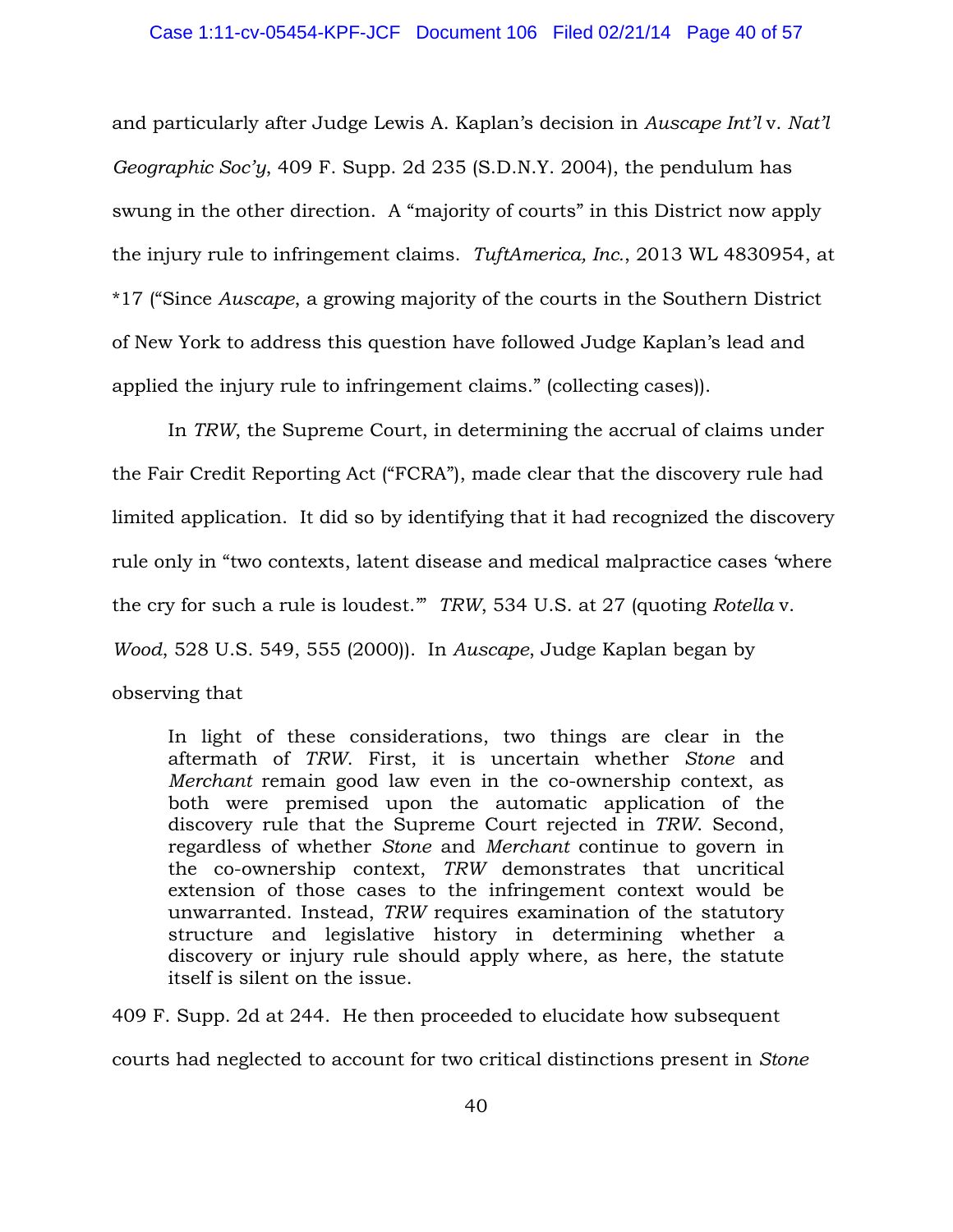### Case 1:11-cv-05454-KPF-JCF Document 106 Filed 02/21/14 Page 41 of 57

and *Merchant*. First, Judge Kaplan noted, those two cases had "rest[ed] entirely on then prevalent views regarding the accrual of federal claims generally," pursuant to which "federal courts long applied a discovery rule, in absence of any authority to the contrary, in determining when claims under a plethora of federal statutes accrued." *Id*. at 243-44. Second, he observed, *Stone* and *Merchant* had involved copyright *ownership* rather than *infringement* claims. *Id*. After (i) considering the limitations of *Stone* and *Merchant*, and how *TRW* had "altered [the] landscape"; (ii) holding that the discovery rule was not the default accrual rule; and (iii) conducting a comprehensive examination of the limitations period under the Copyright Act, Judge Kaplan held that infringement claims under the Copyright Act should be governed by the injury rule. *Id*. at 244-48.

The Supreme Court's subsequent decision in *Merck & Co.* v. *Reynolds*, 559 U.S. 633 (2010), would appear to confirm the correctness of Judge Kaplan's decision. In *Merck*, the Court stated that the discovery rule is "an exception to the general limitations rule that a cause of action accrues once a plaintiff has a complete and present cause of action." *Id*. at 644 (internal quotation marks omitted). The Court went on to explain that the genesis of the discovery rule was found in fraud cases, acknowledging that the "Court long ago recognized that something different was needed in the case of fraud, where a defendant's deceptive conduct may prevent a plaintiff from even *knowing* that he or she has been defrauded." *Id*. (emphasis in original). The Second Circuit,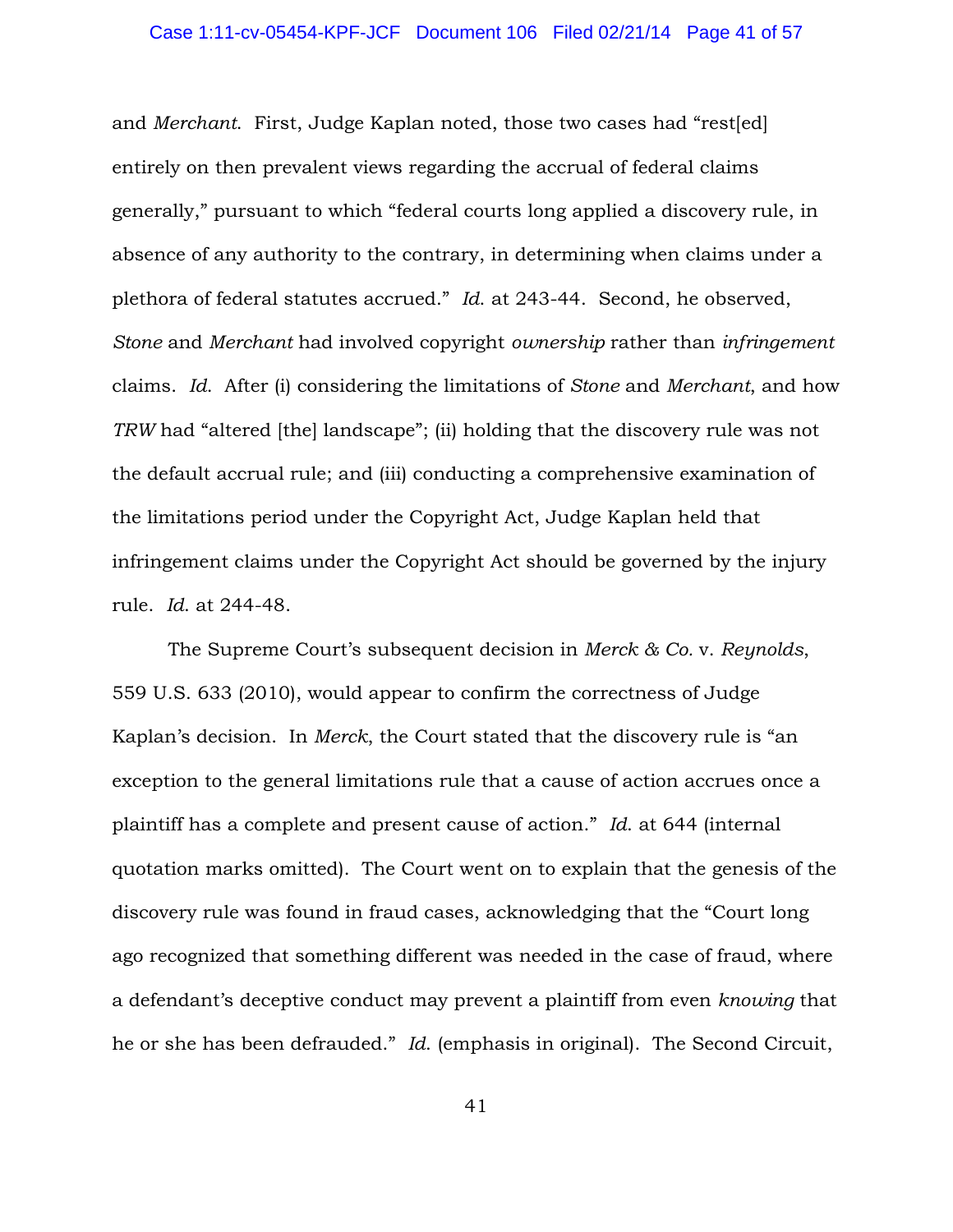### Case 1:11-cv-05454-KPF-JCF Document 106 Filed 02/21/14 Page 42 of 57

in turn, has recognized that "[a]s a general matter, [the discovery rule] does not govern the accrual of most claims because most claims do not involve conduct that is inherently self-concealing." *SEC* v. *Gabelli*, 653 F.3d 49, 59 (2d Cir. 2011), *rev'd on other grounds*, 133 S. Ct. 1216 (2013).

In sum, *Auscape* and other decisions following *TRW* make clear that the Court should follow the majority rule in this District, and apply the injury rule to DRK's infringement claims. Doing so requires that DRK's claims as to the instances of alleged infringement at lines 8 to 56, 87, and 88 of DRK's Chart be dismissed as untimely filed.19 Indeed, DRK concedes that application of the injury rule bars these instances of alleged infringement. (Counter-Pl. Reply 12). As for DRK's argument that *Stone* and *Merchant* are binding precedent (Counter-Pl. Reply 8), the succeeding decisions outlined earlier in this section thoroughly undercut DRK's position. Similarly, DRK's argument that this case necessitates application of the discovery rule because Wiley's alleged infringements were concealed is unavailing. (Counter-Pl. Reply 11). DRK has not established that it could not uncover, or that it would be very difficult for it to uncover, the alleged instances of infringement, such that this Court should recognize an exception to the principle, articulated by the Supreme Court and endorsed by the Second Circuit, that the discovery rule is applied to limited cases sounding in fraud. As the legislative history of the Copyright Act confirms, "Congress was well aware that the statute of

 $\overline{a}$ 

<sup>19</sup> Because the Court holds that the injury rule applies, it need not assess whether DRK's claims would likewise be barred under the discovery rule.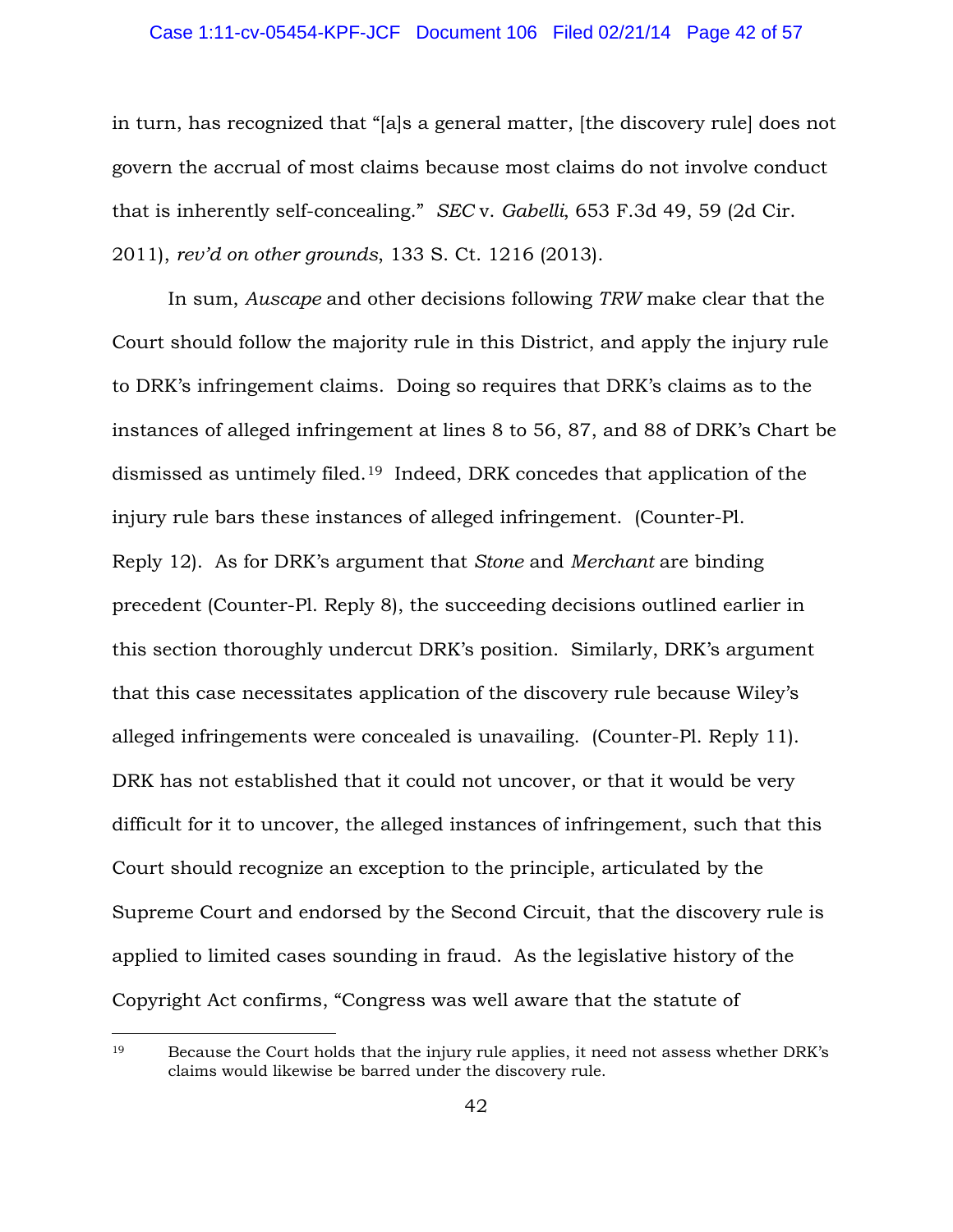### Case 1:11-cv-05454-KPF-JCF Document 106 Filed 02/21/14 Page 43 of 57

limitations it was enacting would not necessarily allow a remedy for every wrong. It at least implicitly acknowledged 'that the passage of time must leave some wrongs without a remedy.'" *Auscape*, 409 F. Supp. 2d at 246 (quoting *Pearl* v*. City of Long Beach*, 296 F.3d 76, 77 (2d Cir. 2002)).

 Accordingly, DRK's motion for partial summary judgment as to the instances of alleged infringement at lines 8 to 56, 87, and 88 in DRK's Chart is denied, and those claims are dismissed, with the non-Bean Instances already dismissed on standing grounds dismissed on this alternate basis.

## **c. Wiley Infringed on the Bean Instances at Lines 6, 7, and 75 of DRK's Chart**

 Having dismissed claims for the majority of the DRK Summary Judgment Instances on standing or timeliness grounds, the Court is left to determine whether DRK is entitled to summary judgment on the Bean Instances identified at lines 6, 7, and 75 of DRK's Chart (the "Three Bean Instances"). DRK contends that its licenses with Wiley for the images at issue in these instances were limited in scope in terms of the print run, media, and/or geographic distribution, and that Wiley violated the license terms by printing more units than authorized, selling the photographs beyond the licensed geographic distribution areas, and/or using the photographs electronically without permission. (Counter-Pl. Br. 12-14).20 Wiley responds that summary

 $\overline{a}$ 

<sup>&</sup>lt;sup>20</sup> DRK advances these arguments as to all of the DRK Summary Judgment Instances. Having dismissed all other DRK Summary Judgment Instances, however, the Court need only address whether DRK has established that there is no genuine issue of material fact as to whether Wiley engaged in copyright infringement with respect to the Three Bean Instances.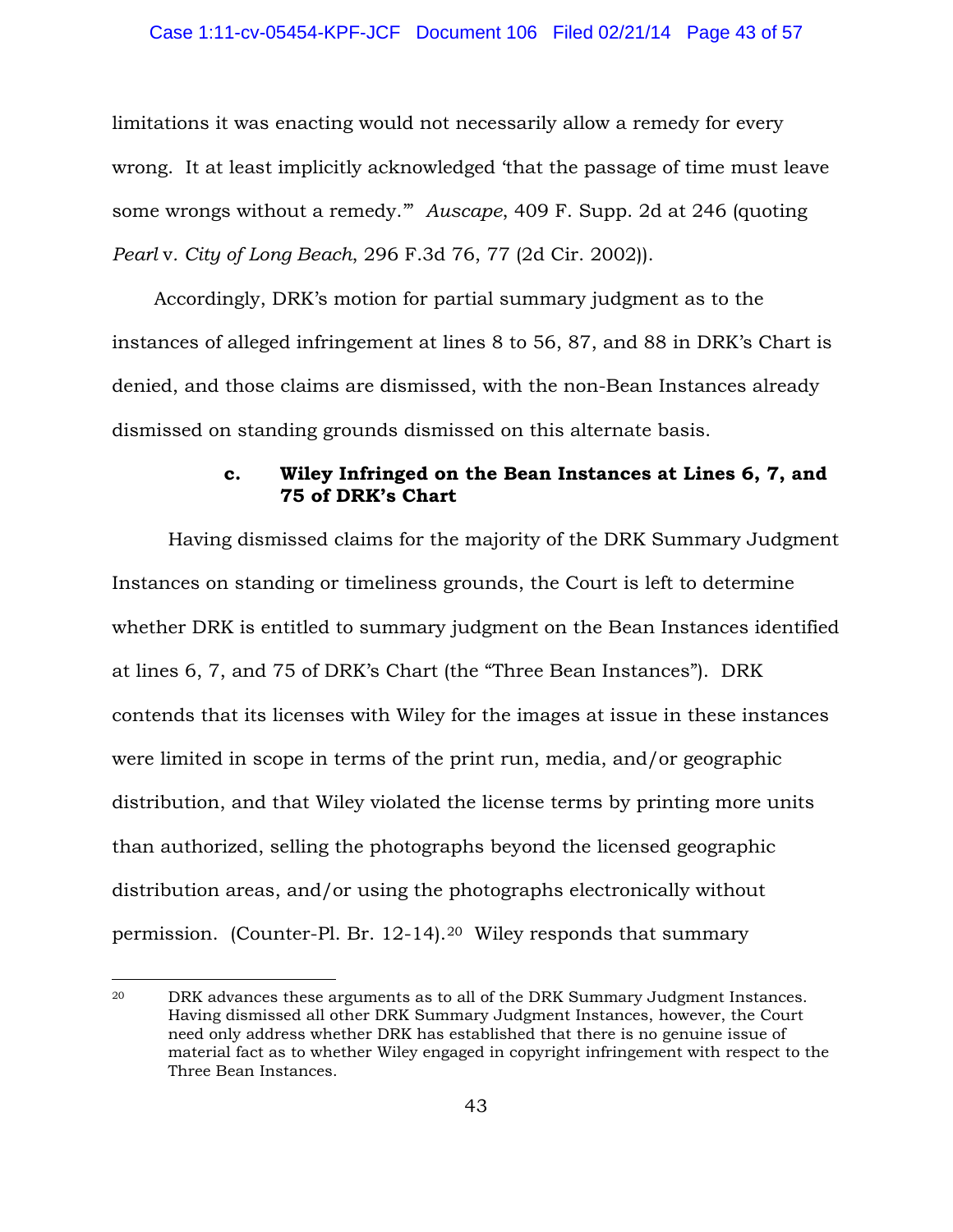### Case 1:11-cv-05454-KPF-JCF Document 106 Filed 02/21/14 Page 44 of 57

judgment cannot be granted in DRK's favor because there are material issues of fact as to whether Wiley exceeded the scope of its licenses as to the Three Bean Instances. (Counter-Def. Br. 4-5). Here, Wiley raises only one potential issue of material of fact: Wiley argues that it did not exceed the print run for the alleged instance of infringement at line 75 of DRK's Chart because pursuant to the Pricing Agreement, Wiley had the right to print up to 40,000 copies at the price paid, and it printed fewer than this amount. (*Id*. at 6).

"To establish an infringement of a copyright, a plaintiff must show both ownership of a copyright and that defendant copied the protected material without authorization." *Rogers* v. *Koons*, 960 F.2d 301, 306 (2d Cir. 1992); *Hamil Am. Inc.* v. *GFI*, 193 F.3d 92, 98 (2d Cir. 1999); *TechnoMarine SA* v. *Jacob Time, Inc.*, No. 12 Civ. 790 (KBF), 2013 WL 5231471, at \*7 (S.D.N.Y. July 16, 2013). The Court need not address the first element for proving copyright infringement because Wiley does not dispute that DRK owns a valid copyright as to the Bean photographs pursuant to the exclusive license granted to DRK. Turning to the second element, the Court finds that no issue of material fact exists.

"It is black-letter law that a claim for copyright infringement lies when a party's use of copyrighted material exceeds the scope of its license." *Harrell* v. *Van der Plas*, No. 08 Civ. 8252 (GEL), 2009 WL 3756327, at \*2 (S.D.N.Y. Nov. 9, 2009); *see Bean* v. *John Wiley & Sons, Inc.*, No. CV 11-08028-PCT-FJM, 2012 WL 1078662, at \*2 (D. Ariz. Mar. 30, 2012) ("A licensee can infringe a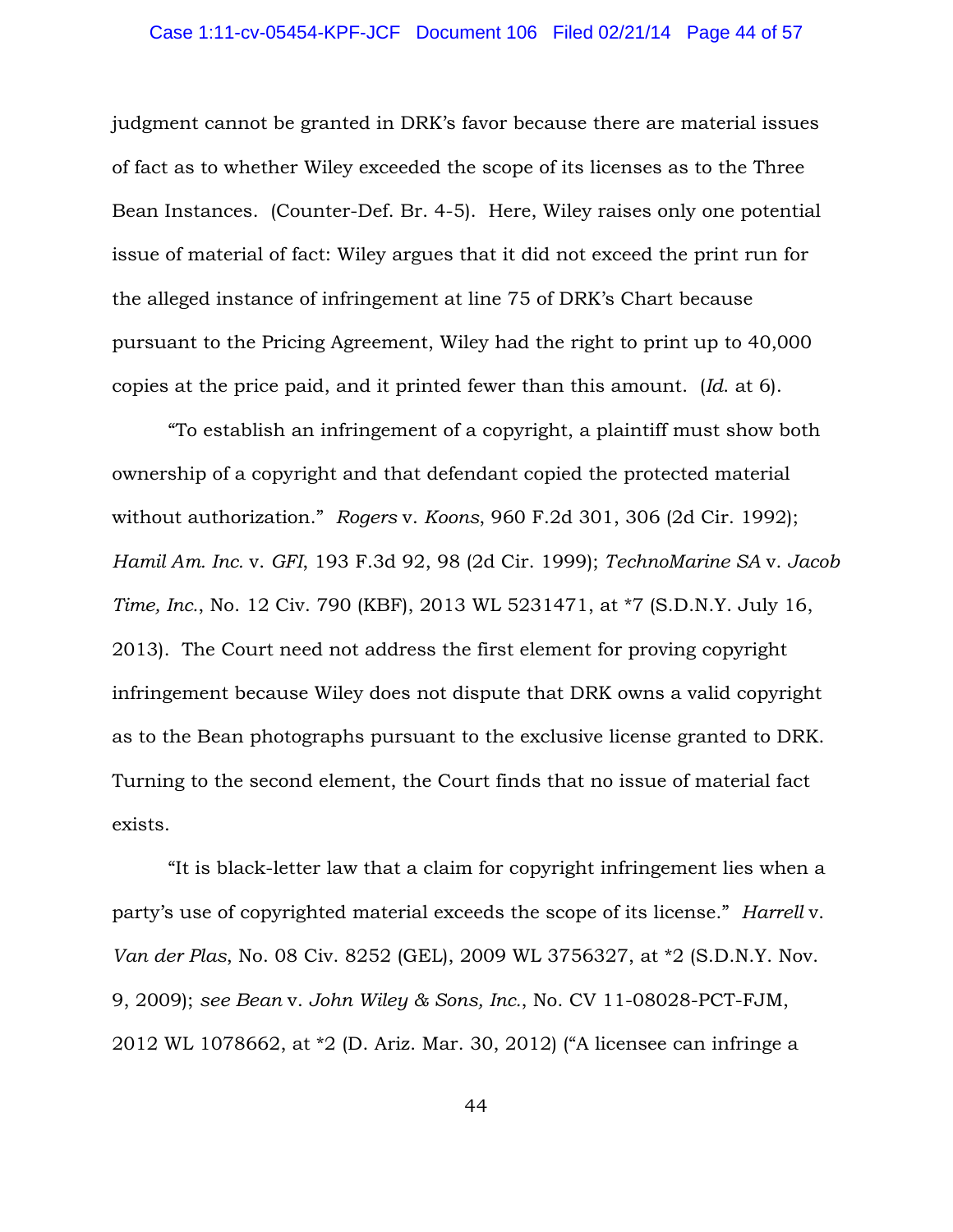### Case 1:11-cv-05454-KPF-JCF Document 106 Filed 02/21/14 Page 45 of 57

copyright by exceeding the scope of a license."); *see also E. Broadcasting Am. Corp.* v. *Universal Video, Inc.*, No. 04 Civ. 5654 (DGT), 2006 WL 767871, at \*2 (E.D.N.Y. Mar. 24, 2006) (finding that where a party uses copyrighted material in a way that exceeds the duration or scope of a previously-granted license, the resulting claim is for copyright infringement, not breach of contract); *Marshall*  v. *New Kids on the Block P'ship*, 780 F. Supp. 1005, 1008 (S.D.N.Y. 1991) (finding that existence of a prior license is no bar to copyright claim because a copyright licensee can make itself a "stranger" to the licensor by exceeding the duration or scope of the license).

The license for the Bean Instances at lines 6 and 7 is dated January 6, 1999; it limits Wiley's use of the Bean photographs to use in "one (1) print version of the copyright 1999 John Wiley & Sons, Inc. TEXTBOOK publication titled BLUE PLANET, 2ND EDITION, by Skinner; the total number of copies to be printed is not to exceed 30,000 copies," and specifies that "[n]o other rights known or unknown to mankind are granted or implied," and that "[n]o electronic publishing rights [are] granted." (Second Krasemann Decl., Exh. 2- A). The invoice for the Bean Instance at line 75, dated March 27, 2003, contains the same language with respect to Wiley's use of the image in a different textbook publication. (*Id*. at Exh. 2-B). Wiley does not dispute that it exceeded the scope of the licenses governing the Three Bean Instances. (Counter-Def. Br. 5-6). Instead, Wiley takes issue with only the Bean Instance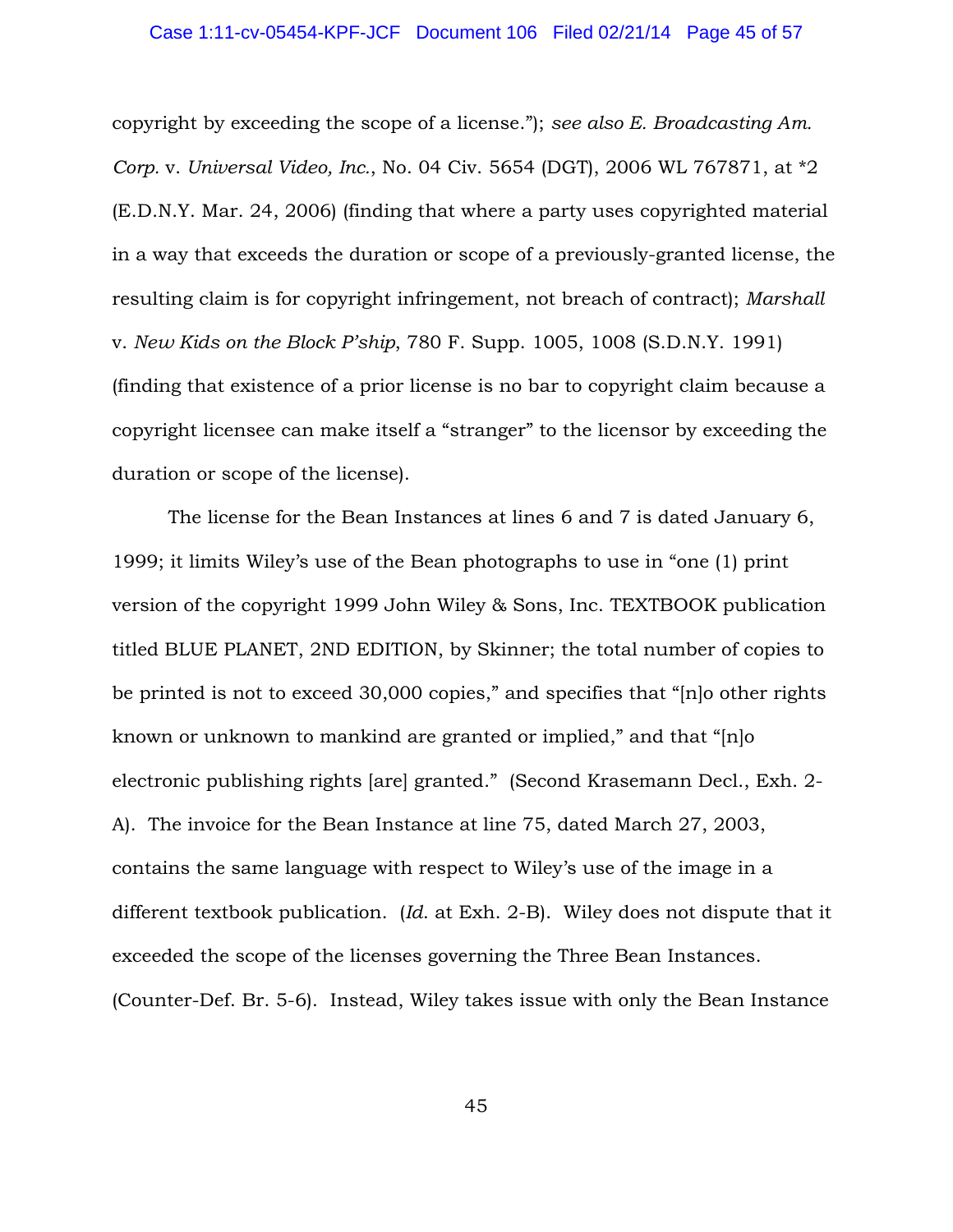at line 75, arguing that under the Pricing Agreement it was allowed to print up to 40,000 copies, which Wiley did not exceed. (*Id*. at 6 n.6).

"[D]etermining whether a defendant's activities fall within the scope of an existing license essentially involves a question of contract interpretation." *Reinhardt* v. *Wal-Mart Stores, Inc.*, 547 F. Supp. 2d 346, 352 (S.D.N.Y. 2008); *see also Bourne* v. *Walt Disney Co.*, 68 F.3d 621, 631 (2d Cir. 1995). "If the contract language is unambiguous and conveys a definite meaning, its interpretation is a question of law for the court." *Reinhardt*, 547 F. Supp. 2d at 352. The language of the relevant licenses is clear and unambiguous. As DRK argues, and the record supports, the Pricing Agreement was in place from July 1, 2000, to July 1, 2001, and consequently could not govern the Bean Instance at line 75. Wiley has not submitted evidence to refute the limited temporal application of the Pricing Agreement. Indeed, Wiley conceded this much when it submitted that "[p]ursuant to the pricing agreement *in place during 2000 and 2001*, DRK charged Wiley \$170 for the right to print and distribute in North America ... up to 40,000 copies." (Wiley 56.1 Statement ¶ 14 (emphasis added)).

The record establishes that Wiley infringed on DRK's copyrights for the Three Bean Instances. *See Gilliam* v. *Am. Broadcasting Co., Inc.*, 538 F.2d 14, 21 (2d Cir. 1976) ("We find, therefore, that unauthorized editing of the underlying work, if proven, would constitute an infringement of the copyright in that work similar to any other use of a work that exceeded the license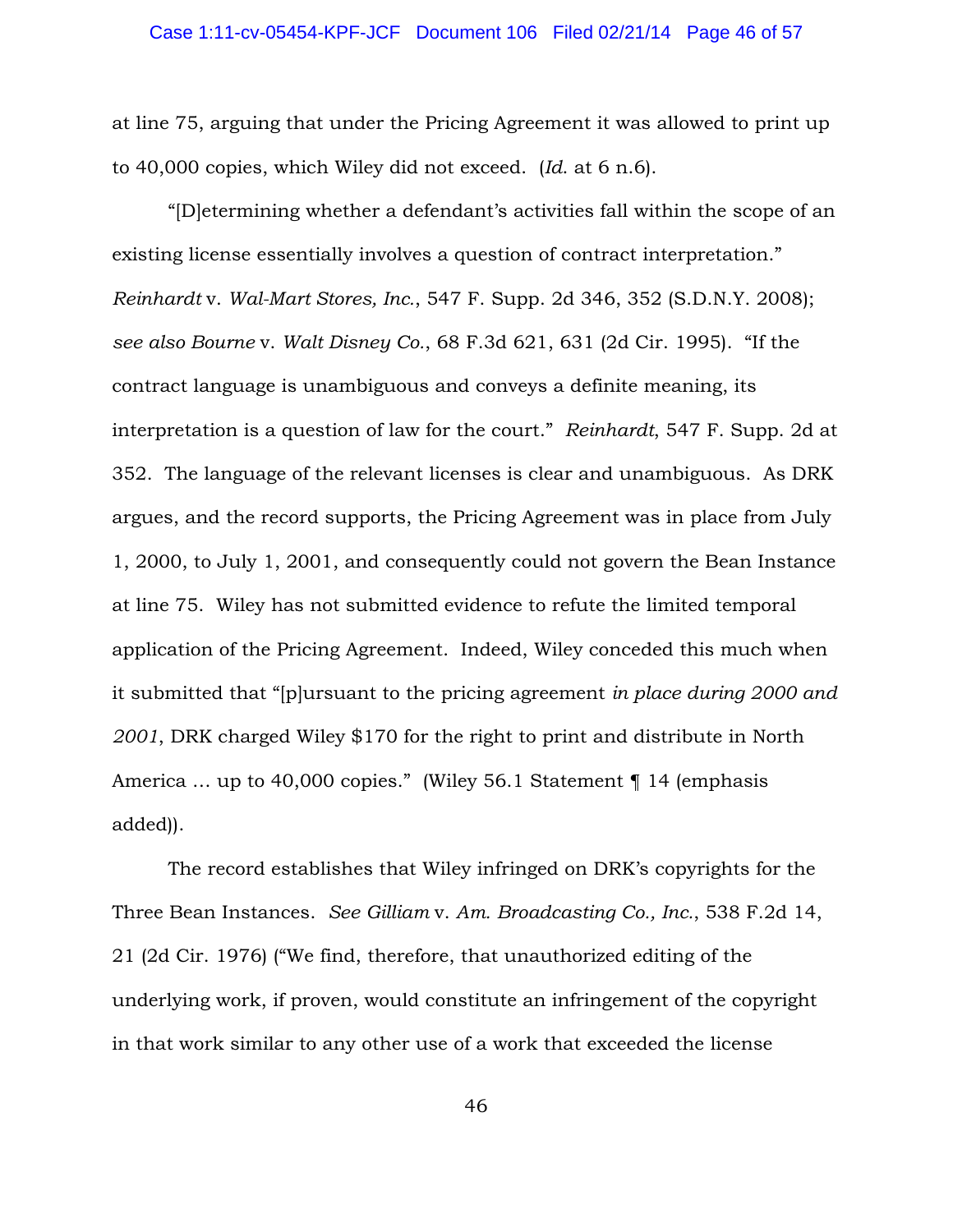granted by the proprietor of the copyright."); *J.S. Nicol, Inc.* v. *Peking Handicraft, Inc.*, No. 03 Civ. 1548 (GBD) (AJP), 2008 WL 4613752, at \*7 n.25 (S.D.N.Y. Oct. 17, 2008) ("Neither party contests the basic tenet that use of J.S. Nicol's copyrighted works would constitute copyright infringement if used in violation of the License Agreement*.*"); *Leutwyler* v. *Royal Hashemite Court of Jordan*, 184 F. Supp. 2d 303, 306 (S.D.N.Y. 2001) ("[A] copyright owner may bring a claim for infringement against a licensee whose actions exceed the scope of the license.... The question thus reduces to an interpretation of the license that [plaintiff] concedes was granted." (internal citation omitted)); *Wood*  v. *Houghton Mifflin Harcourt Publ'g Co.*, 589 F. Supp. 2d 1230, 1241 (D. Colo. 2008) (granting partial summary judgment where licensee used copyright beyond the scope of the license); *Bean*, 2012 WL 1078662, at \*2 (same).

Because Wiley has failed to raise any issue of material fact as to whether it exceeded the scope of its license for the Three Bean Instances, summary judgment is granted in DRK's favor for these instances.

# **2. Wiley's Motion for Summary Judgment**

Turning now to Wiley's motion for summary judgment, the company advances three principal grounds for relief. First, Wiley seeks an order dismissing with prejudice all the DRK Counterclaim Instances, except the Bean and French Instances, on the ground that DRK lacks standing. Wiley also requests that DRK's claims as to the Krasemann Images be dismissed because DRK lacks valid copyright registrations for these images. Second, Wiley seeks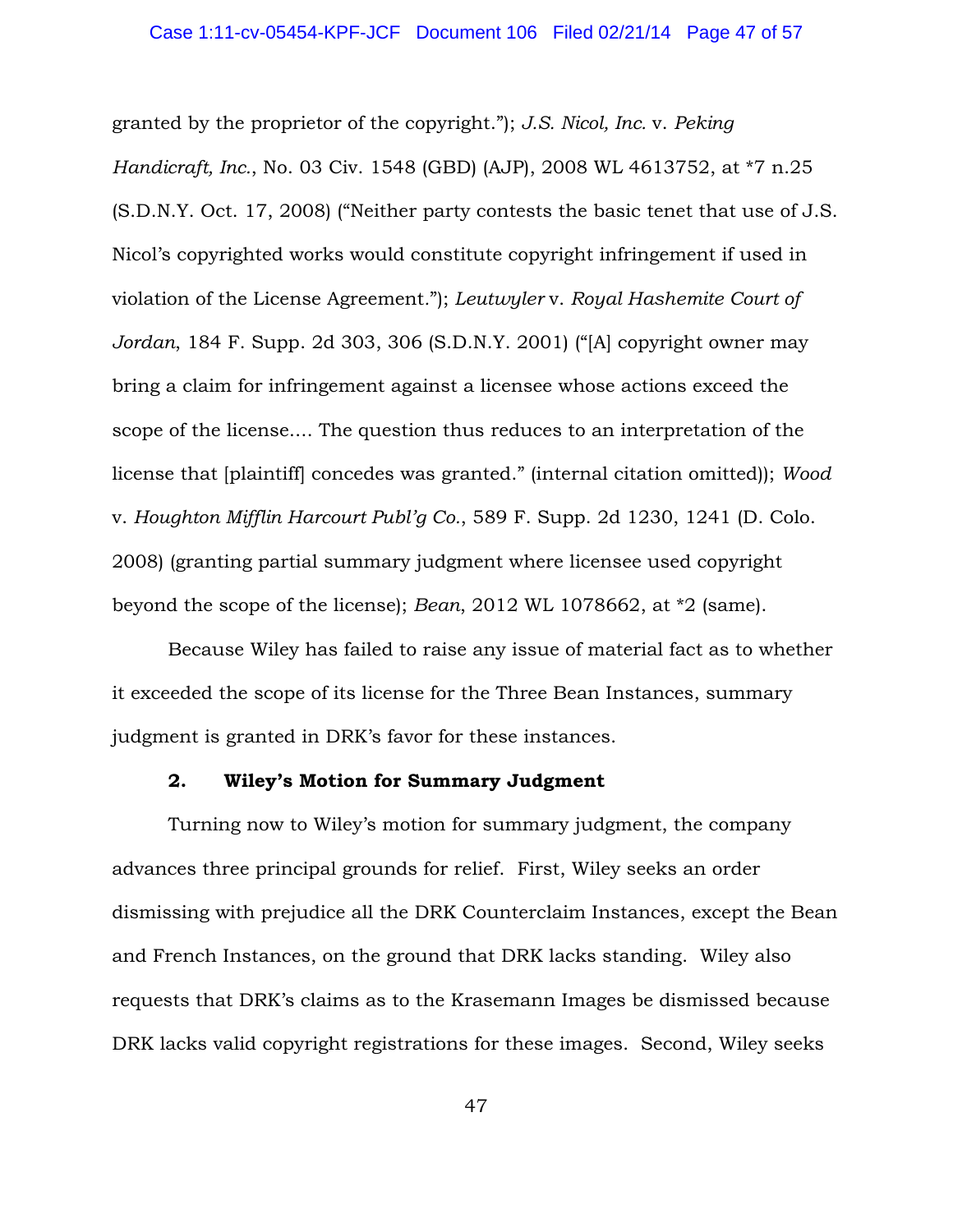a declaratory judgment of non-infringement as to the Wiley Non-Infringement Instances (other than the Bean and French Instances) on the ground that DRK lacks standing. With respect to the 21 Wiley Non-Infringement Instances as to which DRK did not assert counterclaims, Wiley argues in the alternative that a declaration of non-infringement should issue precisely because DRK did not counterclaim. Finally, Wiley also requests declaratory relief as to the Krasemann Images on the same ground that it requests dismissal, *viz*., that DRK lacks a valid copyright registration.

## **a. DRK Does Not Have Standing to Maintain Its Counterclaims as to the Non-Bean and Non-French Instances**

As an initial matter, DRK seeks to voluntarily dismiss its claims for the instances of alleged infringement that were previously resolved in arbitration, as well as claims related to photographs by Michael Collier that are included in the DRK Counterclaim Instances. (Counter-Pl. Reply 1). These instances are identified at lines 1, 32, 33, 48, 49, 73, and 79 of DRK's Chart. Voluntary dismissal of these claims, however, "is improper at this stage of the proceedings." *Muench Photography, Inc.*, 2013 WL 4464002, at \*4; Fed. R. Civ. Proc. 41. Accordingly, Wiley's motion for summary judgment as to these instances is granted. *See Muench Photography, Inc.*, 2013 WL 4464002, at \*4 (granting summary judgment in the defendant's favor where plaintiff sought to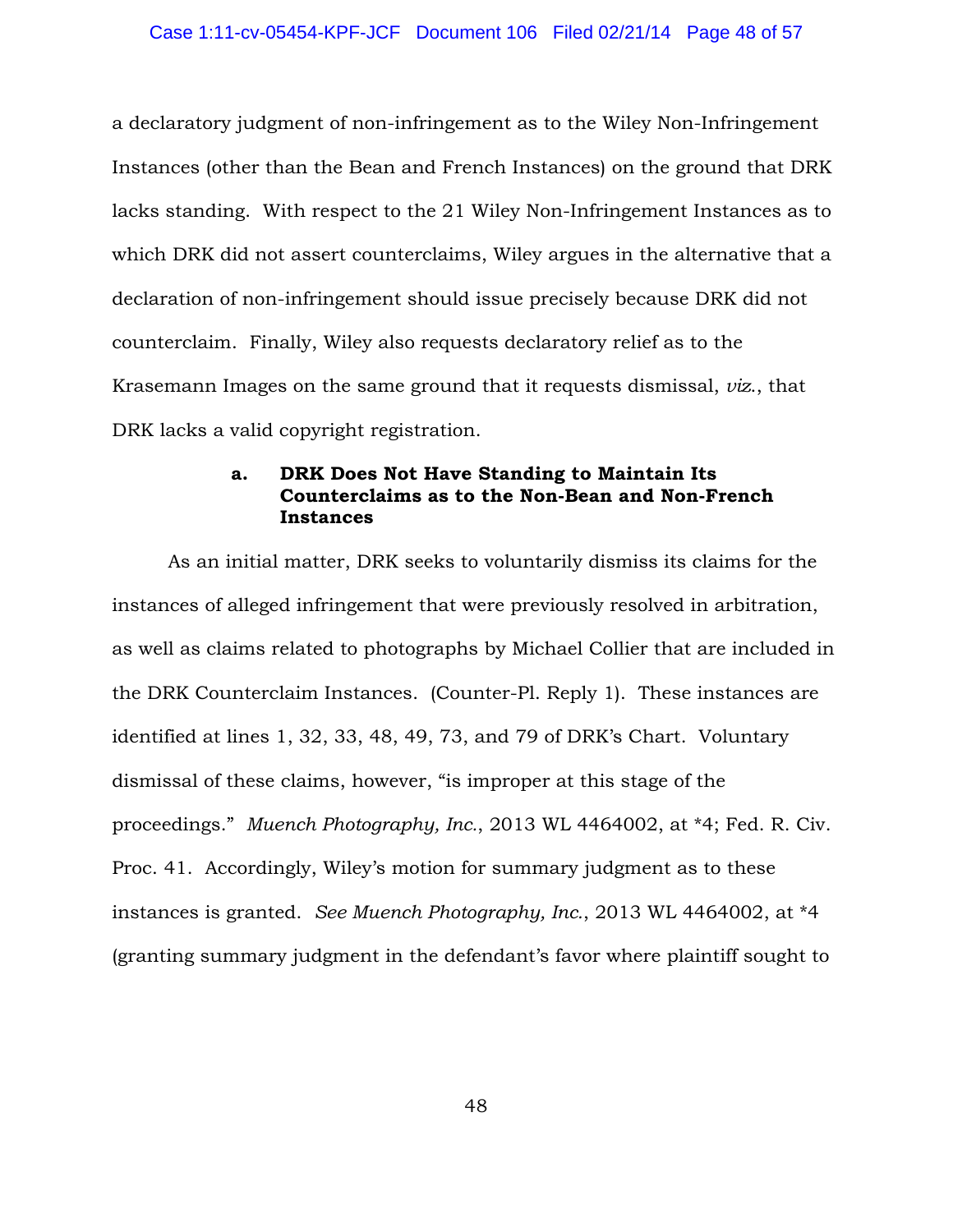voluntarily withdraw claims after defendant served its summary judgment motion).21

 Putting the Bean and French Instances aside, as discussed at length above, DRK lacks standing to maintain its counterclaims against Wiley as to the DRK Summary Judgment Instances. The parties do not dispute that the same Representation Agreements and Assignment Agreements govern the photographs at issue. Just as those two agreements could not confer standing as to the DRK Summary Judgment Instances, they similarly cannot confer standing as to the broader category of the DRK Counterclaim Instances. For that reason, Wiley's motion for summary judgment as to the DRK Counterclaim Instances (less the French and Bean Instances) is granted.

## **b. Wiley's Declaratory Judgment Claims as to the Non-Bean and Non-French Instances Must Be Dismissed**

 Wiley seeks a declaratory judgment under the Declaratory Judgment Act for non-infringement as to the more comprehensive group of Wiley Non-Infringement Instances, except the Bean and French Instances, arguing that DRK lacks standing as to these instances. (*See* Pl. Br. 6-12). Wiley also argues that it is entitled to declaratory relief for the additional reasons that DRK failed to file counterclaims as to 22 instances included in Wiley's complaint, and that the Krasemann Images' copyright registrations are invalid. (*Id*. at 12-18). In response, DRK relies on the same Representation Agreements and Assignment Agreements to argue that it has standing to sue (Def. Opp. 13-18); it claims

 $\overline{a}$ 

<sup>21</sup> Even if DRK had not sought to voluntarily dismiss these claims, summary judgment would still have been granted in Wiley's favor for the reasons set forth herein.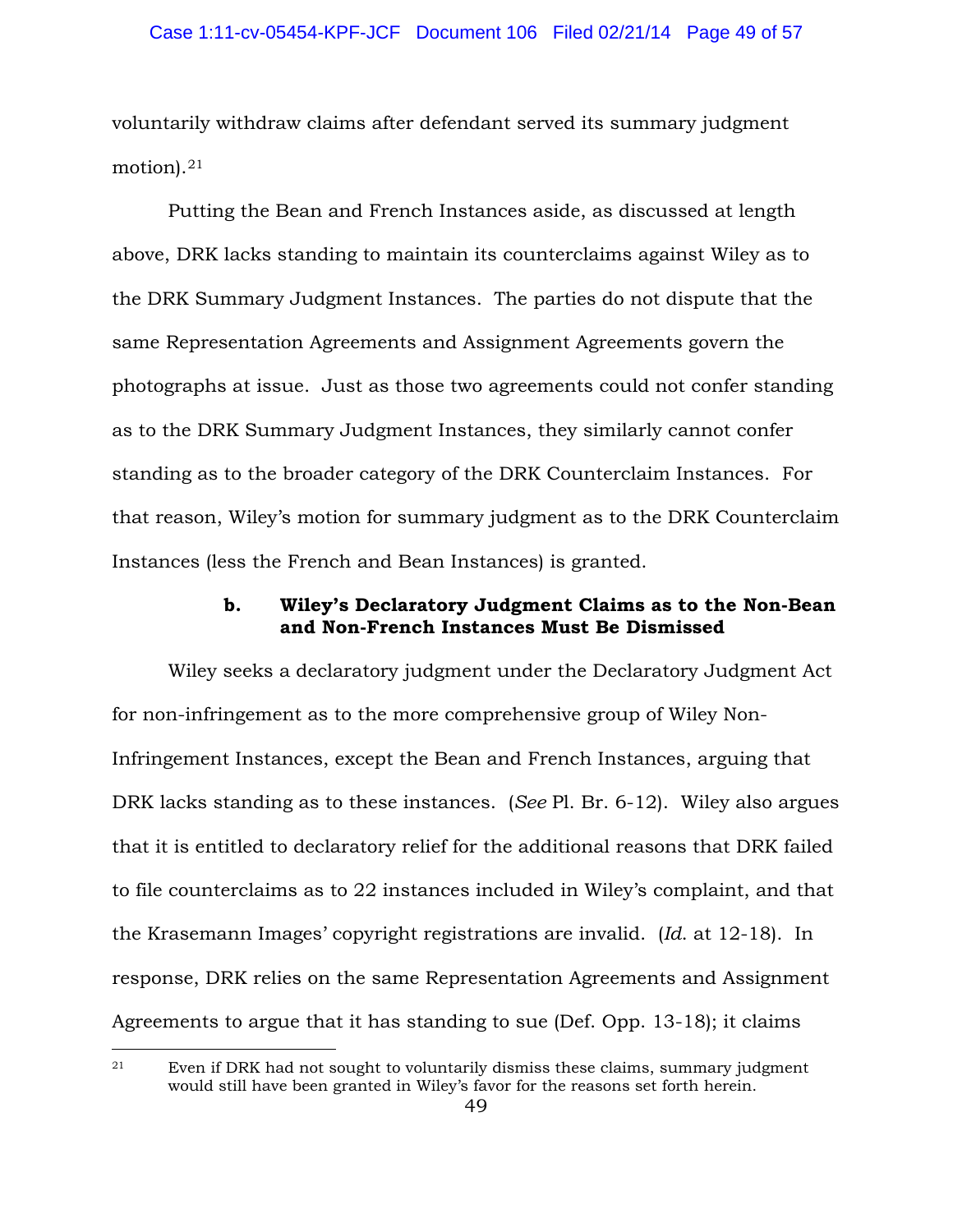that not opposing the 21 instances does not equate to a declaration of noninfringement in Wiley's favor (*id*. at 27); and it contends that the copyright registrations for the Krasemann Images are valid (*id*. at 19-26).22

 The Court has held that neither the Representation Agreements nor the Assignment Agreements confer standing on DRK to sue for copyright infringement. Accordingly, because the same agreements govern the Wiley Non-Infringement Instances (except, as noted, the Bean and French Instances), the Court agrees with Wiley that DRK lacks standing to sue as to these instances. DRK's lack of standing, however, does not equate to Wiley's entitlement to a declaration of non-infringement. Quite the opposite: DRK's lack of standing to sue Wiley requires dismissal of Wiley's claims as to the non-Bean and non-French Wiley Non-Infringement Instances.

The Declaratory Judgment Act provides:

 $\overline{a}$ 

In a case of actual controversy within its jurisdiction, … any court of the United States, upon the filing of an appropriate pleading, may declare the rights and other legal relations of any interested party seeking such declaration, whether or not further relief is or could be sought.

28 U.S.C. § 2201(a). "[T]he phrase 'case of actual controversy' in the [Declaratory Judgment] Act refers to the type of 'Cases' and 'Controversies' that are justiciable under Article III." *MedImmune, Inc.* v. *Genentech, Inc.*, 549 U.S.

<sup>22</sup> Because the Court resolves the issue on standing grounds, it need not determine whether the copyright registrations for the Krasemann Images are valid. Similarly, as to the Non-Bean Instances within the 21 instances, those too are resolved on standing grounds and need not be separately addressed. The 21 instances not related to photographs by Bean include instances at lines 293, 294, 296, 299 to 312, and 315 to 316 of Wiley's Chart.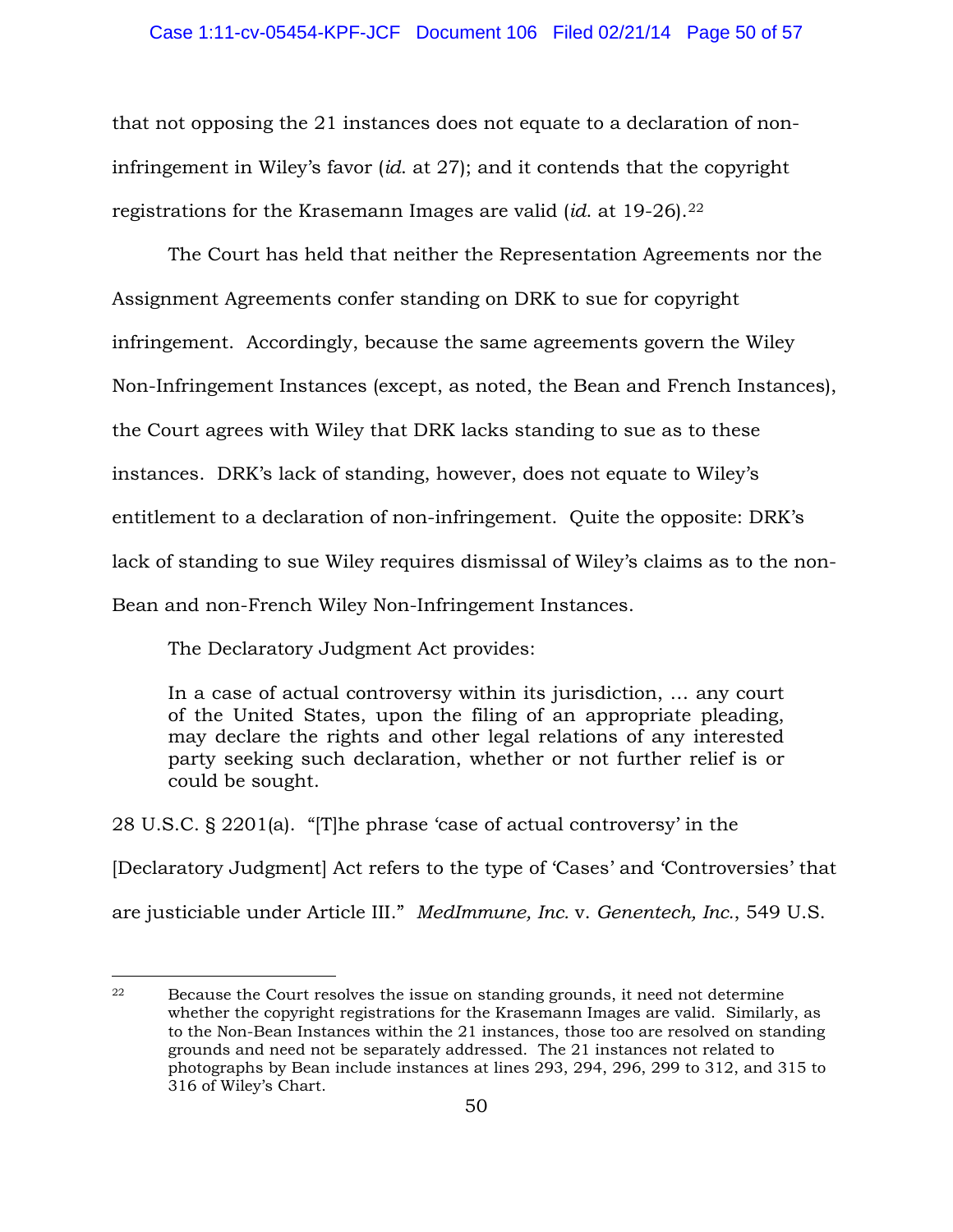118, 127 (2007) (quoting *Aetna Life Ins. Co.* v. *Haworth*, 300 U.S. 227, 240 (1937)). "It is a basic principle of Article III that a justiciable case or controversy must remain 'extant at all stages of review, not merely at the time the complaint is filed.'" *United States* v. *Juvenile Male*, 131 S. Ct. 2860, 2864 (2011) (quoting *Arizonans for Official English* v*. Arizona*, 520 U.S. 43, 67 (1997)); *see also Alvarez* v. *Smith*, 558 U.S. 87, 92 (2009) ("The Constitution permits this Court to decide legal questions only in the context of actual 'Cases' or 'Controversies.' An 'actual controversy must be extant at all stages of review, not merely at the time the complaint is filed.'" (quoting *Preiser* v. *Newkirk*, 422 U.S. 395, 401 (1975) (internal citation omitted)). "[T]he question in each case is whether the facts alleged, under all the circumstances, show that there is a substantial controversy, between parties having adverse legal interests, of sufficient immediacy and reality to warrant the issuance of a declaratory judgment." *MedImmune, Inc.*, 549 U.S. at 127.

"Throughout the litigation, the party seeking relief must have suffered, or be threatened with, an actual injury traceable to the defendant and likely to be redressed by a favorable judicial decision." *Juvenile Male*, 131 S. Ct. at 2864. "As with any federal action, courts may not entertain actions for declaratory judgment 'when the parties are asking for an advisory opinion, when the question sought to be adjudicated has been mooted by subsequent developments, and when there is not standing to maintain the action.'" *Velvet*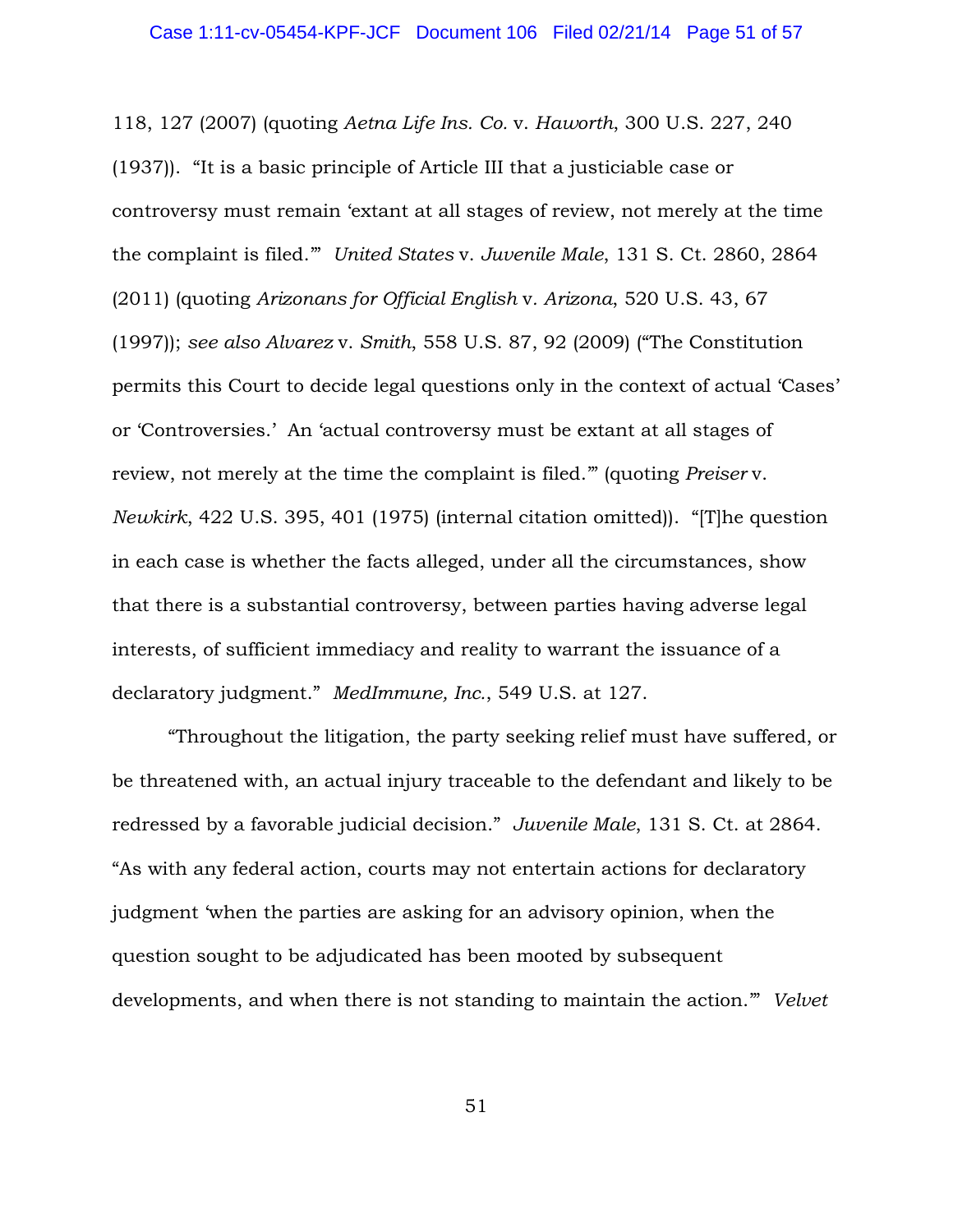*Underground* v. *Andy Warhol Found. for the Visual Arts, Inc.*, 890 F. Supp. 2d 398, 403 (S.D.N.Y. 2012) (quoting *Flast* v. *Cohen*, 392 U.S. 83, 95 (1968)).

"To have standing to pursue a declaratory relief action regarding copyright infringement, a plaintiff must show that 'under all the circumstances of the case, there is a substantial controversy between parties having adverse legal interests, and that the controversy is of sufficient immediacy and reality to warrant declaratory relief.'" *Amaretto Ranch Breedables* v. *Ozimals Inc.*, 907 F. Supp. 2d 1080, 1084-85 (N.D. Cal. 2012) (quoting *Hal Roach Studios, Inc.* v. *Richard Feiner & Co.*, 896 F.2d 1542, 1555-56 (9th Cir. 1989)). The party must have "a real and reasonable apprehension that he will be subject to liability if he continues the allegedly infringing conduct." *Id.*; *see also Velvet Underground*, 890 F. Supp. 2d at 403-04 ("Under the Declaratory Judgment Act, a party who wishes to engage in conduct that may infringe another's intellectual property rights may seek a declaration that those rights are invalid without first exposing itself to liability. But the dispute must be presented in the context of a specific live grievance that justifies invoking the protection of the courts to shield the plaintiff against the defendant's actual interference with its legal interests." (internal citations and quotation marks omitted)).

The Court's determination that DRK lacks standing effectively moots the controversy between the parties. In light of the Court's holding, Wiley is no longer confronted with a reasonable apprehension that it will be subject to liability *to DRK* for the alleged infringement, if it continues to engage in the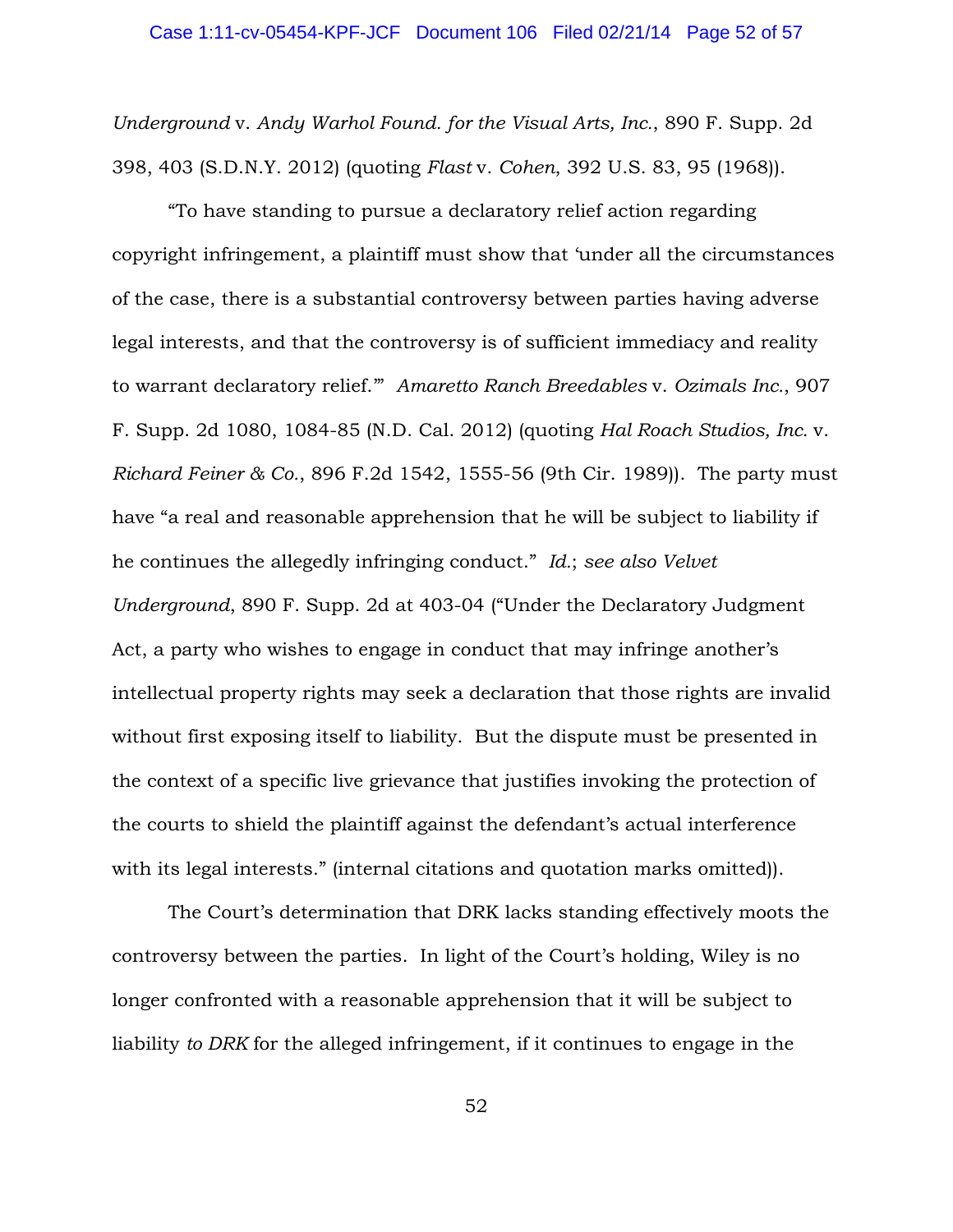allegedly infringing conduct. Although Wiley argues that a determination that DRK lacks standing under the copyright law equates to a declaration of noninfringement in its favor (Pl. Reply 11), such a result is not tenable under Article III. DRK's inability to sue Wiley for copyright infringement for the non-Bean and non-French Instances strips this Court of subject matter jurisdiction. *Amaretto Ranch Breedables*, 907 F. Supp. 2d at 1086 (holding that plaintiff lacked standing for declaratory relief where the defendants lacked standing to sue for copyright infringement; finding that the court would not exercise its discretion to grant declaratory relief even if standing was established; and denying plaintiff's motion for summary judgment as to the declaratory judgment claims and dismissing those claims for lack of subject matter jurisdiction); *see also Fina Research S.A.* v. *Baroid Drilling Fluids, Inc.*, 98 F.3d 1357 (Table), 1996 WL 521465, at \*2-3 (Fed. Cir. 1996) (upholding district court's dismissal of plaintiff's declaratory judgment complaint for lack of "case of actual controversy," where defendant, an alleged patentee, did not have standing to sue); *cf. Velvet Underground*, 890 F. Supp. 2d at 404 ("Accordingly, in intellectual property cases, when a declaratory judgment plaintiff seeks a declaration that an asserted right is invalid or otherwise unenforceable and the declaratory defendant provides the plaintiff with a covenant not to sue for infringement of that right, that covenant can 'extinguish any current or future case or controversy between the parties, and divest the district court of subject matter jurisdiction.'" (quoting *Dow Jones & Co.* v. *Ablaise Ltd*., 606 F.3d 1338,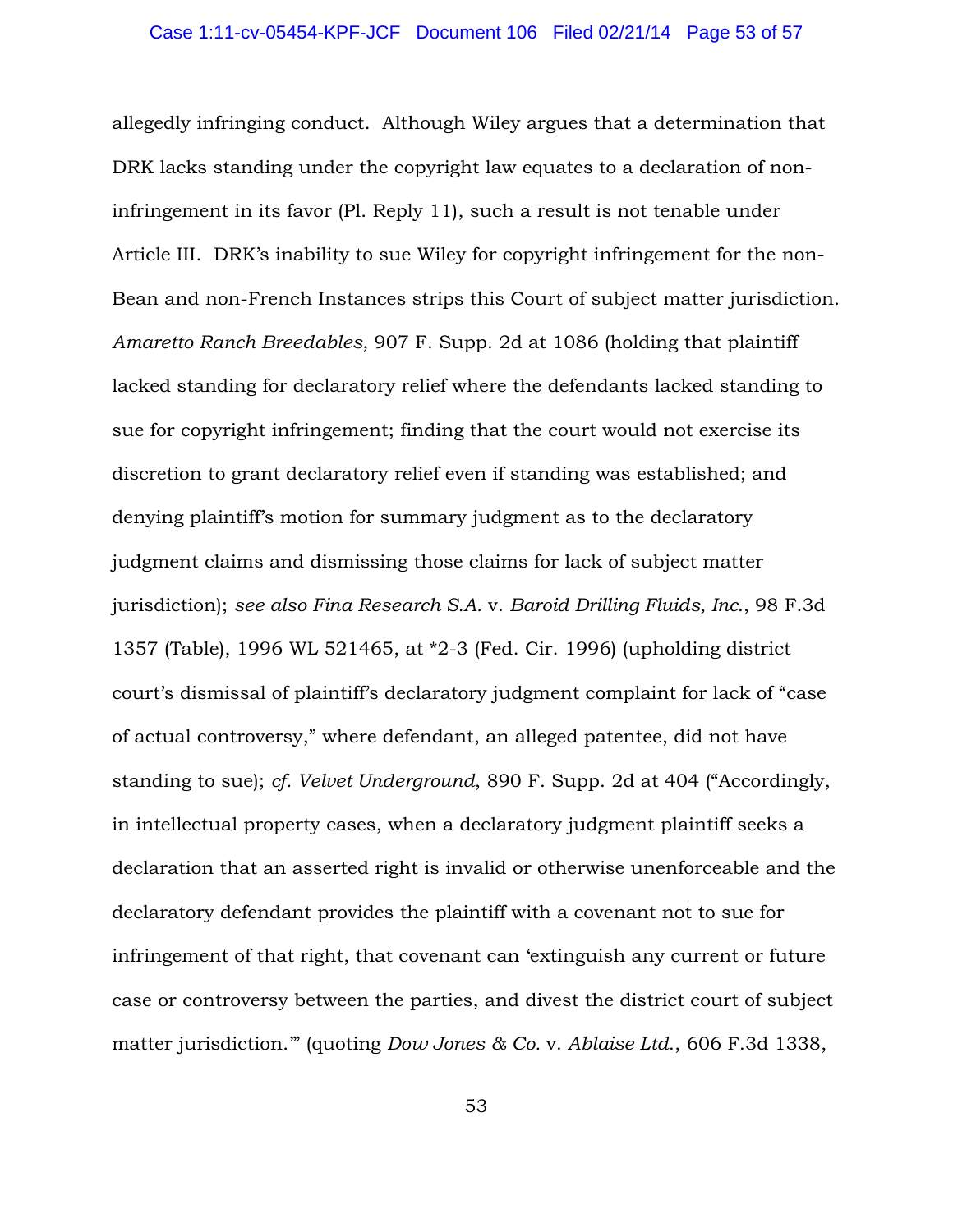1348 (Fed. Cir. 2010))); *Orion Elec. Co., Ltd.* v. *Funai Elec. Co., Ltd.*, No. 01 Civ. 3510 (AGS) (JCF), 2001 WL 1506009, at \*3 (S.D.N.Y. Nov. 26, 2001) (recognizing that if defendant did not have standing to bring a claim against the plaintiff, it would not be a proper defendant in a declaratory judgment action).23

Wiley's motion for summary judgment for a declaration of non-

infringement for the non-Bean and non-French Wiley Non-Infringement

Instances is denied, and its claims as to those instances are likewise dismissed

for lack of subject matter jurisdiction.24

# **c. Wiley Is Not Entitled to a Declaration of Non-Infringement as to the Remaining Bean Instances**

Remaining before the Court are the Bean Instances not included in DRK's Counterclaim Instances, and identified at lines 313 and 314 of Wiley's Chart (the "Remaining Bean Instances"). Wiley argues that a declaration of non-infringement should issue as to these Instances because DRK has "presented no evidence of infringement for [these] instances." (Pl. Br. 18).

<sup>23</sup> The Court's reliance on cases concerning patent law is entirely appropriate here. *See Sony Corp. of Am.* v. *Universal City Studios, Inc.*, 464 U.S. 417, 439 (1984) ("There is no precedent in the law of copyright for imposition of vicarious liability on such a theory. The closest analogy is provided by the patent law cases to which it is appropriate to refer because of the historic kinship between patent law and copyright law."); *Davis*, 505 F.3d at 104 ("We find support for this holding in the law of patents. Although patents and copyright law function somewhat differently, courts considering one have historically looked to the other for guidance where precedent is lacking.").  $\overline{a}$ 

<sup>24</sup> The Court's conclusion here does not conflict with its prior Opinion rejecting Defendant's argument that Plaintiff lacked standing to bring a declaratory judgment action. (Dkt. #36). That decision was predicated on Defendant's argument that Plaintiff needed to plead ownership and, more importantly, was decided without the record now before the Court, from which it can assess whether Plaintiff lacked standing to assert a claim for copyright infringement.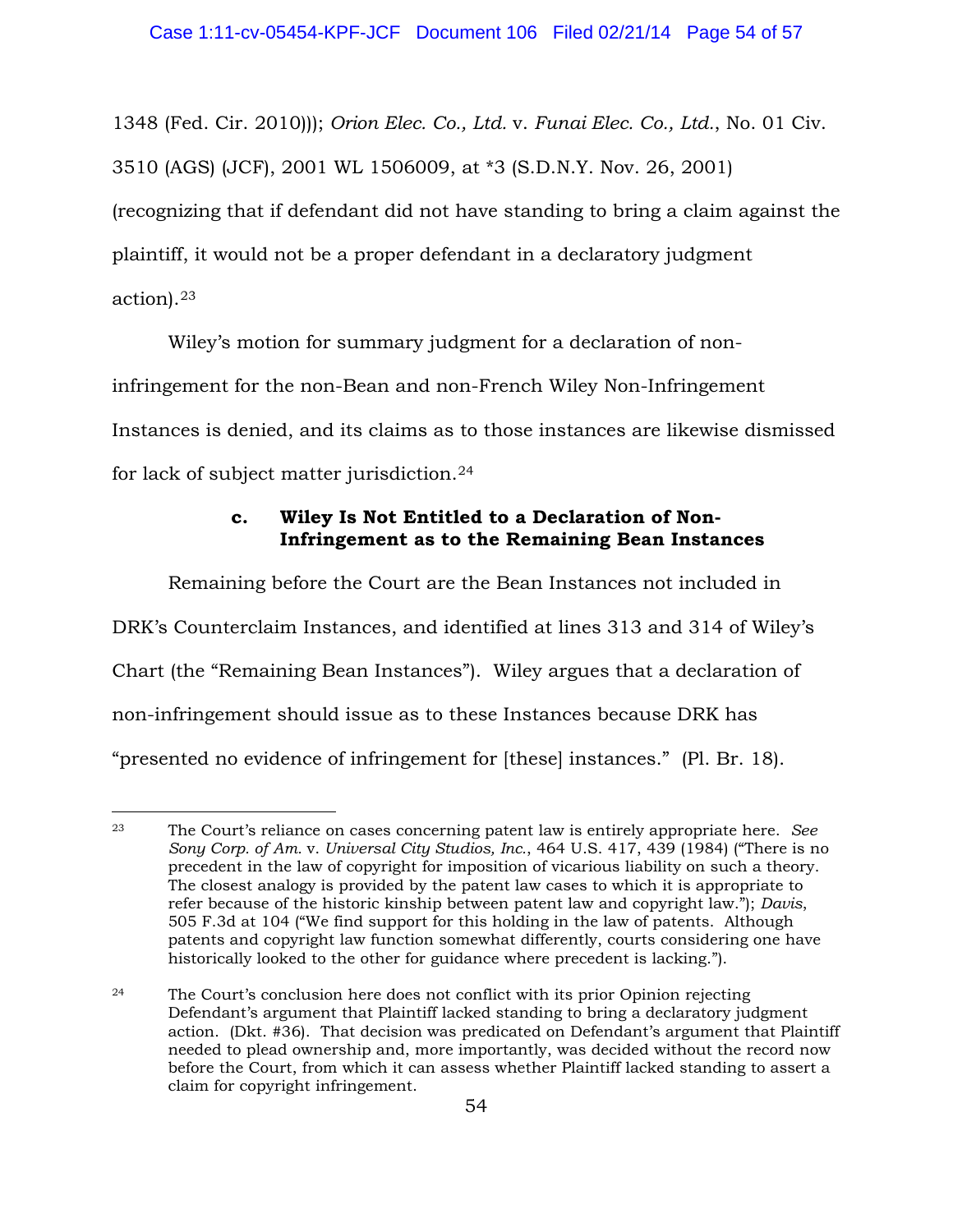### Case 1:11-cv-05454-KPF-JCF Document 106 Filed 02/21/14 Page 55 of 57

Wiley offers neither citation to case law nor evidentiary support to establish its entitlement to a declaratory judgment. Yet it is Wiley who carries "at a minimum the risk of non-persuasion, if not the actual burden of proof" on its motion for summary judgment. *See Thompson* v. *Cnty. of Franklin*, 314 F.3d 79, 80 (2d Cir. 2002) ("Nevertheless, [Plaintiff] commenced this action for a declaratory judgment in an effort to establish her claim and sought summary judgment toward that end. In so doing, she carried 'at a minimum the risk of non-persuasion, if not the actual burden of proof.'" (quoting *NRT Metals, Inc.* v. *Manhattan Metals (Non-Ferrous), Ltd*., 576 F. Supp. 1046, 1052 n.17 (S.D.N.Y. 1983))); *Cont'l Assur. Co.* v. *Sanasee*, No. 04 Civ. 412 (ILG), 2006 WL 335419, at \*2 (E.D.N.Y. Feb. 13, 2006) ("[T]he burden of proof rests upon the plaintiff, as it generally would in a declaratory judgment action, to establish its entitlement to judgment as a matter of law.").

"A party seeking summary judgment on a claim of non-infringement of copyright must establish that at least one element of the alleged infringement cannot be proven as a matter of law." *Bill Diodata Photography, LLC* v. *Kate Spade, LLC.*, 388 F. Supp. 2d 382, 394 (S.D.N.Y. 2005); *Jean* v. *Bug Music, Inc.*, No. 00 Civ. 4022 (DC), 2002 WL 287786, at \*4 (S.D.N.Y. Feb. 27, 2002). Wiley admits that DRK's Representation Agreements with Bean were exclusive licenses that accorded to DRK the right to assert a claim for copyright infringement. (Pl. Br. 7 n.5). In doing so, Wiley implicitly concedes that DRK has established the first element necessary to prove copyright infringement.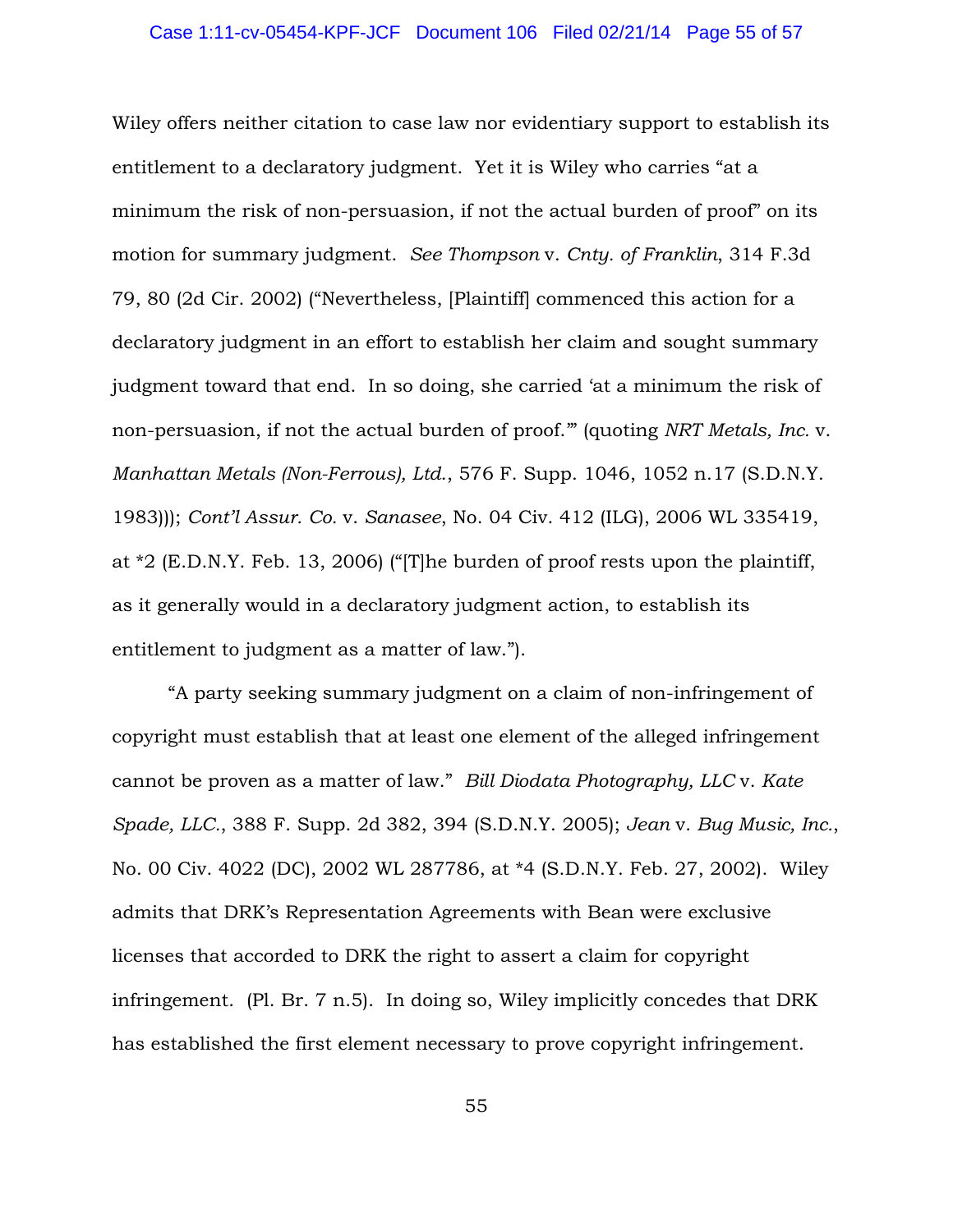### Case 1:11-cv-05454-KPF-JCF Document 106 Filed 02/21/14 Page 56 of 57

*See Davis*, 505 F.3d at 101 ("An exclusive license … conveys an ownership interest."); *see also U.S. Naval Inst*. v. *Charter Commc'n, Inc.*, 936 F.2d 692, 695 (2d Cir. 1991) ("An exclusive license granted by the copyright owner constitutes a transfer of ownership of the copyright rights conveyed in the license.").

As for the second element, "copy[ing] the protected material without authorization," *Rogers*, 960 F.2d at 306, Wiley has not submitted evidence to establish that it used the Remaining Bean Instances within the scope of its license agreement. Thus, Wiley has not demonstrated that at least one element of the alleged infringement cannot be proven as a matter of law. Accordingly, Wiley's motion for summary judgment for a declaration of non-infringement as to the Remaining Bean Instances is denied.